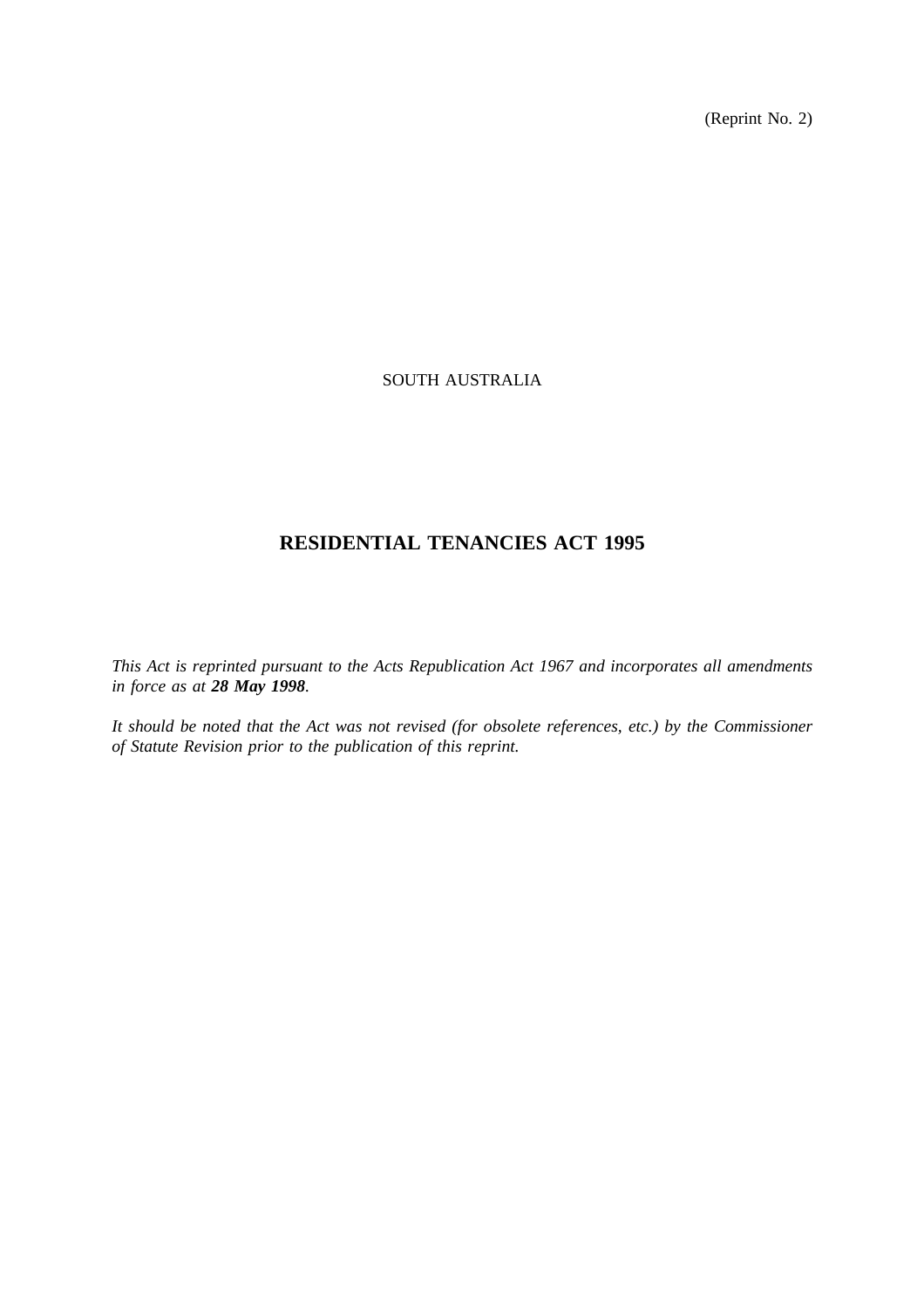# **SUMMARY OF PROVISIONS**

# **PART 1 PRELIMINARY**

- 1. Short title<br>2. Commence
- 2. Commencement<br>3. Interpretation
- 3. Interpretation<br>4. Presumption
- 4. Presumption of periodicity in case of short fixed terms<br>5. Application of Act
- Application of Act

### **PART 2 ADMINISTRATION**

- 6. Administration of this Act<br>
7. Ministerial control of admi
- 7. Ministerial control of administration<br>8 The Commissioner's functions
- The Commissioner's functions
- 9. Immunity from liability
- 10. Annual report

# **PART 3 RESIDENTIAL TENANCIES TRIBUNAL**

#### **DIVISION 1—THE TRIBUNAL AND ITS MEMBERSHIP**

- 11. Continuation of Tribunal
- 12. Membership of the Tribunal
- 13. Presiding and Deputy Presiding Members
- 14. Remuneration
- 15. Registrars
- 16. Registrar may exercise jurisdiction in certain cases
- 17. Magistrates may exercise jurisdiction in certain cases
- 18. Immunities

#### **DIVISION 2—PROCEEDINGS BEFORE THE TRIBUNAL**

- 19. Constitution
- 20. Times and places of sittings
- 21. Duty to act expeditiously<br>22. Sittings generally to be in
- 22. Sittings generally to be in public<br>23. Offices of the Tribunal
- Offices of the Tribunal

### **DIVISION 3—THE TRIBUNAL'S JURISDICTION**

- 24. **Jurisdiction of Tribunal**<br>25. **Application to Tribunal**
- Application to Tribunal

### **DIVISION 4—CONFERENCES**

- 26. Conferences<br>27. Presiding of
- 
- 27. Presiding officer<br>28. Registrar to notif 28. Registrar to notify parties<br>29. Procedure
- Procedure
- 30. Restriction on evidence

### **DIVISION 5—EVIDENTIARY AND PROCEDURAL POWERS**

- 31. Tribunal's powers to gather evidence<br>32. Procedural nowers of the Tribunal
- 32. Procedural powers of the Tribunal 33. General powers of the Tribunal to
- General powers of the Tribunal to cure irregularities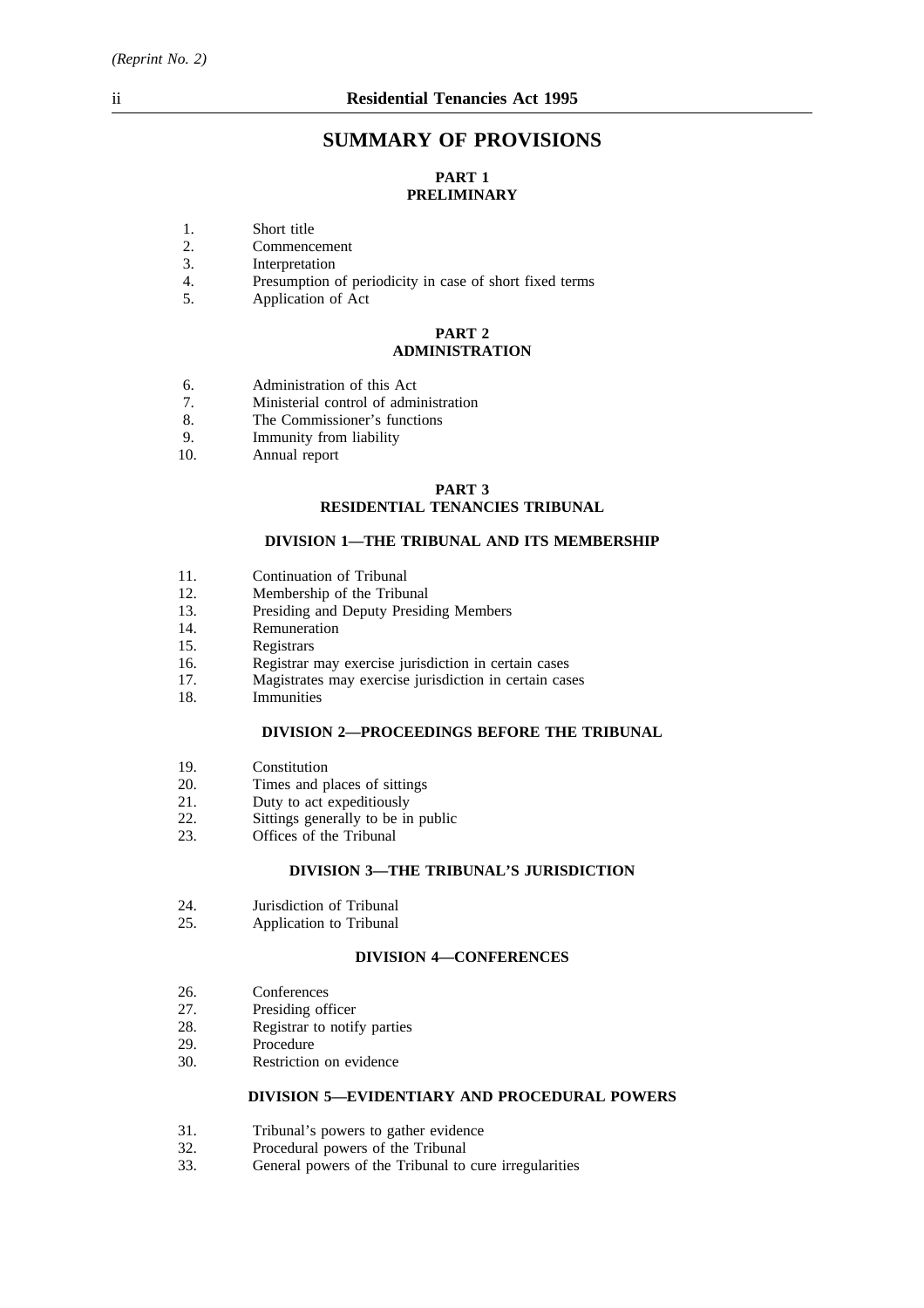### **DIVISION 6—MEDIATION**

34. Mediation

#### **DIVISION 7—JUDGMENTS AND ORDERS**

- 35. Special powers to make orders and give relief
- 36. Enforcement of orders
- 37. Application to vary or set aside order
- 38. Costs

#### **DIVISION 8—OBLIGATION TO GIVE REASONS FOR DECISIONS**

39. Reasons for decisions

### **DIVISION 9—RESERVATION OF QUESTIONS OF LAW AND APPEALS**

- 40. Reservation of questions of law<br>41. Appeals
- **Appeals**
- 42. Stay of proceedings

### **DIVISION 10—MISCELLANEOUS**

- 43. Entry and inspection of property<br>44. Contempt of the Tribunal
- 44. Contempt of the Tribunal<br>45 Punishment of contempts
- 45. Punishment of contempts<br>46
- 46. Fees<br>47 Proce
- Procedural rules

#### **PART 4**

### **MUTUAL RIGHTS AND OBLIGATIONS OF LANDLORD AND TENANT**

#### **DIVISION 1—ENTERING INTO RESIDENTIAL TENANCY AGREEMENT**

- 48. Tenant to be notified of landlord's name, etc.<br>49. Written residential tenancy agreements
- Written residential tenancy agreements
- 50. Cost of preparing agreement
- 51. False information from tenant

#### **DIVISION 2—DISCRIMINATION AGAINST TENANTS WITH CHILDREN**

52. Discrimination against tenants with children

#### **DIVISION 3—RENT**

- 53. Permissible consideration for residential tenancy
- 54. Rent in advance
- 55. Variation of rent
- 56. Excessive rent
- 57. Landlord's duty to keep proper records of rent
- 58. Duty to give receipt for rent
- 59. Accrual and apportionment of rent
- 60. Abolition of distress for rent

## **DIVISION 4—SECURITY BONDS**

- 61. Security bond
- 62. Receipt of security and transmission to the Commissioner
- 63. Repayment of security bond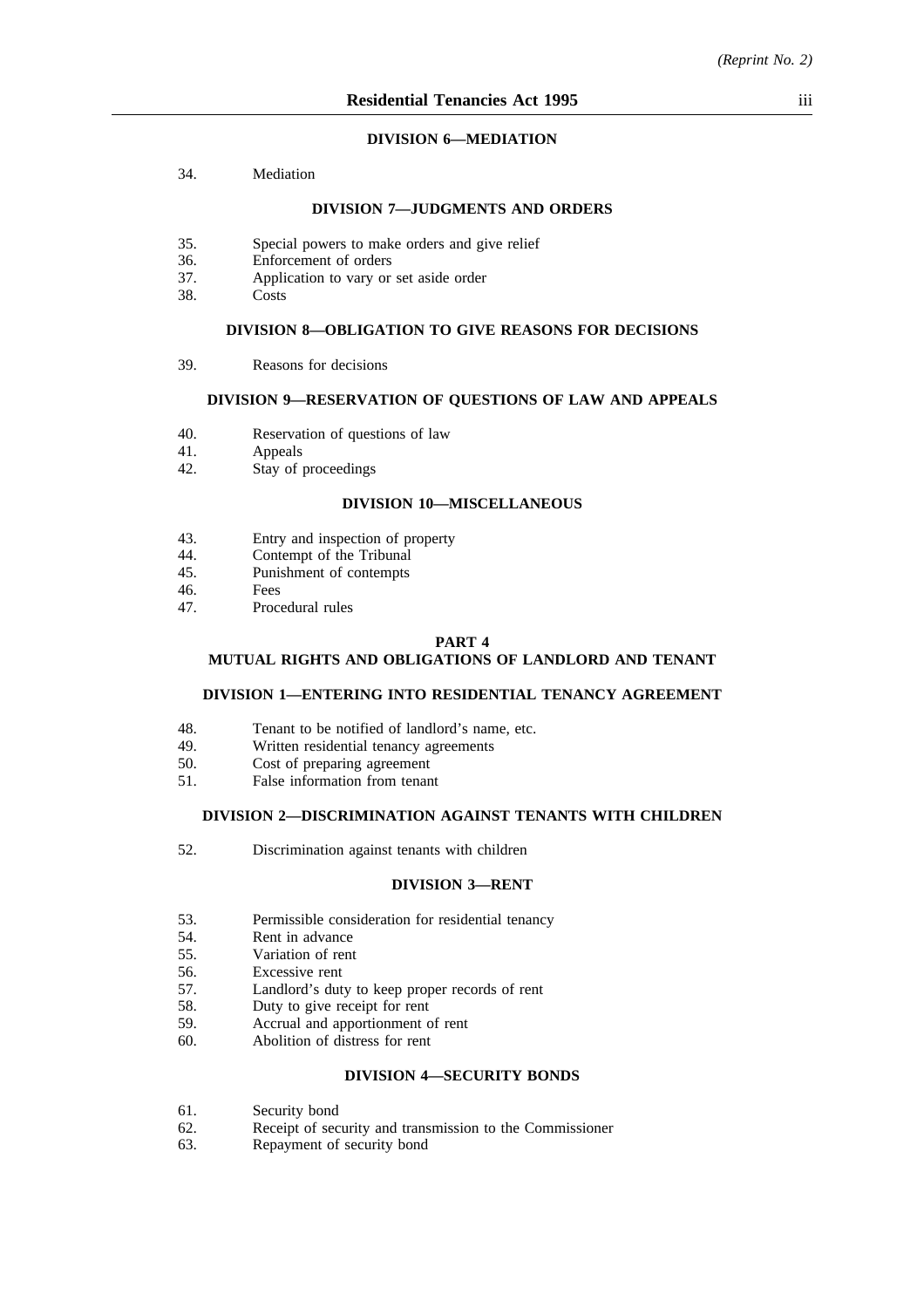### **DIVISION 5—TENANT'S ENTITLEMENT TO POSSESSION AND QUIET ENJOYMENT**

| 64.<br>Vacant possession, etc. |  |
|--------------------------------|--|
|--------------------------------|--|

65. Quiet enjoyment

#### **DIVISION 6—SECURITY OF PREMISES**

66. Security of premises

#### **DIVISION 7—LANDLORD'S OBLIGATION IN REGARD TO CONDITION OF THE PREMISES**

- 67. Cleanliness
- 68. Landlord's obligation to repair

### **DIVISION 8—TENANT'S OBLIGATIONS IN RELATION TO THE PREMISES AND ANCILLARY PROPERTY**

- 69. Tenant's responsibility for cleanliness and damage
- Alteration of premises

# **DIVISION 9—TENANT'S CONDUCT ON THE PREMISES**

71. Tenant's conduct

### **DIVISION 10—LANDLORD'S RIGHT OF ENTRY**

72. Right of entry

### **DIVISION 11—RATES, TAXES AND CHARGES**

73. Rates, taxes and charges

#### **DIVISION 12—ASSIGNMENT**

74. Assignment of tenant's rights under residential tenancy agreement

# **DIVISION 13—TENANT'S VICARIOUS LIABILITY**

75. Vicarious liability

#### **DIVISION 14—HARSH OR UNCONSCIONABLE TERMS**

76. Harsh or unconscionable terms

# **DIVISION 15—MISCELLANEOUS**

- 77. Accelerated rent and liquidated damages
- 78. Duty of mitigation

#### **PART 5**

# **TERMINATION OF RESIDENTIAL TENANCY AGREEMENTS**

### **DIVISION 1—TERMINATION GENERALLY**

79. Termination of residential tenancy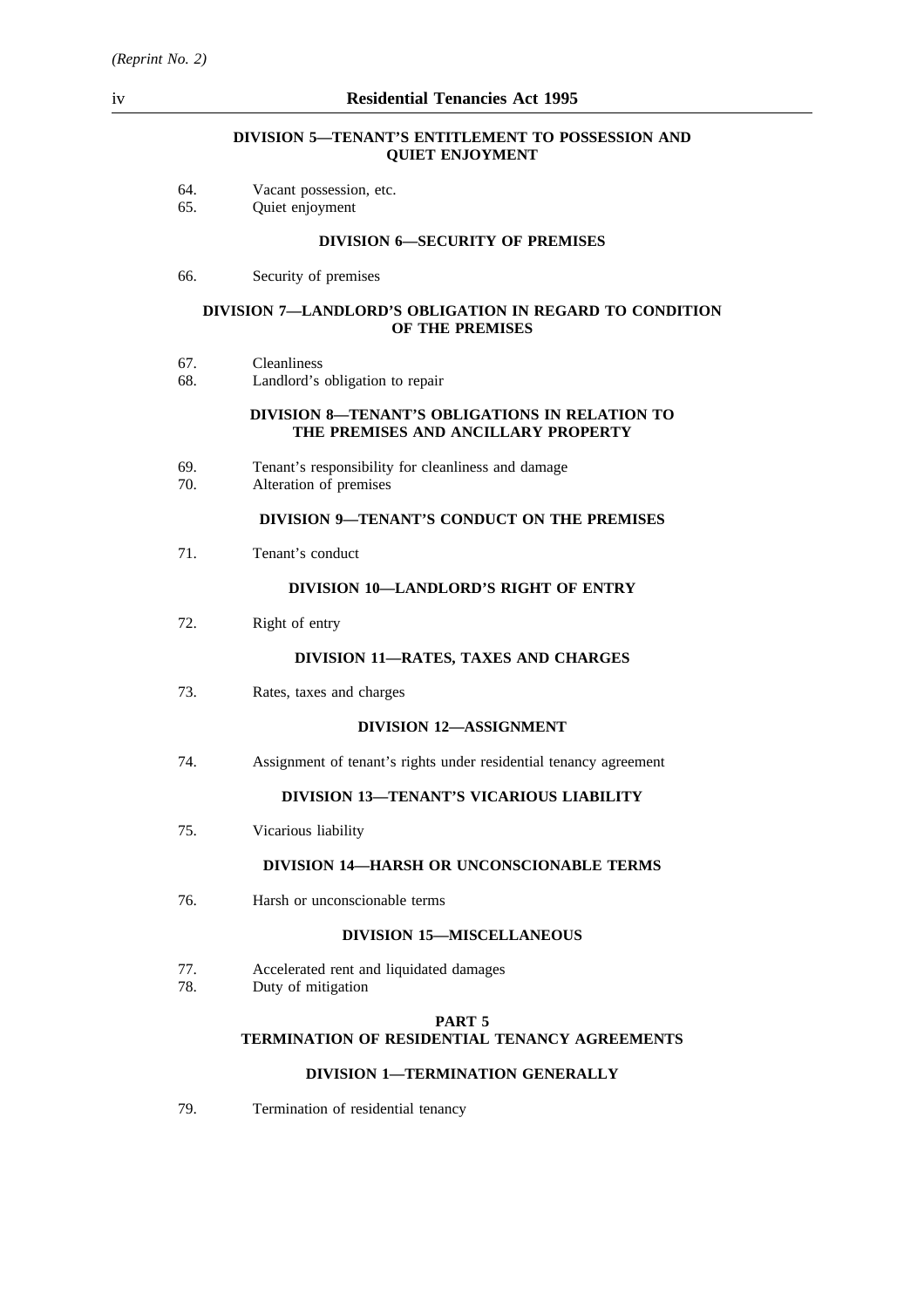#### **DIVISION 2—TERMINATION BY THE LANDLORD**

- 80. Notice of termination by landlord on ground of breach of the agreement
- 81. Termination because possession is required by the landlord for certain purposes
- 82. Termination of residential tenancy by housing co-operative
- 83. Termination by landlord without specifying a ground of termination
- 84. Limitation of right to terminate

#### **DIVISION 3—TERMINATION BY TENANT**

- 85. Notice of termination by tenant on ground of breach of the agreement
- 86. Termination by tenant without specifying a ground of termination

### **DIVISION 4—TERMINATION BY THE TRIBUNAL**

- 87. Termination on application by landlord<br>88. Termination on application by tenant
- 88. Termination on application by tenant<br>89. Termination based on hardship
- 89. Termination based on hardship<br>90. Tribunal may terminate tenancy
- Tribunal may terminate tenancy where tenant's conduct unacceptable

## **DIVISION 5—NOTICES OF TERMINATION**

- 91. Form of notice of termination<br>92. Termination of periodic tenanc
- Termination of periodic tenancy

# **DIVISION 6—REPOSSESSION OF PREMISES**

- 93. Order for possession
- 94. Abandoned premises
- 95. Repossession of premises
- 96. Forfeiture of head tenancy not to result automatically in destruction of right to possession under residential tenancy agreement

#### **DIVISION 7—ABANDONED GOODS**

97. Abandoned goods

#### **DIVISION 8—MISCELLANEOUS**

- 98. Bailiffs
- 99. Enforcement of orders for possession

#### **PART 6 RESIDENTIAL TENANCIES FUND**

- 100. Residential Tenancies Fund
- 101. Application of income
- 102. Accounts and audit

#### **PART 7 ROOMING HOUSES**

- 103. Codes of conduct
- 104. Obligation to comply with codes of conduct
- 105. Jurisdiction of the Tribunal
- 105A. Implied terms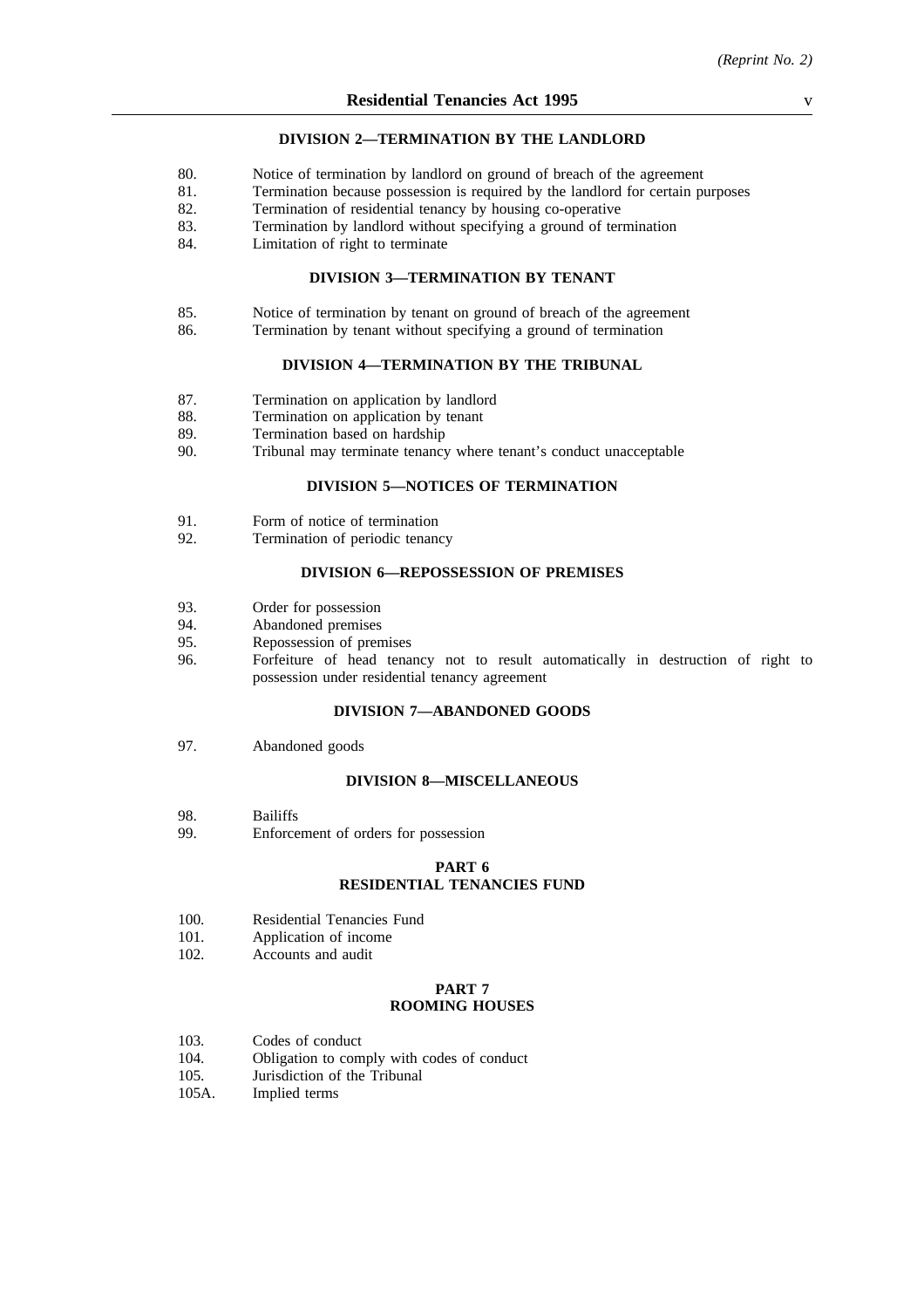#### **PART 8 DISPUTE RESOLUTION**

# **DIVISION 1—MEDIATION**

- 106. Responsibility of the Commissioner to arrange for mediation of disputes
- 107. Mediation of dispute
- 108. Statements made in the course of mediation proceedings

#### **DIVISION 2—INTERVENTION**

109. Power to intervene

#### **DIVISION 3—POWERS OF THE TRIBUNAL**

- 110. Powers of the Tribunal
- 111. Conditional and alternative orders<br>112. Restraining orders
- Restraining orders

### **DIVISION 4—REPRESENTATION**

- 113. Representation in proceedings before the Tribunal 114. Remuneration of representative
- Remuneration of representative

## **PART 9 MISCELLANEOUS**

- 115. Contract to avoid Act
- 116. Overpayment of rent<br>117. Notice by landlord no
- Notice by landlord not waived by acceptance of rent
- 118. Exemptions
- 119. Tribunal may exempt agreement or premises from provision of Act
- 120. Service
- 121. Regulations

#### **SCHEDULE**

*Repeal, Transitional Provisions and Consequential Amendments*

## **APPENDIX LEGISLATIVE HISTORY**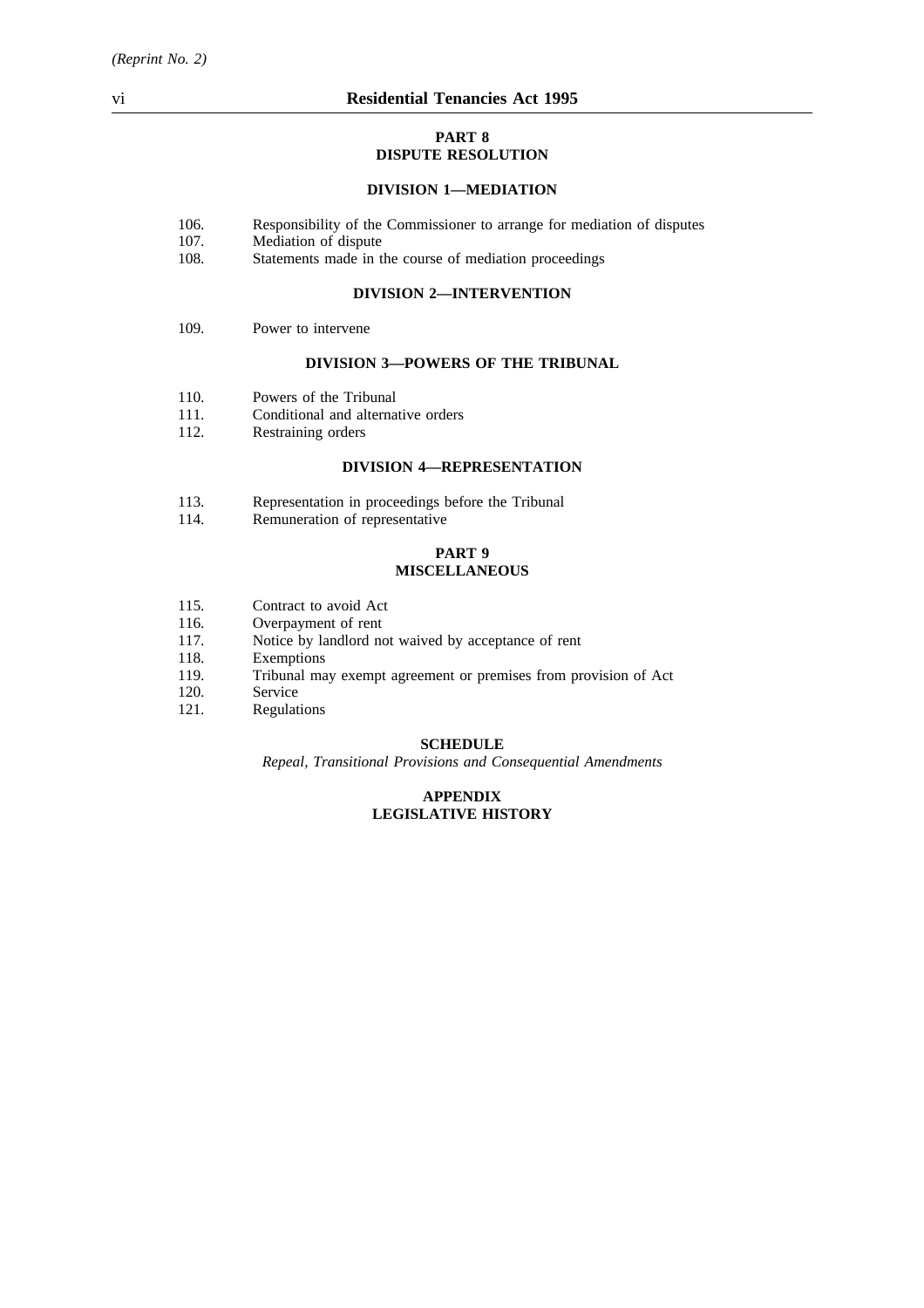# **RESIDENTIAL TENANCIES ACT 1995**

being

Residential Tenancies Act 1995 No. 63 of 1995 [Assented to 10 August  $1995$ ]<sup>1</sup>

as amended by

Statutes Amendment and Repeal (Common Expiation Scheme) Act 1996 No. 34 of 1996 [Assented to 2 May  $19961^2$ 

Statutes Amendment (Consumer Affairs) Act 1998 No. 21 of 1998 [Assented to 2 April 1998]<sup>3</sup> (as **amended by Statutes Amendment (Consumer Affairs) Amendment Act 1998 No. 22 of 1998 [Assented to 2 April 1998])**

**<sup>3</sup> Part 9 (ss. 24-26) came into operation 28 May 1998:** *Gaz***. 28 May 1998, p. 2292.**

### *NOTE:*

- *Asterisks indicate repeal or deletion of text.*
- *Entries appearing in bold type indicate the amendments incorporated since the last reprint.*
- *For the legislative history of the Act see Appendix.*

<sup>1</sup> Ss. 1-3, 73, 121, Sched. cl. 1(2), 2 and 3(b) came into operation 24 August 1995: *Gaz*. 24 August 1994, p. 499; ss. 4, 5(1), 5(2)(c), 6-23, 24(1)(a), (c), (2)-(5), 25-62, 63(1)-(6), 64-72, 74-100, 101(a), (b), (d)-(f), 102, 106-120, Sched. cl. 1(1), 3(a), 4 and 6 came into operation 30 November 1995: *Gaz*. 23 November 1995, p. 1412; s. 63(7)-(10) came into operation 5 February 1996: *Gaz*. 25 January 1996, p. 808; ss. 5(2)(a), (b), (d)-(h) and 24(1)(b) came into operation 1 July 1996: *Gaz*. 27 June 1996, p. 3107; ss. 63(11), (12), 101(c), 103-105 and Sched. cl. 5 came into operation 10 August (by virtue of the Acts Interpretation Act 1915, s. 7(5)).

<sup>&</sup>lt;sup>2</sup> Came into operation 3 February 1997: *Gaz*. 19 December 1996, p. 1923.<br><sup>3</sup> Dant 0 (se 24.26) came into operation 28 May 1908: *Gaz*. 28 May 190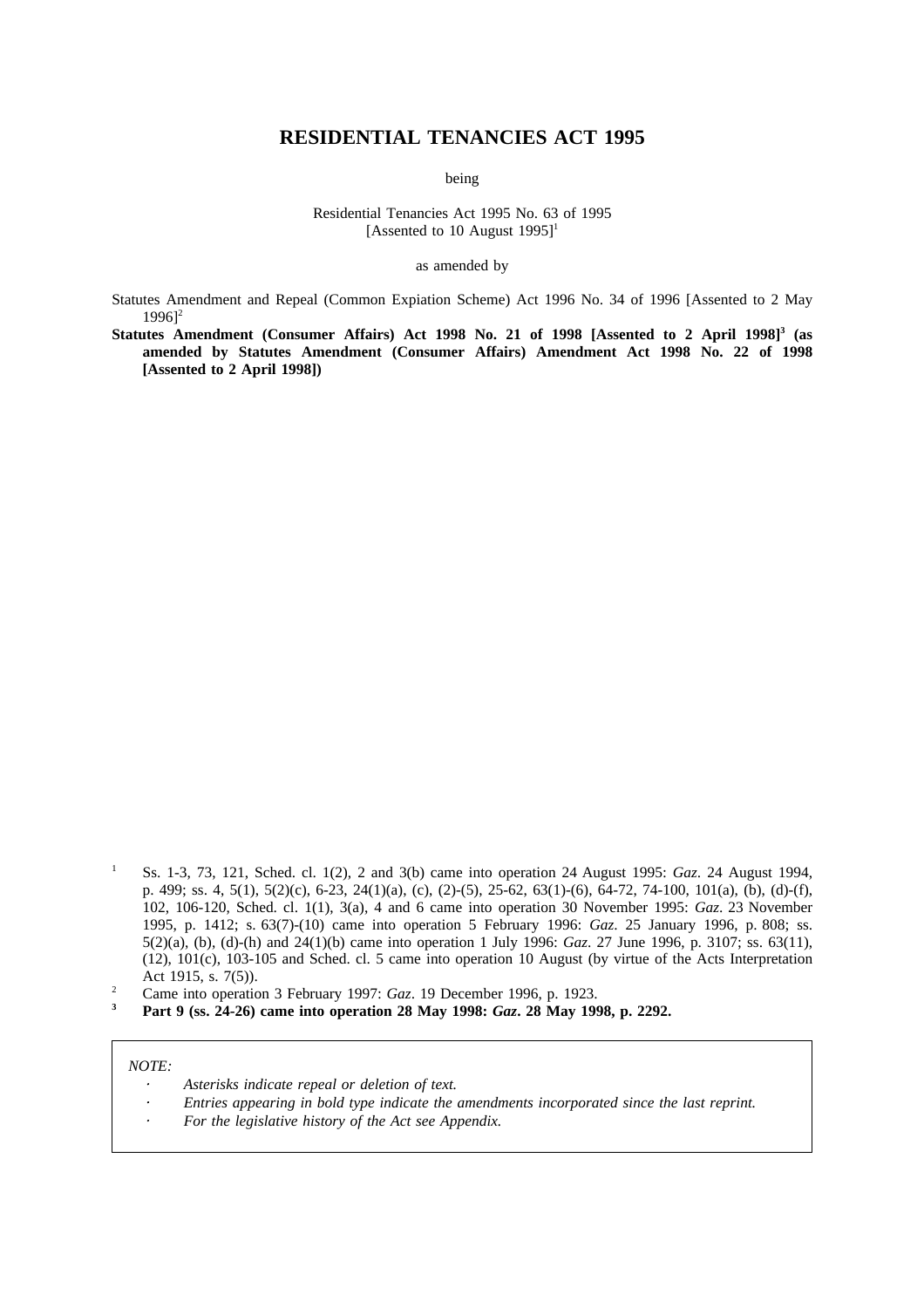**An Act to regulate the relationship of landlord and tenant under residential tenancy agreements; to repeal the Residential Tenancies Act 1978 and the Residential Tenancies (Housing Trust) Amendment Act 1993; to make related amendments to the Retirement Villages Act 1987; and for other purposes.**

The Parliament of South Australia enacts as follows:

# **PART 1 PRELIMINARY**

# **Short title**

**1.** This Act may be cited as the *Residential Tenancies Act 1995*.

# **Commencement**

**2.** This Act will come into operation on a day to be fixed by proclamation.

# **Interpretation**

**3.** (1) In this Act, unless the contrary intention appears—

"**ancillary property**" means property (not forming part of premises subject to a residential tenancy agreement) that is provided by the landlord, either under the residential tenancy agreement or independently of the agreement, for use by the tenant;

"**Commissioner**" means the Commissioner for Consumer Affairs;

# "**financial institution**" means—

- *(a)* a bank; or
- *(b)* a building society; or
- *(c)* a credit union;

"**Fund**" means the Residential Tenancies Fund;

"**housing improvement notice**" means a notice of intention to declare premises substandard, a notice declaring premises to be substandard, or a notice fixing the maximum rent payable for premises, under Part 7 of the *Housing Improvement Act 1940*;

"**landlord**" means—

- *(a)* the person who grants the right of occupancy under a residential tenancy agreement; or
- *(b)* a successor in title to the tenanted premises whose title is subject to the tenant's interest,

and includes a prospective landlord and a former landlord;

"**lawyer**" means a person entitled to practise the profession of the law under the *Legal Practitioners Act 1981*;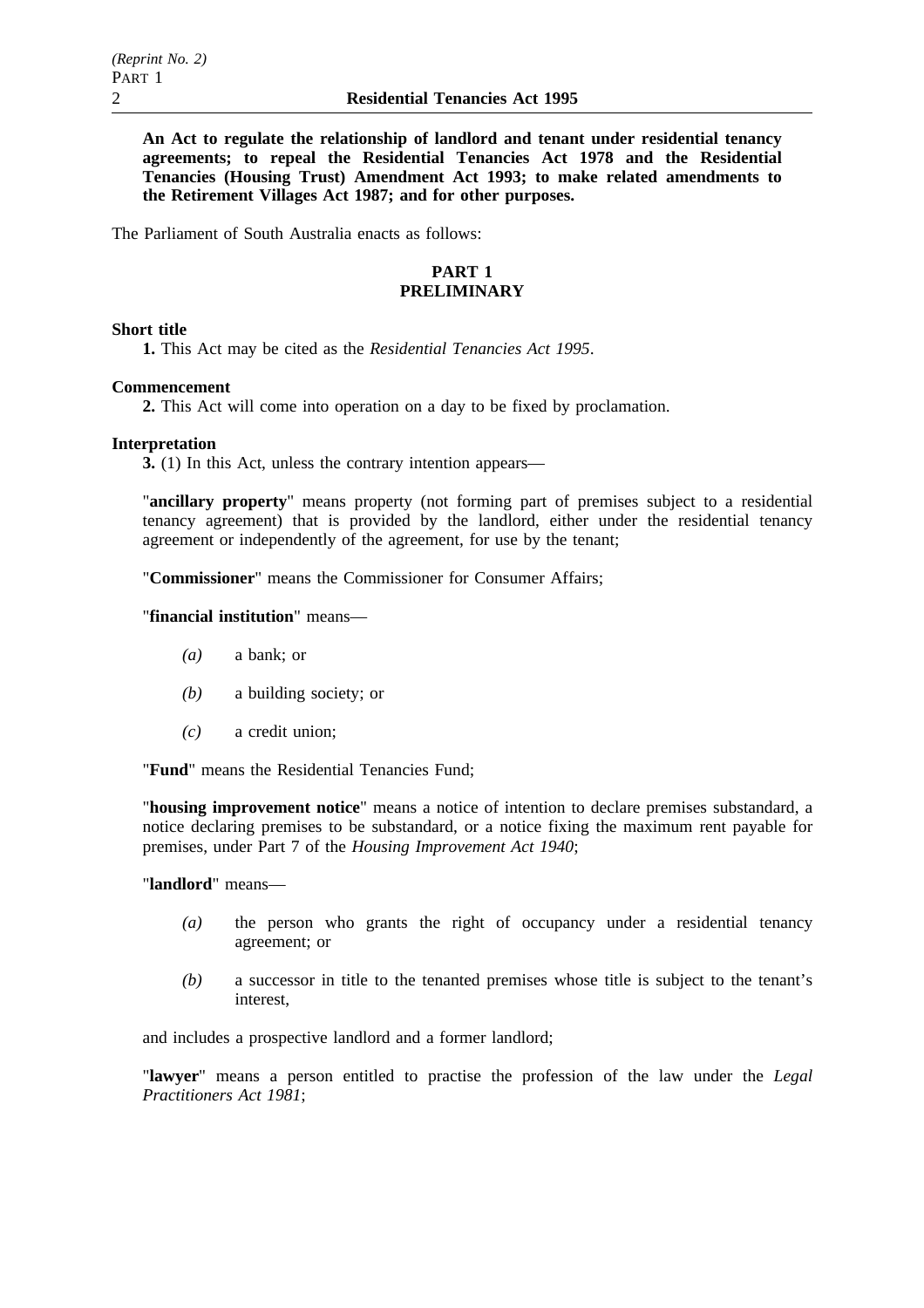"**mediation**" of a dispute includes preliminary assistance in dispute resolution such as the giving of advice to ensure that—

- *(a)* the parties to the dispute are fully aware of their rights and obligations; and
- *(b)* there is full and open communication between the parties about the dispute;

"**premises**" includes a part of premises;

"**registered agent**" means a person registered as an agent under the *Land Agents Act 1994*;

"**registered housing co-operative**" means a housing co-operative registered under the *Housing Co-operatives Act 1991*;

"**rent**" means an amount payable under a residential tenancy agreement for the right to occupy premises for a period of the tenancy;

"**residential premises**" means premises for occupation as a place of residence;

"**residential tenancy agreement**" means an agreement (other than a rooming house agreement) under which a person grants another person, for valuable consideration, a right (which may, but need not, be an exclusive right<sup>1</sup>) to occupy premises for the purpose of residence;

<sup>1.</sup> However, it should be noted that the Act confers certain protections against intrusion on the premises by the landlord. Hence, even if the agreement does not, in its terms, confer an exclusive right to occupation, the Act will (at least in some respects) assimilate the right of occupation to the exclusive right conferred by a lease.

"**rooming house**" means residential premises in which—

- *(a)* rooms are available, on a commercial basis, for residential occupation; and
- *(b)* accommodation is available for at least three persons on a commercial basis;

"**rooming house agreement**" means an agreement under which accommodation is provided (with or without meals, or other facilities or services) in a rooming house;

"**rooming house proprietor**" means a person who carries on a business involving the provision of accommodation under rooming house agreements;

"**rooming house resident**" means a person who boards or lodges in a rooming house;

"**Rules**" means the rules of the Tribunal;

"**security**" means an amount a tenant is required to pay under a residential tenancy agreement, or an agreement collateral to a residential tenancy agreement, as security for the performance of obligations under a residential tenancy agreement;

"**security bond**" means a provision of a residential tenancy agreement or a collateral agreement under which a tenant is required to give security for the performance of obligations under a residential tenancy agreement;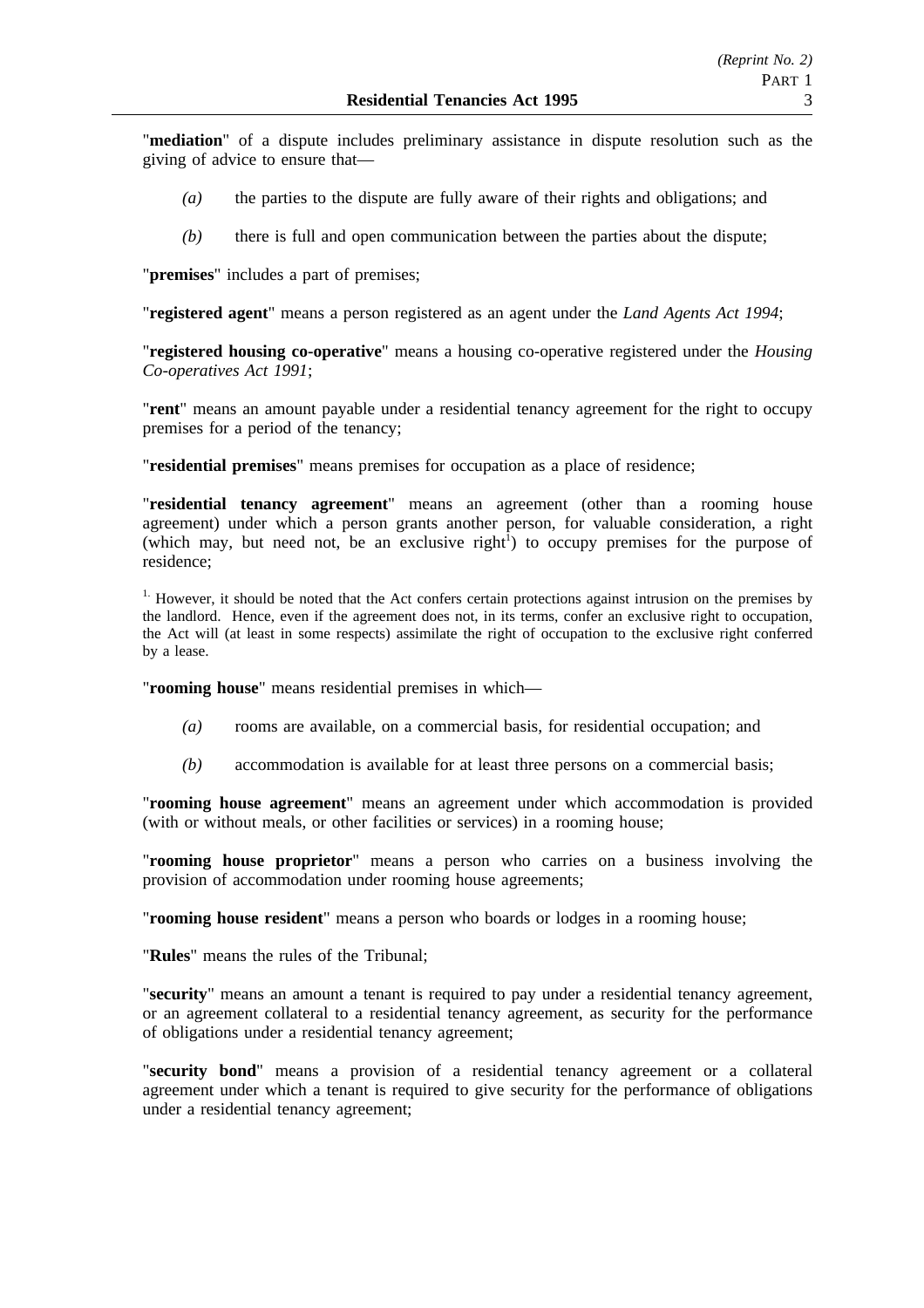"**statutory rates, taxes and charges**" means—

- *(a)* rates or charges imposed under the *Local Government Act 1934*; and
- *(b)* rates or charges imposed under the *Waterworks Act 1932* or the *Sewerage Act 1929*; and
- *(c)* land tax under the *Land Tax Act 1936*;

"**tenancy dispute**" means—

- *(a)* a claim under a residential tenancy agreement, a rooming house agreement, or an agreement collateral to a residential tenancy agreement or a rooming house agreement; or
- *(b)* a dispute between parties or former parties to a residential tenancy agreement, a rooming house agreement, or an agreement collateral to a residential tenancy agreement or a rooming house agreement, about matters arising under the agreement or this Act;

"**tenant**" means the person who is granted a right of occupancy under a residential tenancy agreement or a person to whom the right passes by assignment or operation of law and includes a prospective tenant or a former tenant;

"**Tribunal**" means the Residential Tenancies Tribunal.

(2) If this Act provides for something to be done within a specified period from a particular day, the period will be taken not to include the particular day.

(3) If this Act provides that action may be taken after the expiration of a specified period of days, the period will be taken to be a period of clear days.

### **Presumption of periodicity in case of short fixed terms**

**4.** (1) If a residential tenancy agreement is entered into for a short fixed term, the agreement is taken to be an agreement for a periodic tenancy with a period equivalent to the length of the fixed term unless the landlord establishes that—

- *(a)* the tenant genuinely wanted a tenancy ending at the end of the short fixed term and the term was fixed at the tenant's request; or
- *(b)* before the residential tenancy agreement was entered into—
	- (i) the landlord gave the tenant a notice containing a warning in the form required by regulation; and
	- (ii) the tenant signed a statement in the form required by regulation acknowledging that the tenant did not expect to continue in possession of the premises after the end of the term stated in the agreement.

(2) A **short fixed term** is a term of 90 days or less.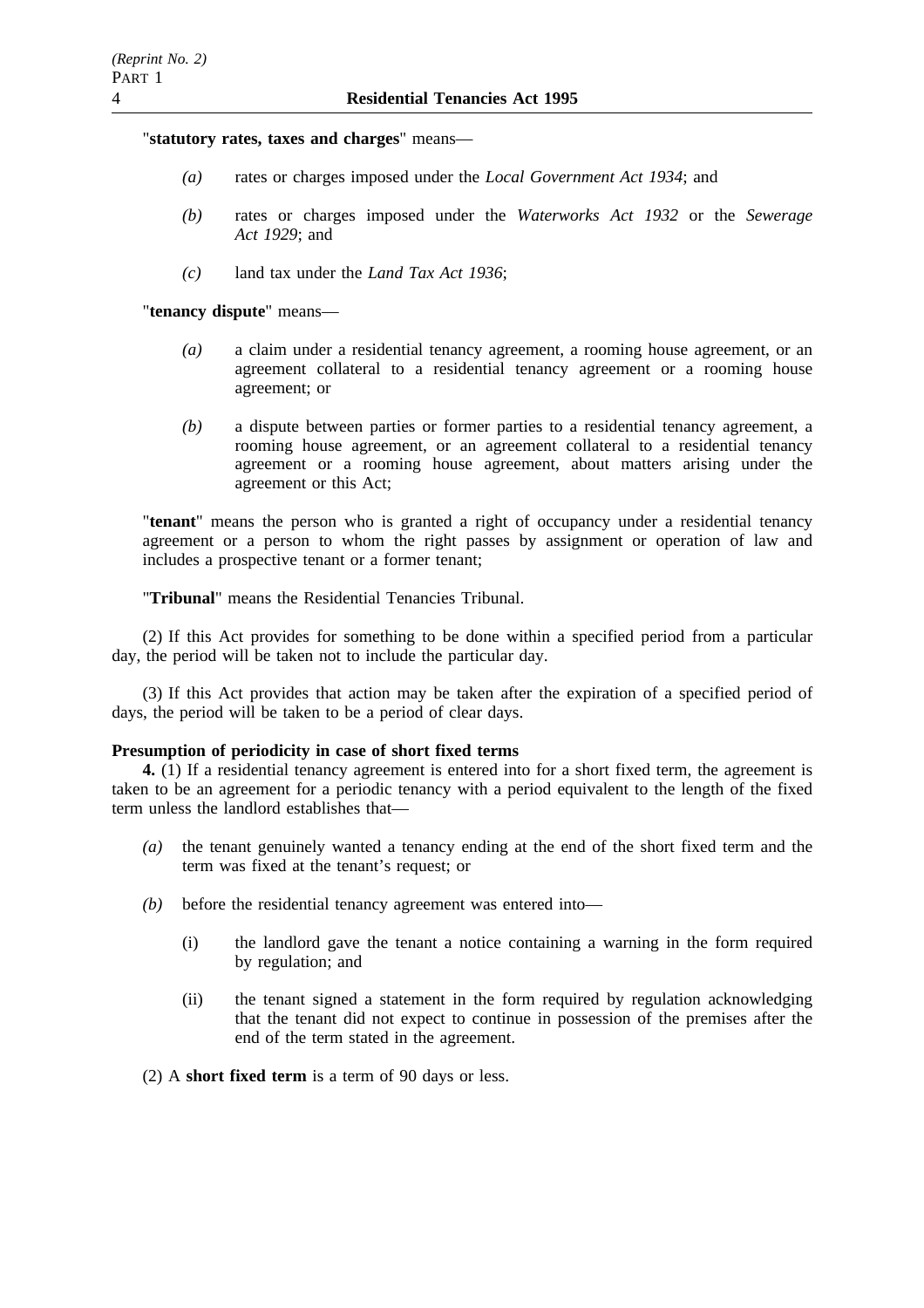# **Application of Act**

**5.** (1) This Act does not apply to—

- *(a)* an agreement giving a right of occupancy in—
	- (i) a hotel or motel; or
	- (ii) an educational institution, college, hospital or nursing home; or
	- (iii) club premises; or
	- (iv) a home for aged or disabled persons administered by an eligible organisation under the *Aged or Disabled Persons Care Act 1954* of the Commonwealth; or
	- (v) a retirement village within the meaning of the *Retirement Villages Act 1987*; or
	- (vi) a supported residential facility within the meaning of the *Supported Residential Facilities Act 1992*; or
	- (vii) prescribed premises, or premises of a prescribed class; or
- *(b)* an agreement (other than a rooming house agreement) under which a person boards or lodges with another; or
- *(c)* an agreement genuinely entered into for the purpose of conferring on a person a right to occupy premises for a holiday; or

An agreement conferring a right to occupy premises for a fixed term of 60 days or longer will be taken, in the absence of proof to the contrary, not to have been genuinely entered into for the purpose of conferring a right to occupy premises for a holiday.

*(d)* an agreement conferring a right to occupy premises for the purpose of residence but under which no rent is payable; or

*Example—*

An agreement under which families exchange houses for an agreed period would not be a residential tenancy agreement if no rent were payable under the agreement.

- *(e)* an agreement for the sale of land that confers a right to occupy premises on a party to the agreement; or
- *(f)* a mortgage; or
- *(g)* an agreement arising under a scheme in which—
	- (i) a complex of adjacent premises is owned by a company; and
	- (ii) the premises are let by the company to persons who jointly have a controlling interest in the company; or
- *(h)* a prescribed agreement or an agreement of a prescribed class.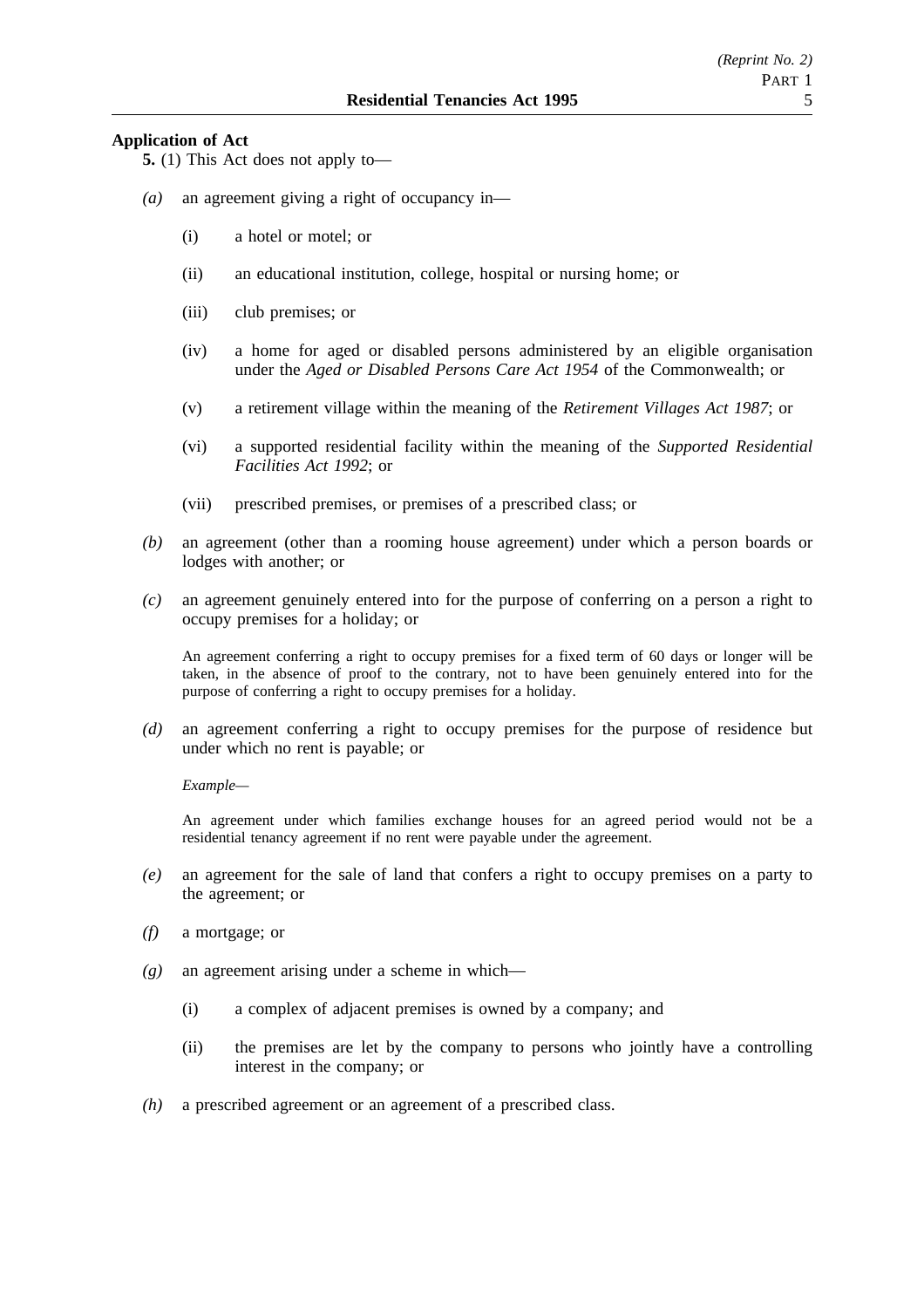(2) The following provisions of this Act (and only those provisions) apply to residential tenancy agreements under which the South Australian Housing Trust is the landlord, to residential tenancies arising under those agreements and to related tenancy disputes—

- *(a)* Part 3 (*Residential Tenancies Tribunal*);
- *(b)* Section 66 (*Security of premises*);
- *(c)* Section 71 (*Tenant's conduct*);
- *(d)* Section 90 (*Tribunal may terminate tenancy where tenant's conduct unacceptable*);
- *(e)* Section 93 (*Order for possession*);
- *(f)* Section 99 (*Enforcement orders for possession*);
- *(g)* Division 3 of Part 8 (*Powers of the tribunal*);
- *(h)* Division 4 of Part 8 (*Representation*).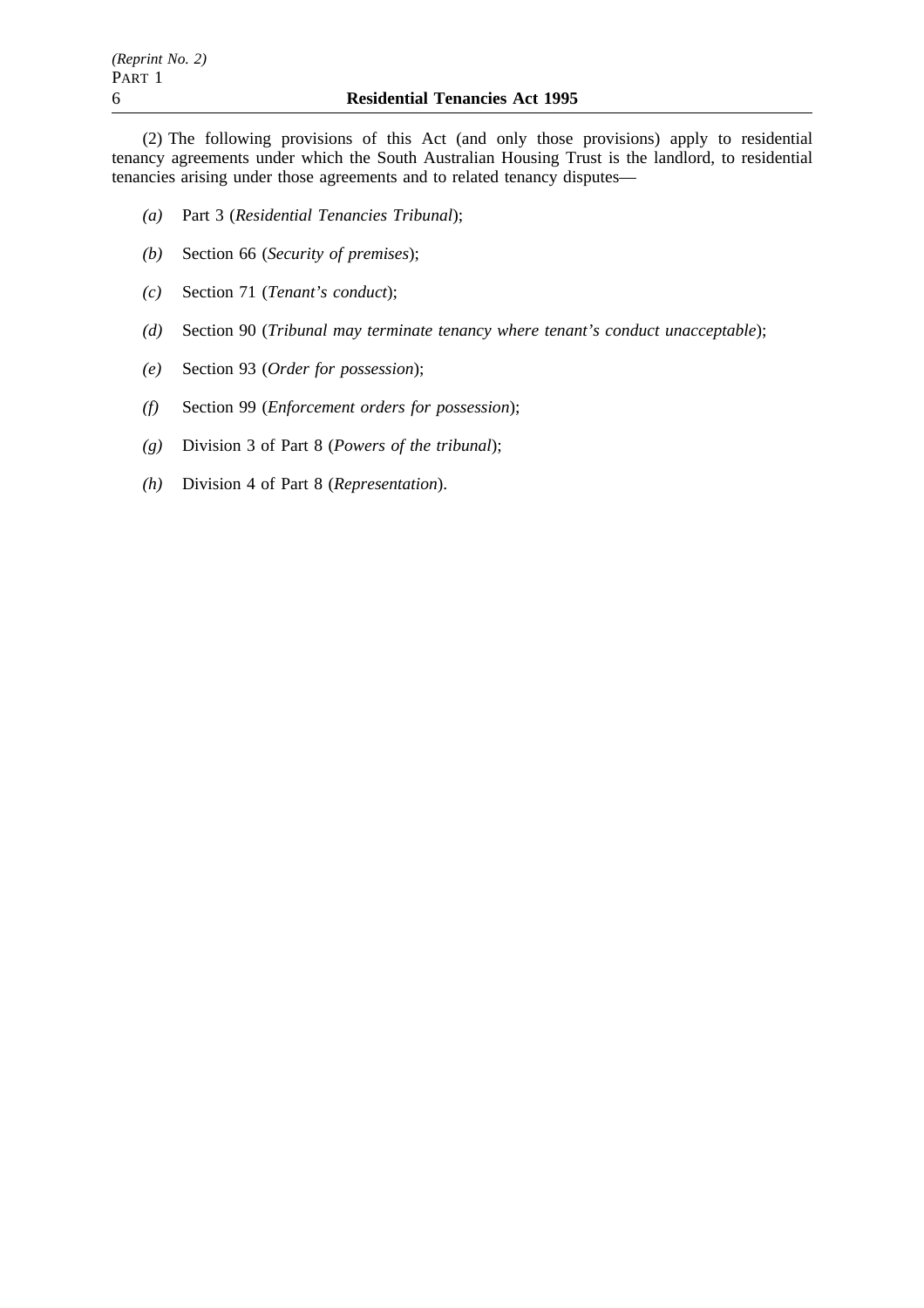# **PART 2 ADMINISTRATION**

### **Administration of this Act**

**6.** The Commissioner is responsible for the administration of this Act.

### **Ministerial control of administration**

**7.** The Commissioner is, in the administration of this Act, subject to control and direction by the Minister.

# **The Commissioner's functions**

**8.** The Commissioner has the following functions:

- *(a)* investigating and researching matters affecting the interests of parties to residential tenancy agreements and rooming house agreements; and
- *(b)* publishing reports and information on subjects of interest to the parties to residential tenancy agreements and rooming house agreements; and
- *(c)* giving advice (to an appropriate extent) on the provisions of this Act and other subjects of interest to the parties to residential tenancy agreements and rooming house agreements; and
- *(d)* investigating suspected infringements of this Act and taking appropriate action to enforce the Act; and
- *(e)* making reports to the Minister on questions referred to the Commissioner by the Minister and other questions of importance affecting the administration of this Act; and
- *(f)* administering the Fund.

#### **Immunity from liability**

**9.** No liability attaches to the Commissioner, or any other person acting in the administration of this Act, for an honest act or omission in the exercise or purported exercise of functions under this Act.

### **Annual report**

**10.** (1) The Commissioner must, on or before 31 October in each year, prepare and forward to the Minister a report on the administration of this Act for the year ending on the preceding 30 June.

(2) The report must include a report on the administration of the Fund.

(3) The Minister must, within six sitting days after receiving a report under this section, have copies of the report laid before both Houses of Parliament.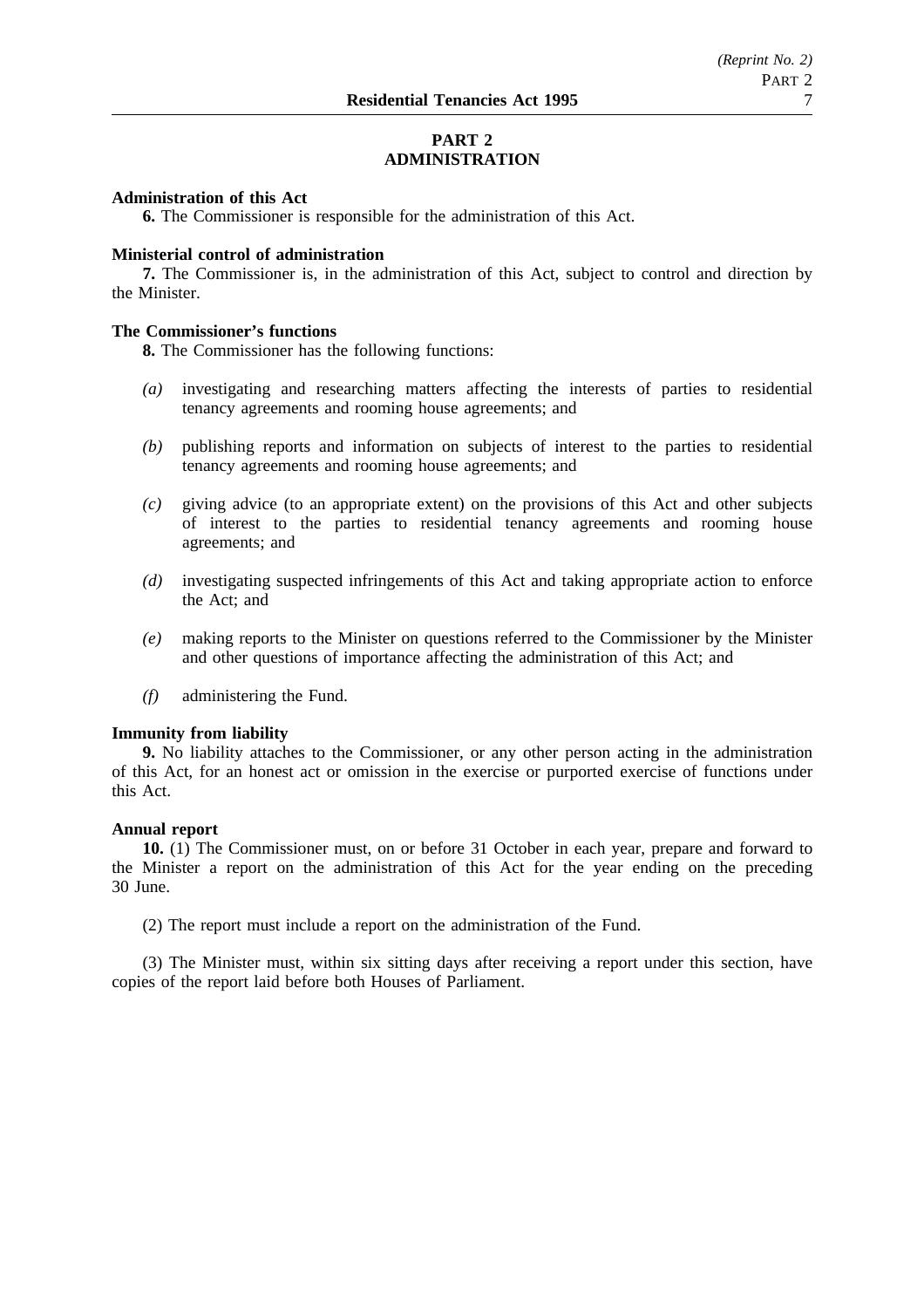### **PART 3 RESIDENTIAL TENANCIES TRIBUNAL**

# **DIVISION 1—THE TRIBUNAL AND ITS MEMBERSHIP**

# **Continuation of Tribunal**

**11.** The *Residential Tenancies Tribunal* continues in existence.

#### **Membership of the Tribunal**

**12.** (1) Members of the Tribunal are appointed by the Governor.

(2) A member of the Tribunal is appointed for a term (not exceeding five years) specified in the instrument of appointment and, at the end of a term of appointment, is eligible for reappointment.

(3) A member of the Tribunal is appointed on conditions specified in the instrument of appointment.

(4) The office of member of the Tribunal may be held in conjunction with an office or position in the public service of the State.

- (5) The Governor may remove a member of the Tribunal from office for—
- *(a)* breach of, or non-compliance with, a condition of appointment; or
- *(b)* misconduct; or
- *(c)* failure or incapacity to carry out official duties satisfactorily.
- (6) The office of a member of the Tribunal becomes vacant if the member—
- *(a)* dies; or
- *(b)* completes a term of office and is not reappointed; or
- *(c)* resigns by written notice to the Minister; or
- *(d)* is convicted of an offence punishable by imprisonment; or
- *(e)* is removed from office under subsection (5).

#### **Presiding and Deputy Presiding Members**

**13.** (1) The Governor may appoint a member of the Tribunal to be the Presiding Member or a Deputy Presiding Member of the Tribunal.

(2) A person may only be appointed as the Presiding Member or a Deputy Presiding Member of the Tribunal if the person is legally qualified.

(3) A Deputy Presiding Member may exercise powers and functions of the Presiding Member by delegation from the Presiding Member.

(4) If the Presiding Member is absent, or there is a temporary vacancy in the office of the Presiding Member, the powers, functions and duties of the Presiding Member devolve on a Deputy Presiding Member appointed by the Governor to act in the absence of the Presiding Member or, if no such appointment has been made, on the most senior Deputy Presiding Member of the Tribunal.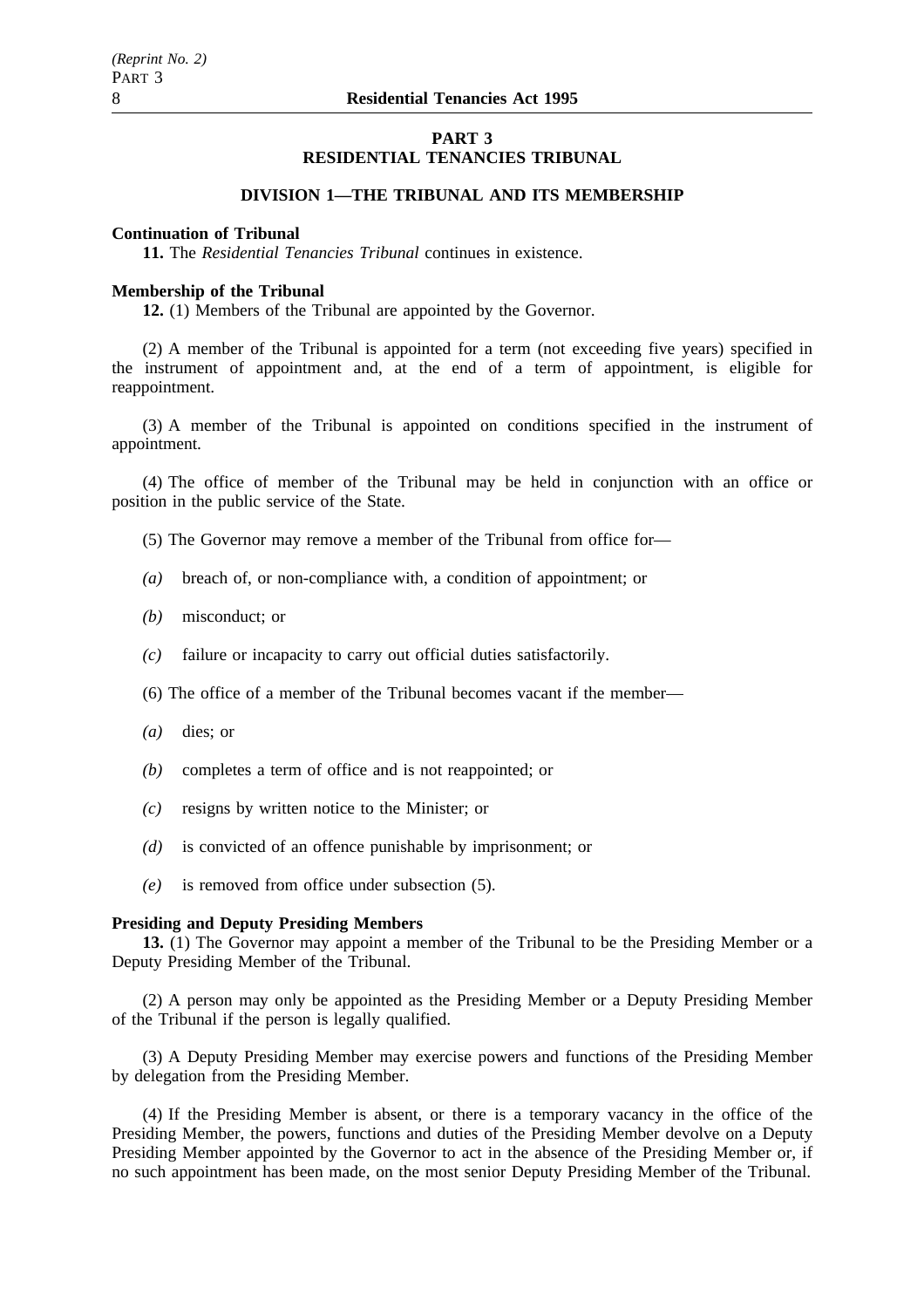(5) A member who holds office as the Presiding Member or a Deputy Presiding Member of the Tribunal continues in that office until the term of office as member falls due for renewal and, if the member's term of office is renewed, the appointment as Presiding Member or Deputy Presiding Member may (but need not be) renewed also.

## **Remuneration**

**14.** A member of the Tribunal is entitled to remuneration, allowances and expenses determined by the Governor.

## **Registrars**

**15.** (1) The Governor may appoint a person to be the registrar or a deputy registrar of the Tribunal.

(2) The office of registrar or deputy registrar may be held in conjunction with another office in the public service of the State.

### **Registrar may exercise jurisdiction in certain cases**

**16.** The registrar or a deputy registrar may—

- *(a)* exercise the jurisdiction of the Tribunal if specifically authorised to do so by or under this Act; and
- *(b)* subject to direction by the Presiding Member of the Tribunal—exercise the jurisdiction of the Tribunal in respect of classes of matters, or in circumstances, specified by the regulations.

# **Magistrates may exercise jurisdiction in certain cases**

**17.** (1) A magistrate may exercise the jurisdiction of the Tribunal.

(2) The regulations may prescribe a scheme for the listing of matters before magistrates.

(3) A regulation cannot be made for the purposes of subsection (2) except after the Minister has consulted with the Presiding Member of the Tribunal and the Chief Magistrate.

(4) A magistrate exercising the jurisdiction of the Tribunal is taken to be a member of the Tribunal.

### **Immunities**

**18.** A member or officer of the Tribunal incurs no civil or criminal liability for an honest act or omission in carrying out or purportedly carrying out official functions.

# **DIVISION 2—PROCEEDINGS BEFORE THE TRIBUNAL**

### **Constitution**

**19.** (1) The Tribunal is constituted for the purpose of hearing proceedings of a single member of the Tribunal.

(2) The Tribunal may, at any one time, be separately constituted for the hearing and determination of a number of separate matters.

# **Times and places of sittings**

**20.** (1) The Tribunal may sit at any time (including a Sunday).

(2) The Tribunal may sit at any place.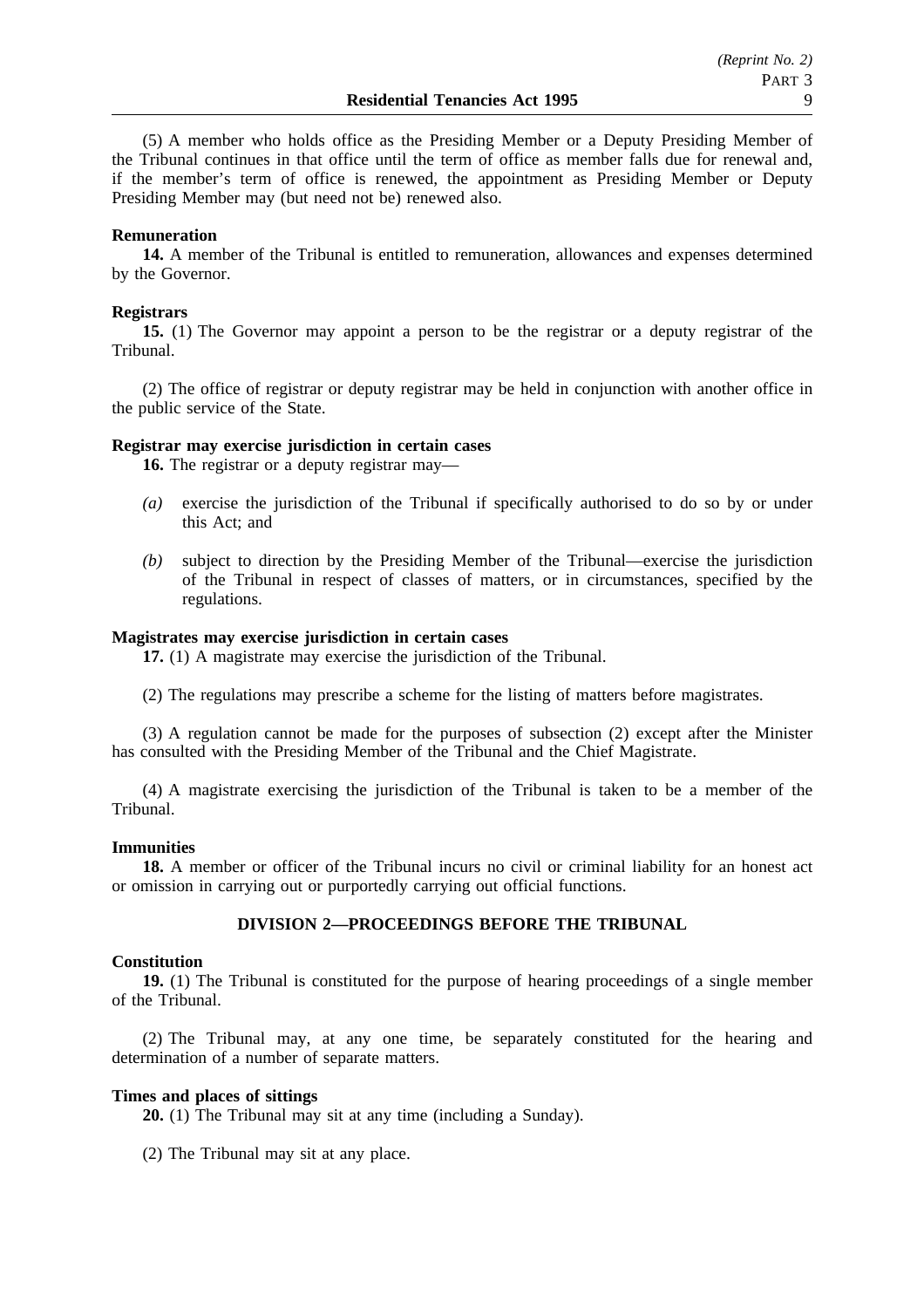### **Duty to act expeditiously**

**21.** The Tribunal must, where practicable, hear and determine proceedings within 14 days after the proceedings are commenced and, if that is not practicable, as expeditiously as possible.

### **Sittings generally to be in public**

**22.** (1) Subject to any contrary provision of an Act or regulation, the Tribunal's proceedings must be open to the public.

(2) However, the Tribunal may, in an appropriate case, order that proceedings be held in private.

### **Offices of the Tribunal**

**23.** Offices of the Tribunal will be maintained at such places as the Minister may determine.

# **DIVISION 3—THE TRIBUNAL'S JURISDICTION**

#### **Jurisdiction of Tribunal**

**24.** (1) The Tribunal has—

- *(a)* exclusive jurisdiction to hear and determine a matter that may be the subject of an application under this Act;
- *(b)* subject to the regulations—jurisdiction to hear and determine claims or disputes arising from tenancies granted for residential purposes by the South Australian Housing Trust;
- *(c)* the other jurisdictions conferred on the Tribunal by statute.

(2) However, the Tribunal does not have jurisdiction to hear and determine a monetary claim if the amount claimed exceeds \$10 000 unless the parties to the proceedings consent in writing to the claim being heard and determined by the Tribunal (and if consent is given, it is irrevocable).

(3) If a monetary claim is above the Tribunal's jurisdictional limit, the claim and any other claims related to the same tenancy may be brought in a court competent to hear and determine a claim founded on contract for the amount of the claim.

(4) A court in which proceedings are brought under subsection (3) may exercise the powers of the Tribunal under this Act.

(5) If the plaintiff in proceedings brought in a court under this section recovers less than \$10 000, the plaintiff is not entitled to costs unless the court is satisfied that there were reasonable grounds for the plaintiff to believe that the plaintiff was entitled to \$10 000 or more.

#### **Application to Tribunal**

**25.** (1) An application under this Act to the Tribunal must—

- *(a)* be made in writing; and
- *(b)* contain the prescribed particulars.
- (2) Before the Tribunal proceeds to hear an application it must—
- *(a)* give the applicant notice in writing setting out the time and place at which it will hear the application; and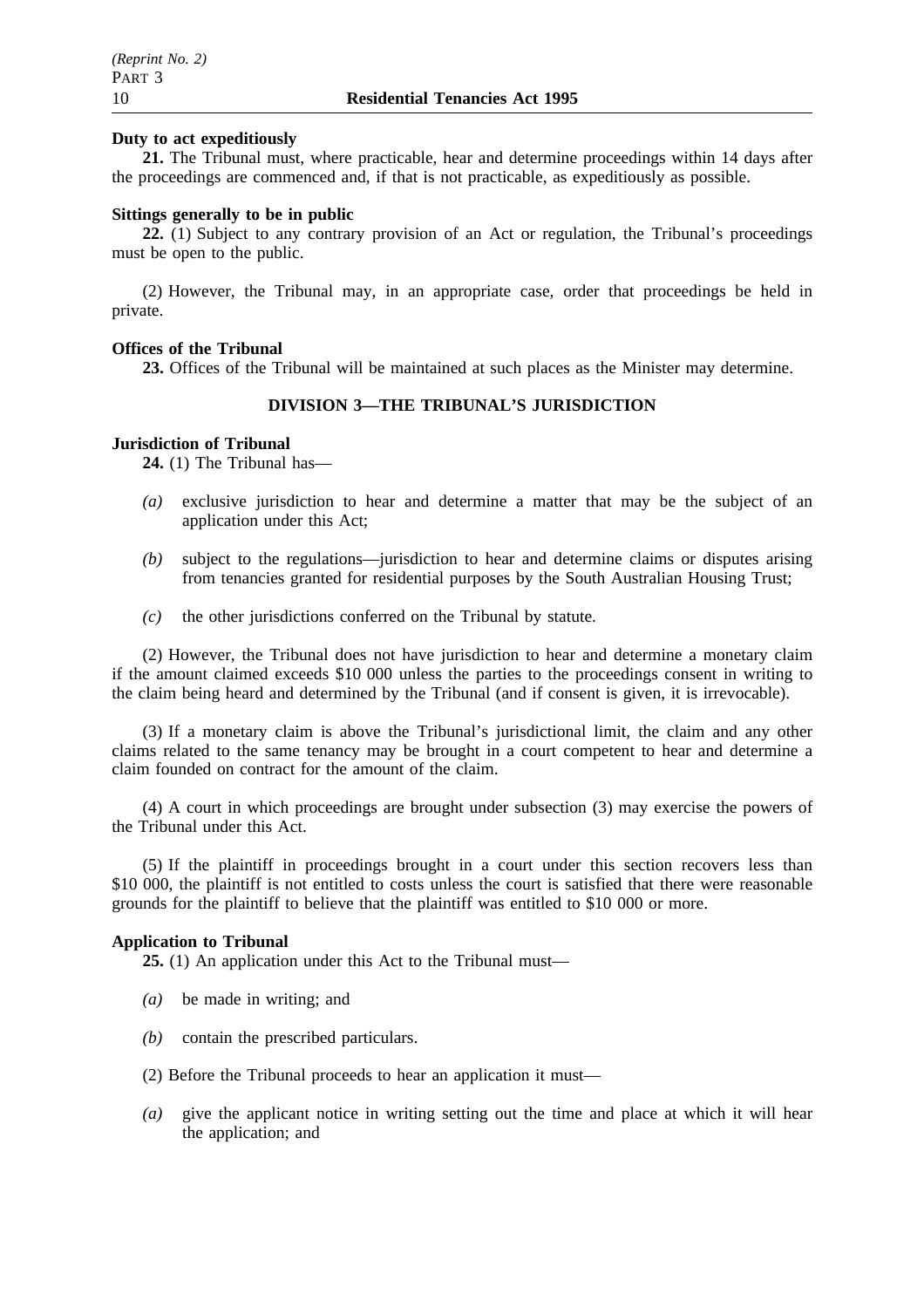- *(b)* give to any other party—
	- (i) notice in writing setting out the time and place at which it will hear the application; and
	- (ii) notice of the nature of the application as it thinks fit.

### **DIVISION 4—CONFERENCES**

#### **Conferences**

**26.** (1) The Tribunal may refer contested proceedings to a conference of the parties to explore the possibilities of resolving the matters at issue by agreement and must (subject to subsection (2)) refer contested proceedings to such a conference if the proceedings are of a class prescribed by regulation for the purposes of this section.

(2) However, even though proceedings are of a class prescribed by regulation for the purposes of this section, a conference need not be held if a member or officer of the Tribunal dispenses with the conference on the ground that the conference would serve no useful purpose or there is some other proper reason to dispense with the conference.

#### **Presiding officer**

**27.** A member of the Tribunal, the registrar, or another officer of the Tribunal authorised by the Presiding Member of the Tribunal, will preside at a conference.

#### **Registrar to notify parties**

**28.** The registrar must notify the parties of the time and place fixed for a conference in a manner prescribed by the Rules.

#### **Procedure**

**29.** (1) A conference may, at the discretion of the presiding officer, be adjourned from time to time.

(2) Unless the presiding officer decides otherwise, the conference will be held in private and the presiding officer may exclude from the conference any person apart from the parties and their representatives.

(3) A party must, if required by the presiding officer, disclose to the conference details of the party's case and of the evidence available to the party in support of that case.

(4) A settlement to which counsel or other representative of a party agrees at a conference is binding on the party.

(5) The presiding officer (if not legally qualified) may refer a question of law arising at the conference to a member of the Tribunal who is legally qualified for determination.

(6) The presiding officer may record a settlement reached at the conference and make a determination or order to give effect to the settlement.

(7) A determination or order under subsection (6) is a determination or order of the Tribunal.

## **Restriction on evidence**

**30.** Evidence of anything said or done in the course of a conference under this Division is inadmissible in proceedings before the Tribunal except by consent of all parties to the proceedings.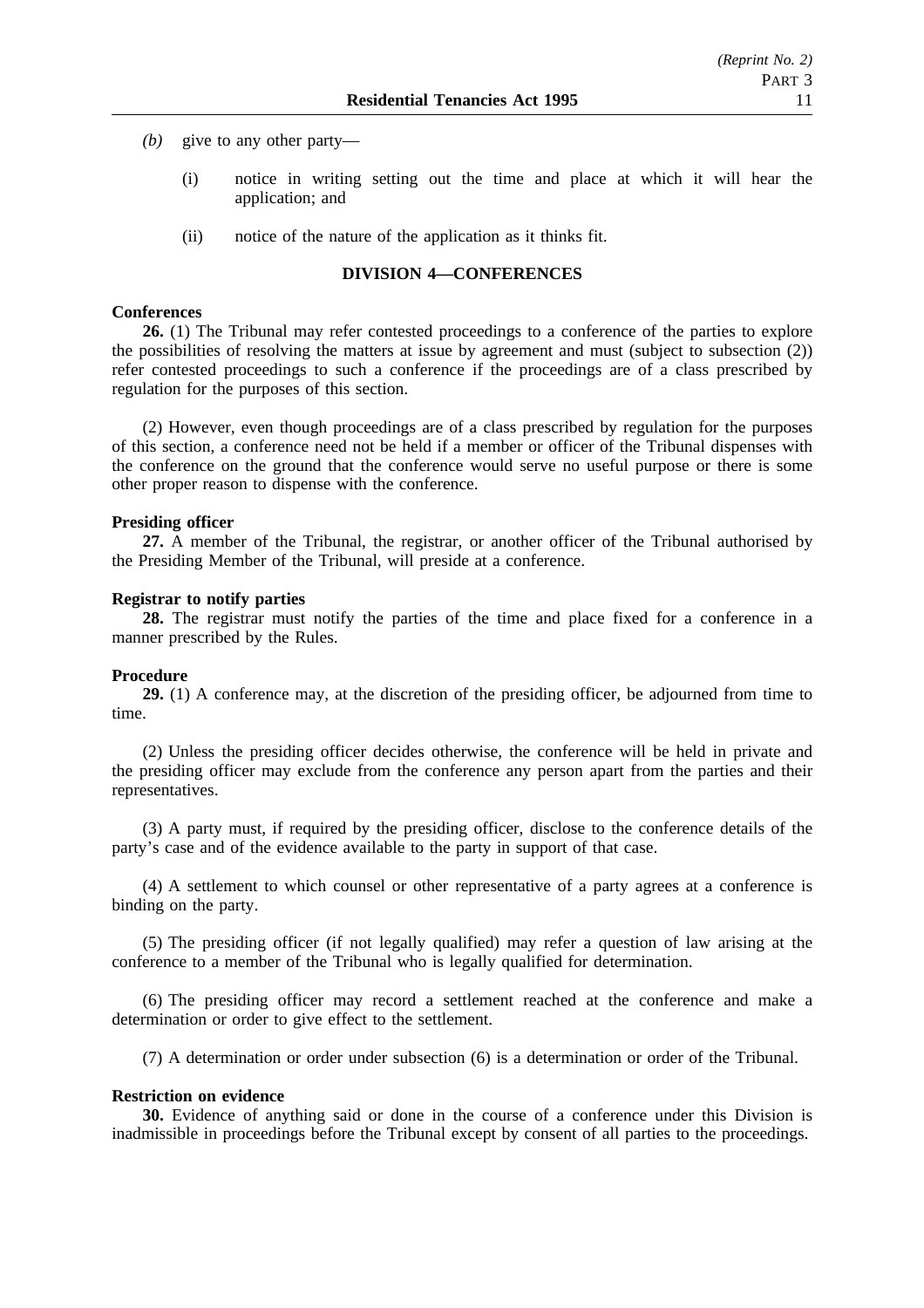# **DIVISION 5—EVIDENTIARY AND PROCEDURAL POWERS**

# **Tribunal's powers to gather evidence**

**31.** (1) For the purpose of proceedings, the Tribunal may—

- *(a)* by summons signed by a member, registrar or deputy registrar of the Tribunal, require a person to attend before the Tribunal;
- *(b)* by summons signed by a member, registrar or deputy registrar of the Tribunal, require the production of books, papers or documents;
- *(c)* inspect books, papers or documents produced before it, retain them for a reasonable period, and make copies of them, or of their contents;
- *(d)* require a person appearing before the Tribunal to make an oath or affirmation that the person will truly answer relevant questions put by the Tribunal or a person appearing before the Tribunal;
- *(e)* require a person appearing before the Tribunal (whether summoned to appear or not) to answer any relevant questions put by the Tribunal or a person appearing before the Tribunal.
- (2) If a person—
- *(a)* fails without reasonable excuse to comply with a summons under subsection (1); or
- *(b)* refuses or fails to comply with a requirement of the Tribunal under subsection (1); or
- *(c)* misbehaves before the Tribunal, wilfully insults the Tribunal or interrupts the proceedings of the Tribunal,

the person is guilty of an offence and liable to a penalty not exceeding \$2 000.

### **Procedural powers of the Tribunal**

**32.** (1) In proceedings the Tribunal may—

- *(a)* hear an application in the way the Tribunal considers most appropriate;
- *(b)* decline to entertain an application, or adjourn a hearing, until the fulfilment of conditions fixed by the Tribunal with a view to promoting the settlement of matters in dispute between the parties;
- *(c)* decline to entertain an application if it considers the application frivolous;
- *(d)* proceed to hear and determine an application in the absence of a party;
- *(e)* extend a period prescribed by or under this Act within which an application or other step in respect of proceedings must be made or taken (even if the period had expired);
- *(f)* vary or set aside an order if the Tribunal considers there are proper grounds for doing so;
- *(g)* adjourn a hearing to a time or place or to a time and place to be fixed;
- *(h)* allow the amendment of an application;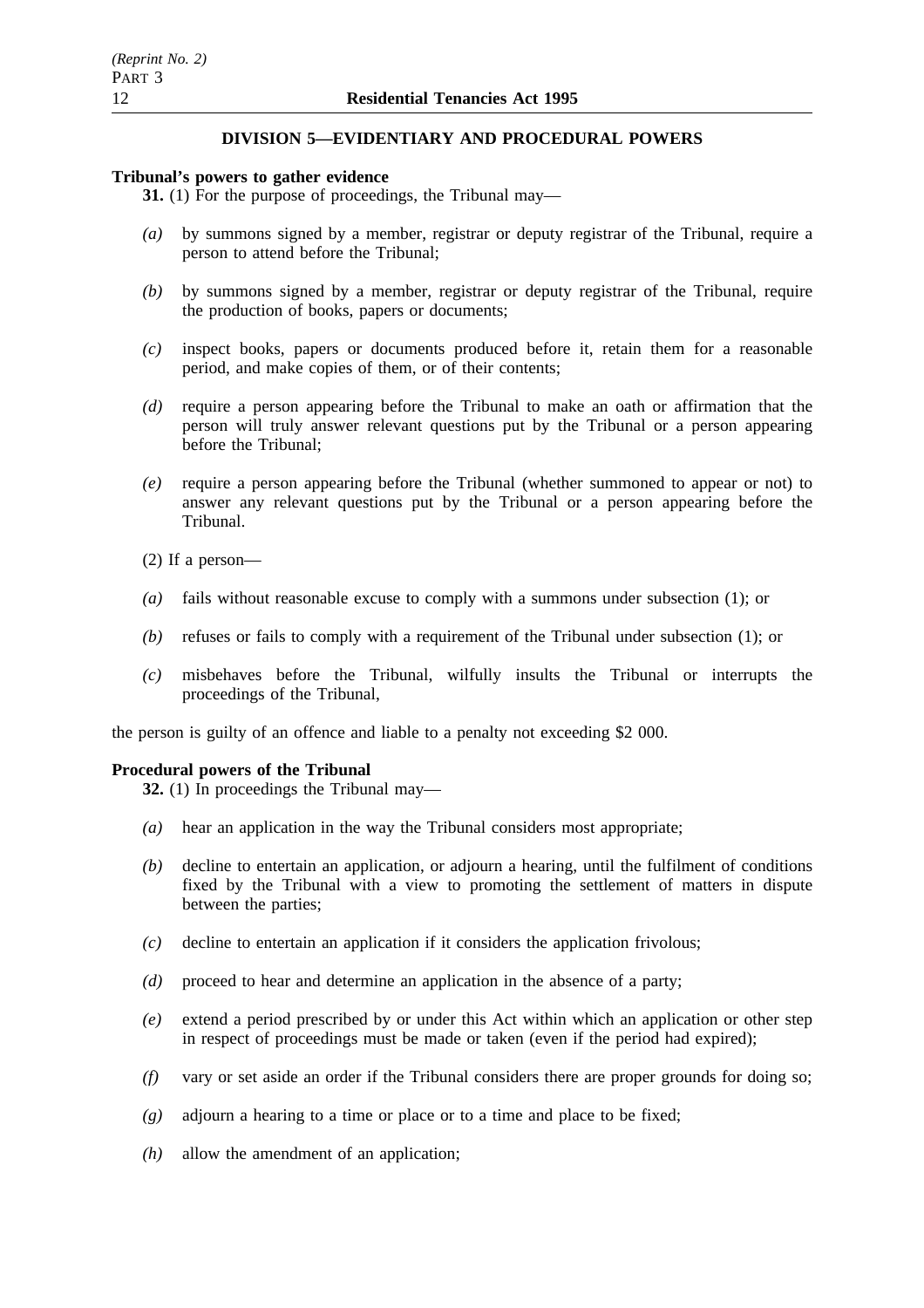- *(i)* hear an application jointly with another application;
- *(j)* receive in evidence a transcript of evidence in proceedings before a court and draw conclusions of fact from that evidence;
- *(k)* adopt, as in its discretion it considers proper, the findings, decision or judgment of a court that may be relevant to the proceedings;
- *(l)* generally give directions and do all things that it thinks necessary or expedient in the proceedings.

(2) The Tribunal's proceedings must be conducted with the minimum of formality and in the exercise of its jurisdiction the Tribunal is not bound by evidentiary rules but may inform itself as it thinks appropriate.

(3) The Tribunal may, on the application of the South Australian Co-operative Housing Authority, allow the Authority to intervene in proceedings before the Tribunal.

(4) The Authority may only be allowed to intervene if the Tribunal is satisfied that it is fair and reasonable that the Authority participate in the proceedings.

(5) If the Authority is allowed to intervene in proceedings, it may intervene in the manner and to the extent directed by the Tribunal, and on other conditions determined by the Tribunal.

#### **General powers of the Tribunal to cure irregularities**

**33.** (1) The Tribunal may, if satisfied that it would be just and equitable to do so, excuse a failure to comply with a provision of this Act on terms and conditions the Tribunal considers appropriate.

(2) The Tribunal may amend proceedings if satisfied that the amendment will contribute to the expeditious and just resolution of the questions in issue between the parties.

## **DIVISION 6—MEDIATION**

### **Mediation**

**34.** (1) If before or during the hearing of proceedings it appears to the Tribunal either from the nature of the case or from the attitude of the parties that there is a reasonable possibility of settling the matters in dispute between the parties, the person constituting the Tribunal may—

- *(a)* appoint, with the consent of the parties, a mediator to achieve a negotiated settlement; or
- *(b)* personally endeavour to bring about a settlement of the proceedings.

(2) A mediator appointed under this section has the privileges and immunities of a member of the Tribunal and may exercise any powers of the Tribunal that the Tribunal may delegate to the mediator.

(3) Nothing said or done in the course of an attempt to settle proceedings under this section may subsequently be given in evidence in proceedings before the Tribunal except by consent of all parties to the proceedings.

(4) A member of the Tribunal who attempts to settle proceedings under this section is not disqualified from hearing or continuing to hear further proceedings in the matter.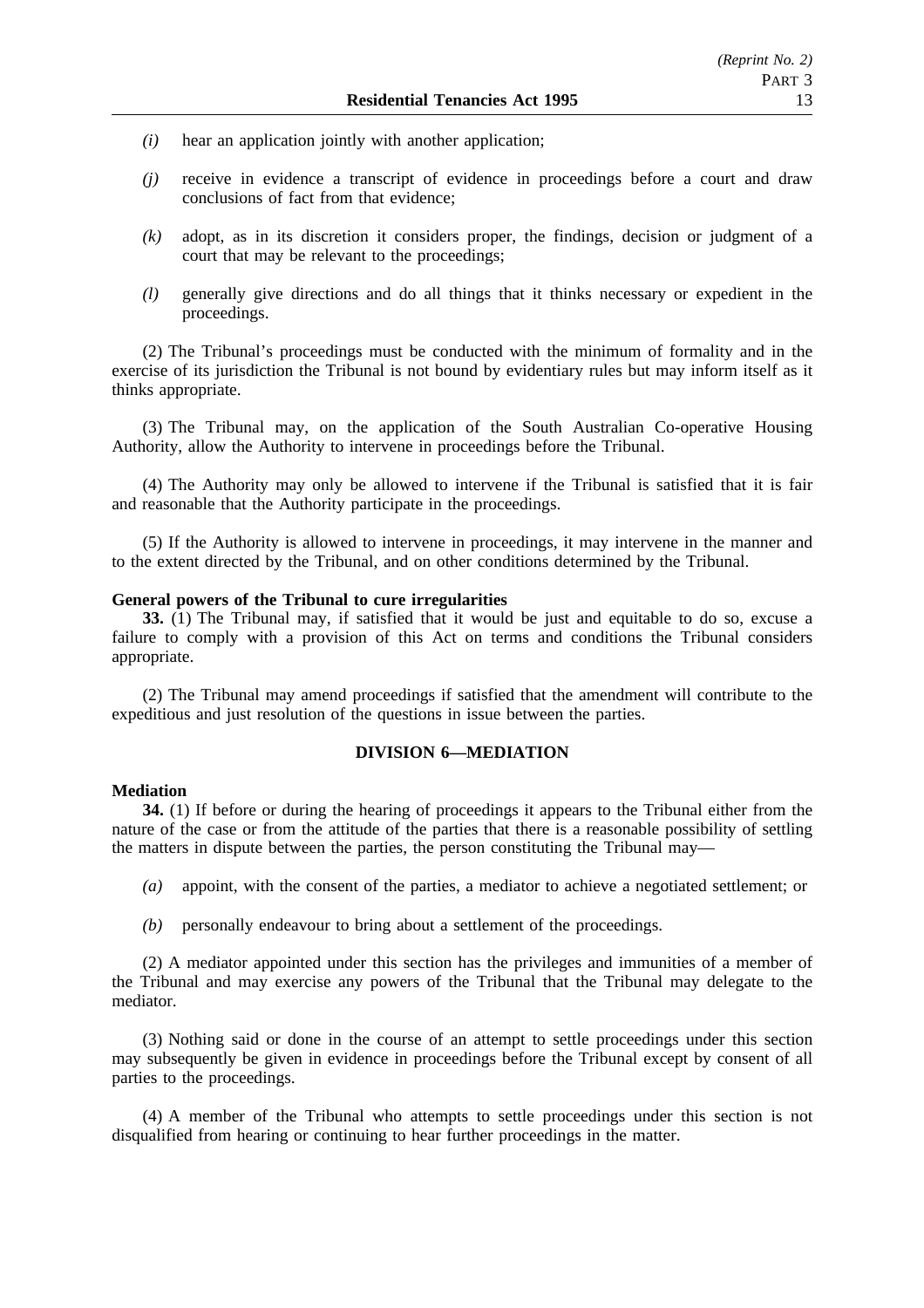(5) If proceedings are settled under this section, the Tribunal may embody the terms of the settlement in an order.

#### **DIVISION 7—JUDGMENTS AND ORDERS**

#### **Special powers to make orders and give relief**

**35.** (1) The Tribunal may make an order in the nature of an injunction (including an interim injunction) or an order for specific performance.

(2) However, a member of the Tribunal who is not legally qualified cannot make an order under subsection (1) without the approval of the Presiding Member of the Tribunal.

(3) Although a particular form of relief is sought by a party to proceedings before the Tribunal, the Tribunal may grant any other form of relief that it considers more appropriate to the circumstances of the case.

(4) The Tribunal may make interlocutory orders on matters within its jurisdiction.

(5) The Tribunal may, on matters within its jurisdiction, make binding declarations of right whether or not any consequential relief is or could be claimed.

(6) The Tribunal may, in the exercise of its jurisdiction, make ancillary or incidental orders.

#### **Enforcement of orders**

**36.** (1) An order of the Tribunal may be registered in the appropriate court and enforced as an order of that court.

(2) A person who contravenes an order of the Tribunal (other than an order for the payment of money) is guilty of an offence.

Maximum Penalty: \$2 000

(3) In this section—

"**appropriate court**" means—

- *(a)* if the order of the Tribunal is for a monetary amount above the jurisdictional limit of the Magistrates Court for a monetary claim founded on contract—the District Court;
- *(b)* in any other case—the Magistrates Court.

### **Application to vary or set aside order**

**37.** (1) A party to proceedings before the Tribunal may apply to the Tribunal for an order varying or setting aside an order made in the proceedings.

(2) An application to vary or set aside an order must be made within three months of the making of the order (unless the Tribunal allows an extension of time).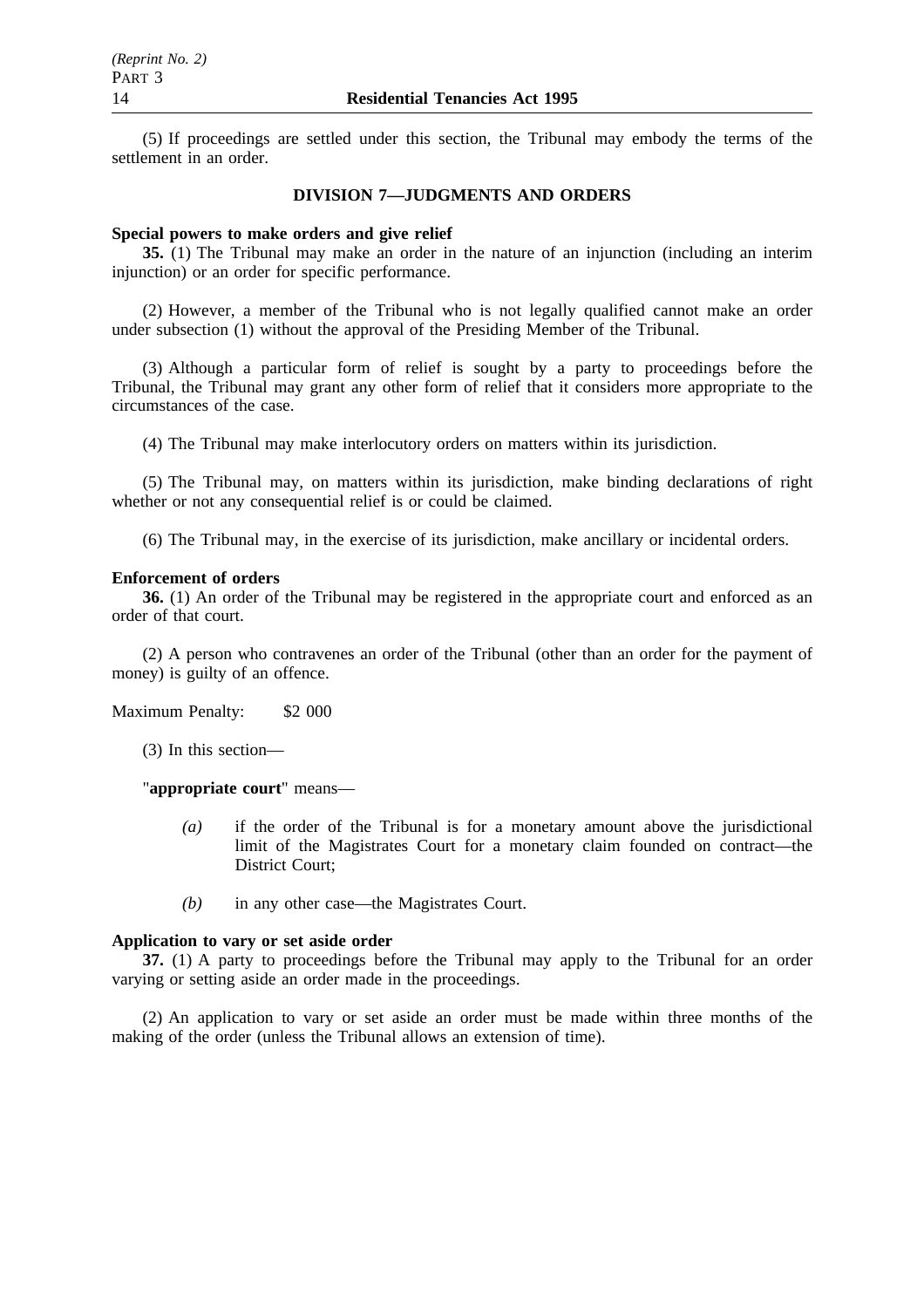### **Costs**

**38.** The Governor may, by regulation, provide that in proceedings of a prescribed class the Tribunal will not award costs unless—

- *(a)* all parties to the proceedings were represented by legal practitioners; or
- *(b)* the Tribunal is of the opinion that there are special circumstances justifying an award of costs.

# **DIVISION 8—OBLIGATION TO GIVE REASONS FOR DECISIONS**

#### **Reasons for decisions**

**39.** The Tribunal must, if asked by a person affected by a decision or order, state in writing the reasons for its decision or order.

### **DIVISION 9—RESERVATION OF QUESTIONS OF LAW AND APPEALS**

### **Reservation of questions of law**

**40.** (1) The Tribunal may reserve a question of law for determination by the Supreme Court.

(2) If a question of law is reserved, the Supreme Court may decide the question and make consequential orders and directions appropriate to the circumstances of the case.

### **Appeals**

**41.** (1) An appeal lies to the District Court from a decision or order of the Tribunal made in the exercise (or purported exercise) of its powers under this Act.

(2) On an appeal, the District Court may (according to the nature of the case)—

- *(a)* re-hear evidence taken before the Tribunal, or take further evidence;
- *(b)* confirm, vary or quash the Tribunal's decision;
- *(c)* make any order that should have been made in the first instance;
- *(d)* make incidental and ancillary orders.

(3) The appeal must be commenced within one month of the decision or order appealed against unless the District Court allows an extension of time.

(4) If the reasons of the Tribunal are not given in writing at the time of making a decision or order and the appellant then requests the Tribunal to state its reasons in writing, the time for commencing the appeal runs from the time when the appellant receives the written statement of the reasons.

### **Stay of proceedings**

**42.** (1) If an order has been made by the Tribunal and the Tribunal or the District Court is satisfied that an appeal against the order has been commenced, or is intended, it may suspend the operation of the order until the determination of the appeal.

(2) If the Tribunal suspends the operation of an order, the Tribunal may terminate the suspension, and if the District Court has done so, the District Court may terminate the suspension.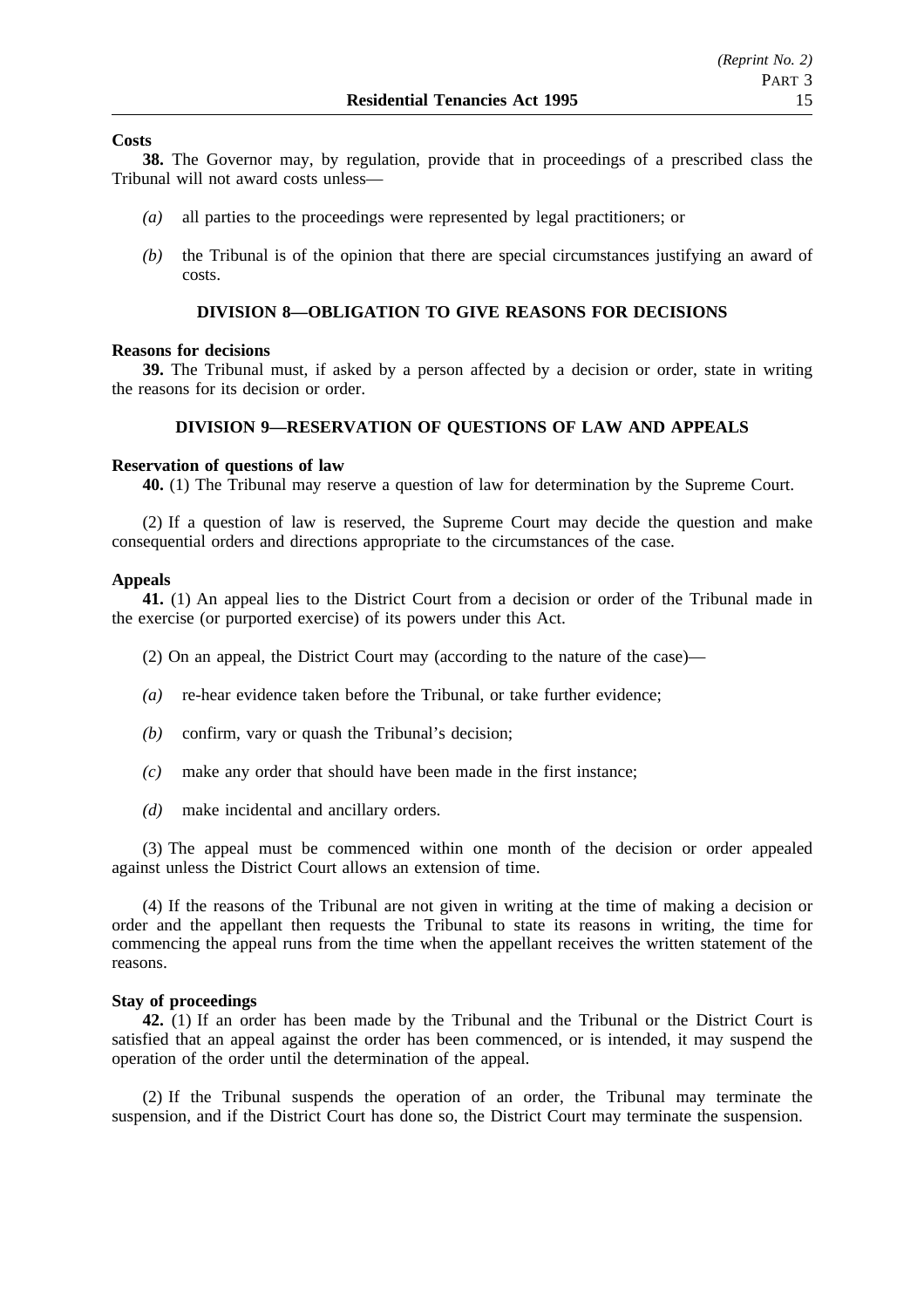### **DIVISION 10—MISCELLANEOUS**

#### **Entry and inspection of property**

**43.** (1) The Tribunal may enter land or a building and carry out an inspection the Tribunal considers relevant to a proceeding before the Tribunal.

(2) The Tribunal may authorise a person to enter land or a building and carry out an inspection the Tribunal considers relevant to a proceeding before the Tribunal.

(3) A person who obstructs the Tribunal, or a person authorised by the Tribunal, in exercising a power of entry or inspection under this section commits a contempt of the Tribunal.

### **Contempt of the Tribunal**

**44.** A person who—

- *(a)* interrupts the proceedings of the Tribunal or misbehaves before the Tribunal; or
- *(b)* insults the Tribunal or an officer of the Tribunal acting in the exercise of official functions; or
- *(c)* refuses, in the face of the Tribunal, to obey a lawful direction of the Tribunal,

is guilty of a contempt of the Tribunal.

#### **Punishment of contempts**

**45.** (1) The Tribunal may punish a contempt as follows:

- *(a)* it may impose a fine not exceeding \$2 000; or
- *(b)* it may commit to prison until the contempt is purged subject to a limit (not exceeding six months) to be fixed by the Tribunal at the time of making the order for commitment.

(2) The powers conferred by this section may only be exercised by a member of the Tribunal who is legally qualified.

#### **Fees**

**46.** (1) The Governor may, by regulation, prescribe and provide for the payment of fees in relation to proceedings in the Tribunal.

(2) The registrar may remit or reduce a fee if the party by whom the fee is payable is suffering financial hardship, or for any other proper reason.

#### **Procedural rules**

**47.** (1) The Governor may, by regulation—

- *(a)* prescribe matters relevant to the practice and procedures of the Tribunal; and
- *(b)* provide for the service of any process, notice or other document relevant to proceedings before the Tribunal (including circumstances where substituted service in accordance with the regulations or an order of the Tribunal will constitute due service); and
- *(c)* deal with other matters necessary for the effective and efficient operation of the Tribunal.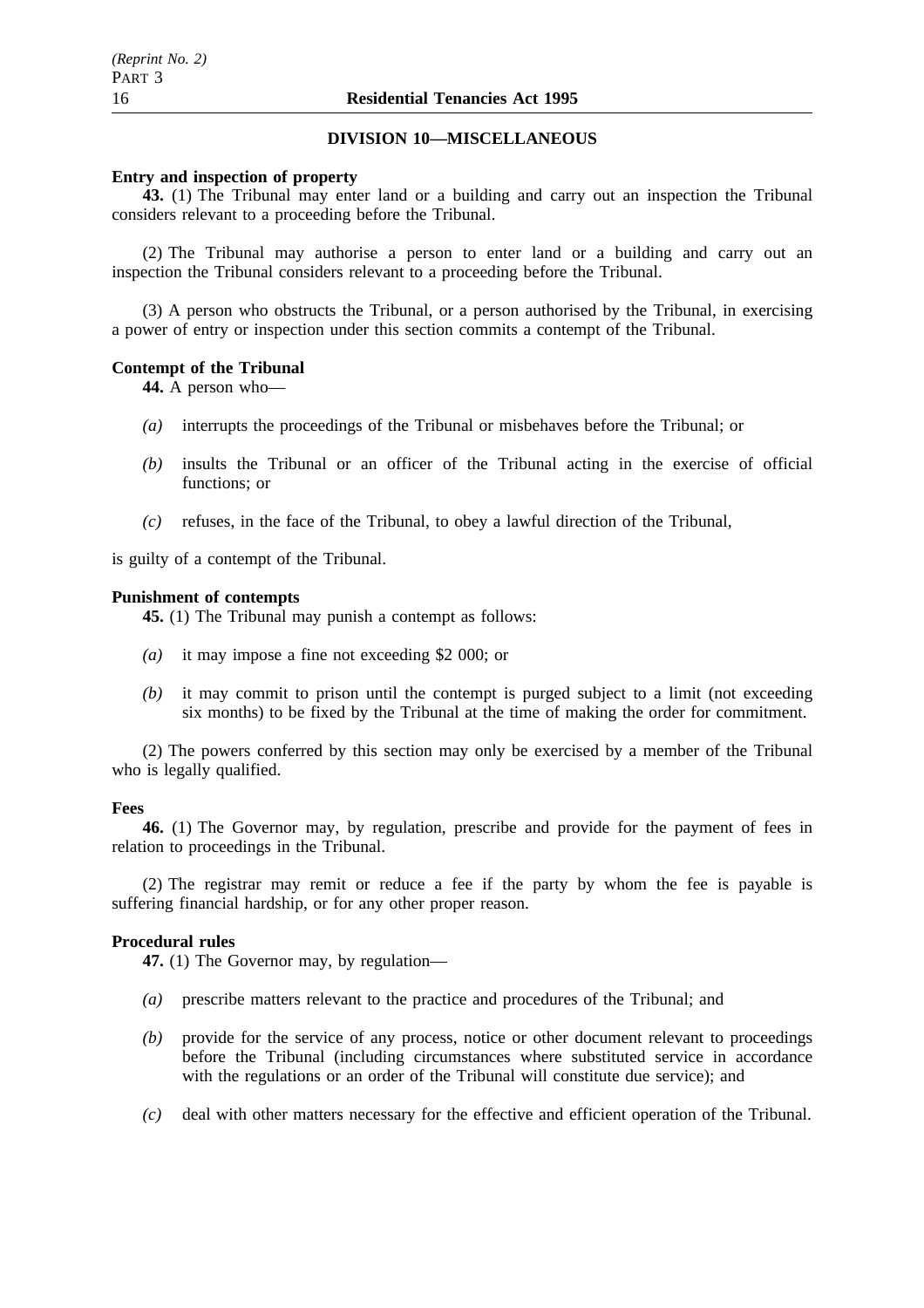(2) The Presiding Member of the Tribunal may make Rules of the Tribunal relevant to the practice and procedure of the Tribunal, or to assist in the effective and efficient operation of the Tribunal, insofar as those matters are not dealt with by the regulations.

(3) The Rules take effect as from the date of publication in the *Gazette* or a later date specified in the rules.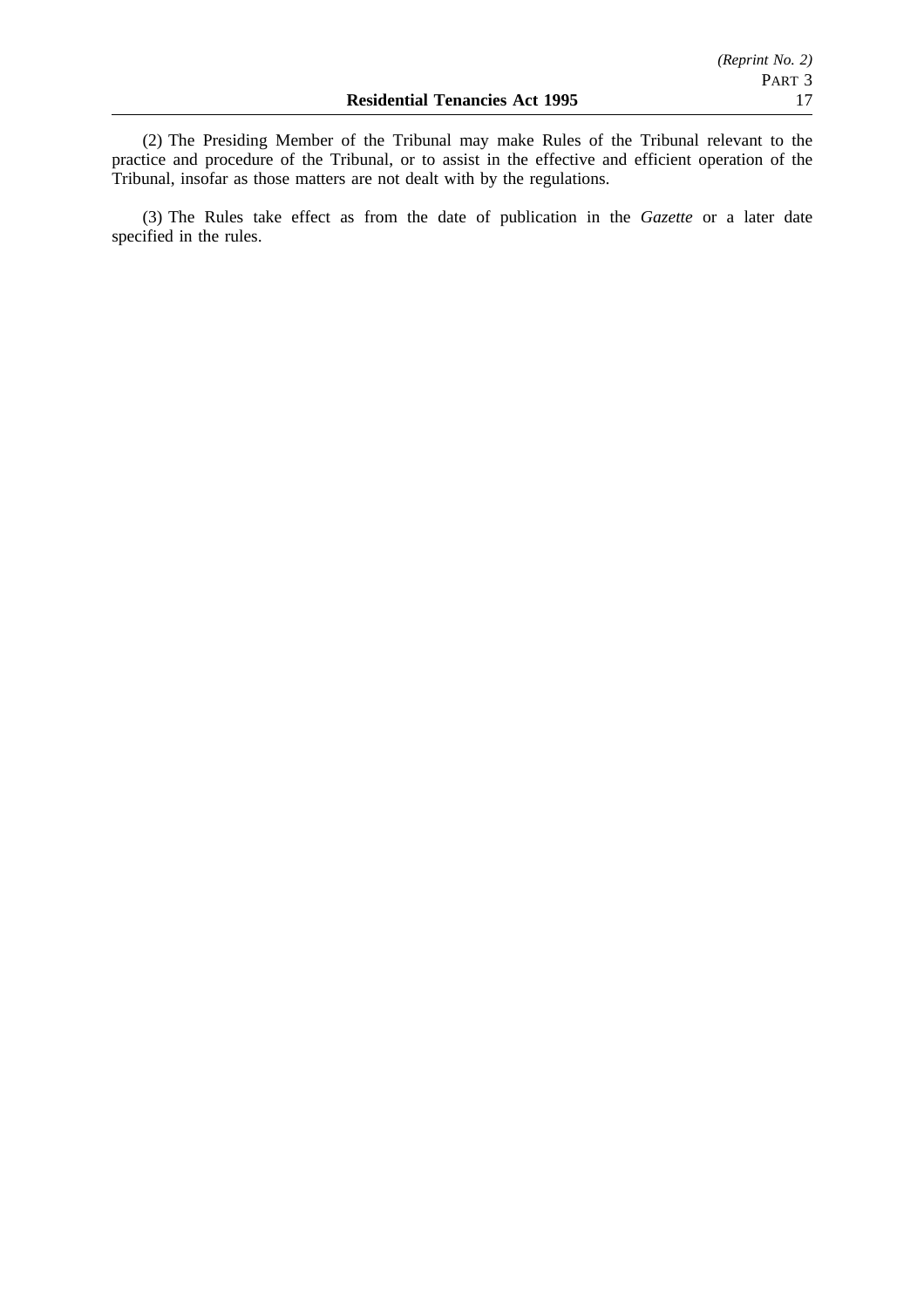#### **PART 4**

# **MUTUAL RIGHTS AND OBLIGATIONS OF LANDLORD AND TENANT**

# **DIVISION 1—ENTERING INTO RESIDENTIAL TENANCY AGREEMENT**

## **Tenant to be notified of landlord's name, etc.**

**48.** (1) A landlord under a residential tenancy agreement must, at the time of entering into the agreement, notify the tenant in writing of—

- *(a)* the full name and address of the landlord and of any person with superior title to the landlord; and
- *(b)* if the landlord or the person with superior title to the landlord is a company—the address of the registered office of the company.

| Maximum penalty: | \$500. |
|------------------|--------|
| Expiation fee:   | \$75.  |

(2) If a person succeeds another as the landlord under a residential tenancy agreement, the new landlord must, within 14 days, notify the tenant in writing of—

- *(a)* the full name and address of the new landlord; and
- *(b)* if the new landlord is a company—the address of the registered office of the company.

Maximum penalty: \$500. Expiation fee: \$75.

(3) The requirement to notify the address of a person is not satisfied by giving the address of the person's agent.

(4) If a name or address of which the landlord is required to notify the tenant under this section changes, the landlord must, within 14 days, notify the tenant in writing of the change.

Maximum penalty: \$500.<br>Exploration fee: \$75. Expiation fee:

### **Written residential tenancy agreements**

**49.** If a landlord (or an agent acting for a landlord) invites or requires a tenant or prospective tenant to sign a written residential tenancy agreement or a document recording its terms, the landlord must ensure that—

- *(a)* the tenant receives a copy of the document when the tenant signs it; and
- *(b)* if the document has not then been signed by the landlord, a copy of the document, as executed by all parties, is delivered to the tenant within 21 days after the tenant gives the document back to the landlord or the landlord's agent to complete its execution.

| Maximum penalty: | \$500. |
|------------------|--------|
| Expiation fee:   | \$75.  |

### **Cost of preparing agreement**

**50.** The cost of preparing a written residential tenancy agreement, or a document recording its terms, must be borne by the landlord.

*[Note: Residential tenancy agreements are exempt from stamp duty.]*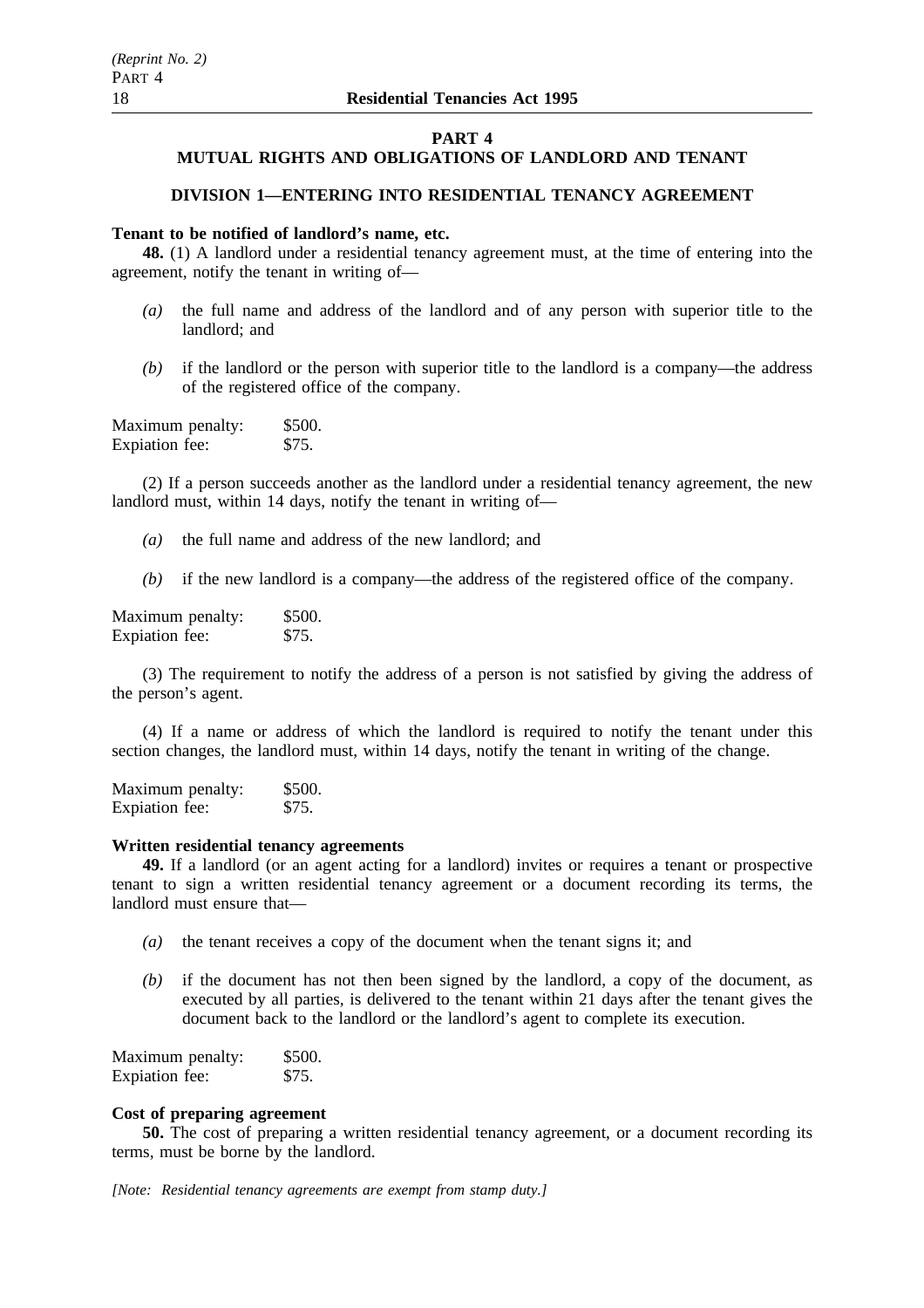### **False information from tenant**

**51.** A tenant must not give a landlord false information about the tenant's identity or place of occupation.

Maximum penalty: \$500.

# **DIVISION 2—DISCRIMINATION AGAINST TENANTS WITH CHILDREN**

#### **Discrimination against tenants with children**

**52.** (1) A person must not refuse to grant a tenancy to another on the ground that it is intended that a child should live on the premises.

Maximum penalty: \$1 000.

- (2) A person must not—
- *(a)* instruct a person not to grant; or
- *(b)* state an intention (by advertisement or in any other way) not to grant,

a tenancy on the ground that it is intended that a child should live on the premises.

Maximum penalty: \$1 000.

(3) However, this section does not apply if the landlord, or an agent appointed by the landlord to manage the premises, resides in the premises to which the tenancy relates or in premises adjacent to those premises.

### **DIVISION 3—RENT**

#### **Permissible consideration for residential tenancy**

**53.** (1) A person must not require or receive from a tenant or prospective tenant a payment, other than rent or security (or both), for a residential tenancy or the renewal or extension of a residential tenancy.

Maximum penalty: \$500.

(2) However—

- *(a)* the landlord may lawfully require or receive consideration for an option to enter into a residential tenancy agreement but, in that case, the following condition applies:
	- (i) if the prospective tenant enters into the residential tenancy agreement, the landlord must apply the consideration towards rent payable under the agreement;
	- (ii) if the prospective tenant does not exercise the option to enter into the residential tenancy agreement, the landlord may retain the consideration; and
- *(b)* the landlord may require the tenant to reimburse the landlord for rates and charges for water supply that are to be borne by the tenant under the residential tenancy agreement or a collateral agreement; and
- *(c)* the landlord may lawfully require or receive a payment of a class the landlord is authorised to require or receive by another provision of this Act or under the regulations.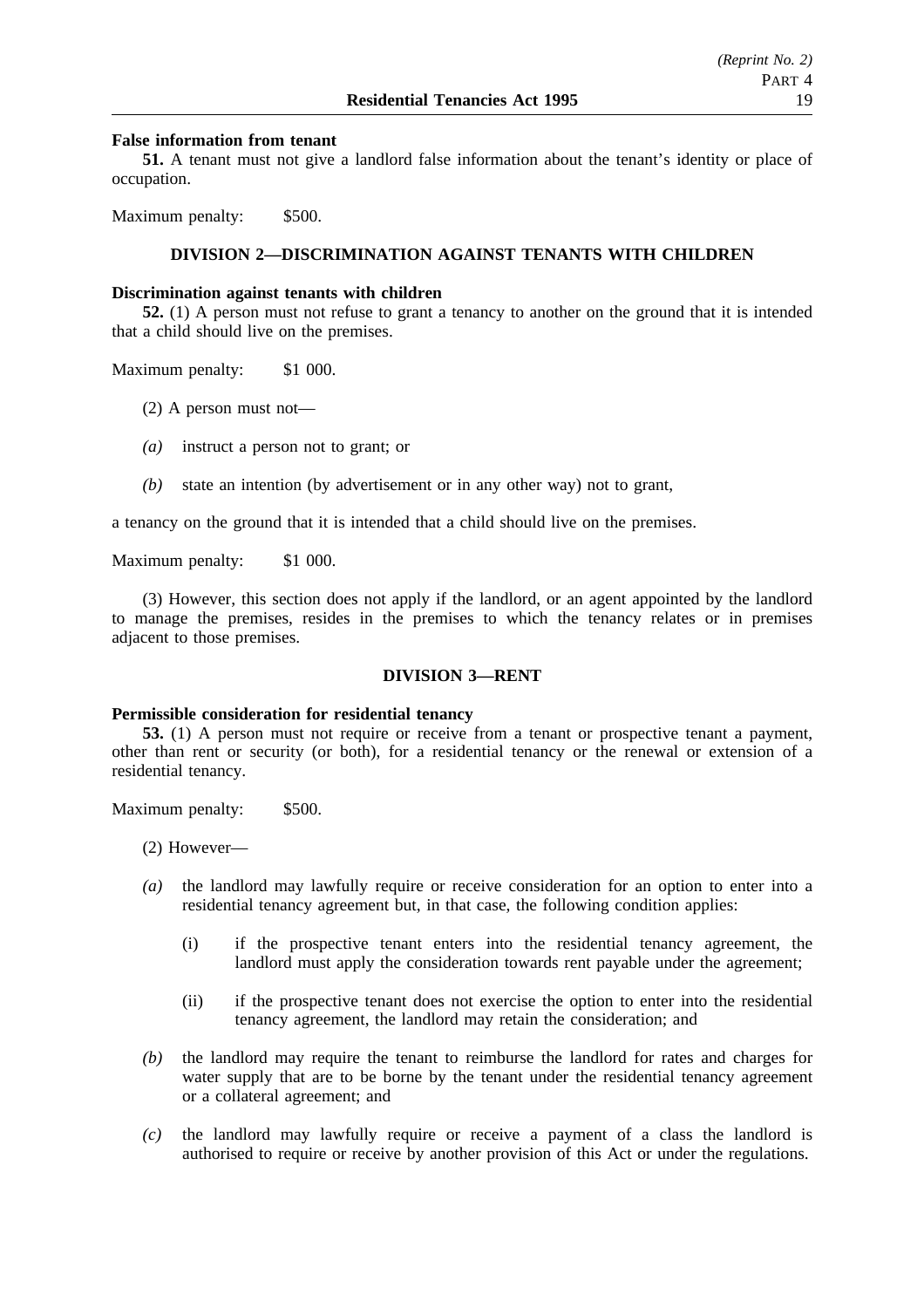#### **Rent in advance**

**54.** (1) A person must not require<sup>1</sup> the payment of more than two weeks' rent under a residential tenancy agreement before the end of the first two weeks of the tenancy.

Maximum penalty: \$500.

(2) If rent has been paid under a residential tenancy agreement, a person must not require<sup>1</sup> a further payment of rent until the end of the last period for which rent has been paid.

Maximum penalty: \$500.

(3) A person must not require another to give a post-dated cheque or other post-dated negotiable instrument in payment of rent under a residential tenancy agreement.

Maximum penalty: \$500.

<sup>1.</sup> The prohibition is against *requiring* payment of rent for more than two weeks in advance. Hence, if a tenant voluntarily elects to pay rent for more than two weeks in advance, the landlord (or the landlord's agent) may lawfully accept the payment.

#### **Variation of rent**

**55.** (1) The landlord may increase the rent payable under a residential tenancy agreement by giving written notice to the tenant specifying the date as from which the increase takes effect.

- A series of residential tenancy agreements between the same parties and relating to the same premises is treated as a single residential tenancy agreement for the purposes of this section unless at least six months have elapsed since rent for the premises was fixed or last increased.
- (2) However—
- *(a)* the right to increase the rent may be excluded or limited by the terms of the residential tenancy agreement; and
- *(b)* if the tenancy is for a fixed term, the residential tenancy agreement is taken to exclude an increase in rent during the term unless it specifically allows for an increase in rent; and
- *(c)* the date fixed for an increase of rent must be at least six months after the date of the agreement or, if there has been a previous increase of rent under this section, the last increase and at least 60 days after the notice is given but—
	- (i) if the maximum rent for the premises has been fixed by a housing improvement notice, and the notice is revoked, the landlord may, by notice given under this section within 60 days after revocation of the housing improvement notice, increase the rent for the premises from a date falling at least 14 days after the notice is given; and
	- (ii) if the landlord is a registered housing co-operative, and the residential tenancy agreement provides for variation of rent in accordance with the tenant's income, the landlord may increase the rent on the ground of a variation in the tenant's income from a date falling at least 14 days after the notice of the increased rent is given; and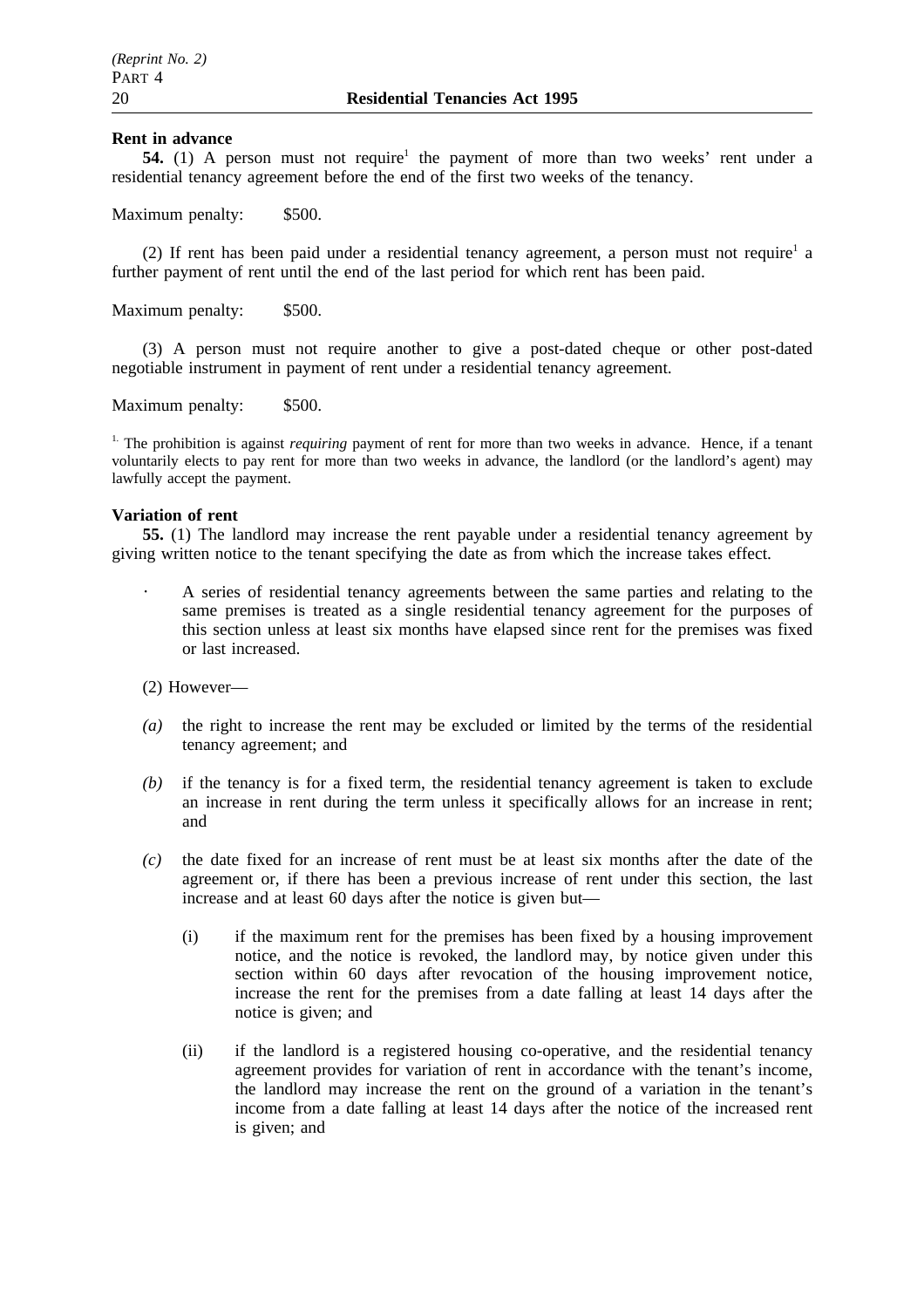(iii) if the landlord is a registered housing co-operative under a residential tenancy agreement that allows the landlord to change the basis of calculating the rent payable under the agreement, and the landlord gives the tenant written notice that there is to be a change in the basis of calculating rent as from a specified date (which must be at least 60 days after the notice is given and at least six months from the date of the agreement, or if there has been a previous change in the basis of rent calculation, at least six months from the date of the last such change), the rent may be increased to accord with the new basis of rent calculation as from the specified date without further notice under this section.

(3) The rent payable under a residential tenancy agreement may be reduced by mutual agreement between the landlord and the tenant.

(4) A reduction of rent may be made on a temporary basis so that the rent reverts to the level that would have been otherwise applicable at the end of a specified period.

(5) If the rent payable under a residential tenancy agreement is increased or reduced under this section, the terms of the agreement are varied accordingly.

(6) This section does not affect the operation of a provision of a residential tenancy agreement under which the rent payable under the agreement changes automatically at stated intervals on a basis set out in the agreement.

#### **Excessive rent**

**56.** (1) The Tribunal may, on application by a tenant, declare that the rent payable under a residential tenancy agreement is excessive.

(2) In deciding whether the rent payable under a residential tenancy agreement is excessive, the Tribunal must have regard to—

- *(a)* the general level of rents for comparable premises in the same or similar localities; and
- *(b)* the estimated capital value of the premises at the date of the application; and
- *(c)* the outgoings for which the landlord is liable under the agreement; and
- *(d)* the estimated cost of services provided by the landlord and the tenant under the agreement; and
- *(e)* the nature and value of furniture, equipment and other personal property provided by the landlord for the tenant's use; and
- *(f)* the state of repair and general condition of the premises; and
- *(g)* other relevant matters.

(3) If the Tribunal finds, on an application under this section, that the rent payable under a residential tenancy agreement is excessive, the Tribunal may, by order—

*(a)* fix the rent payable for the premises and vary the agreement by reducing the rent payable under the agreement accordingly; and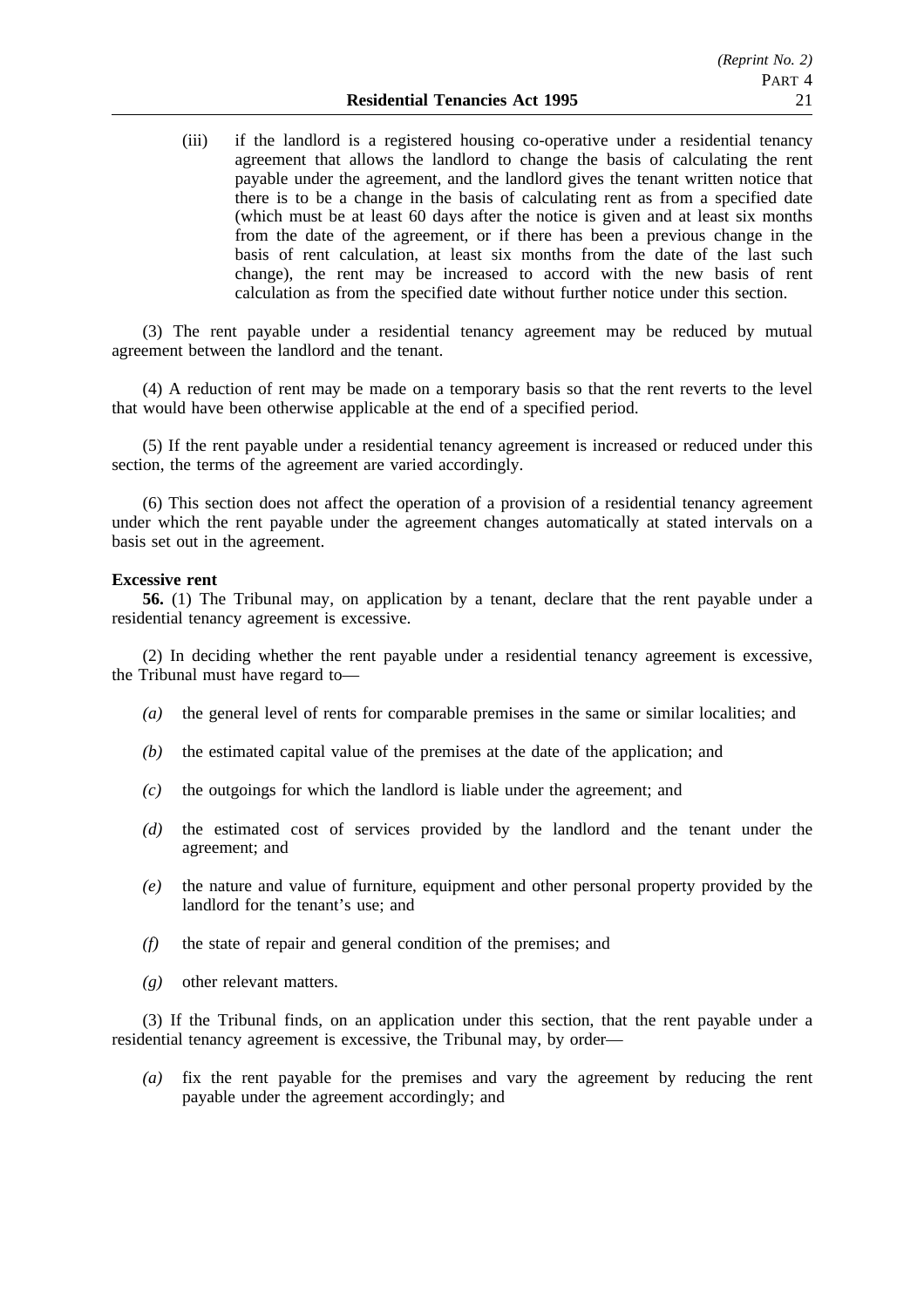- *(b)* fix a date (which cannot be before the date of the application) from which the variation takes effect; and
- *(c)* fix a period (which cannot exceed one year) for which the order is to remain in force.

(4) The Tribunal may, on application by the landlord, vary or revoke an order under this section if satisfied that it is just to do so.

(5) If, while an order remains in force under this section, a landlord asks for or receives rent for the premises to which the order relates exceeding the amount fixed by the order, the landlord is guilty of an offence.

Maximum penalty: \$1 000.

# **Landlord's duty to keep proper records of rent**

**57.** (1) A landlord under a residential tenancy agreement must ensure that a proper record is kept of rent received under the agreement.

Maximum penalty: \$500.

- (2) A person must not—
- *(a)* make a false entry in a record of the rent received under a residential tenancy agreement; or
- *(b)* falsify the record in any other way.

Maximum penalty: \$1 000.

#### **Duty to give receipt for rent**

**58.** (1) A person who receives rent under a residential tenancy agreement must, within 48 hours after receiving the rent, give the person paying the rent a receipt stating—

- *(a)* the date on which the rent was received; and
- *(b)* the name of the person paying the rent; and
- *(c)* the amount paid; and
- *(d)* the period of the tenancy to which the payment relates; and
- *(e)* the address of the premises to which the payment relates.

Maximum penalty: \$500. Expiation fee: \$75.

(2) However, if the tenant pays the rent into an account kept by the landlord or the landlord's agent at a financial institution, and the landlord, or the landlord's agent keeps a written record containing the information required by subsection (1), a receipt need not be given.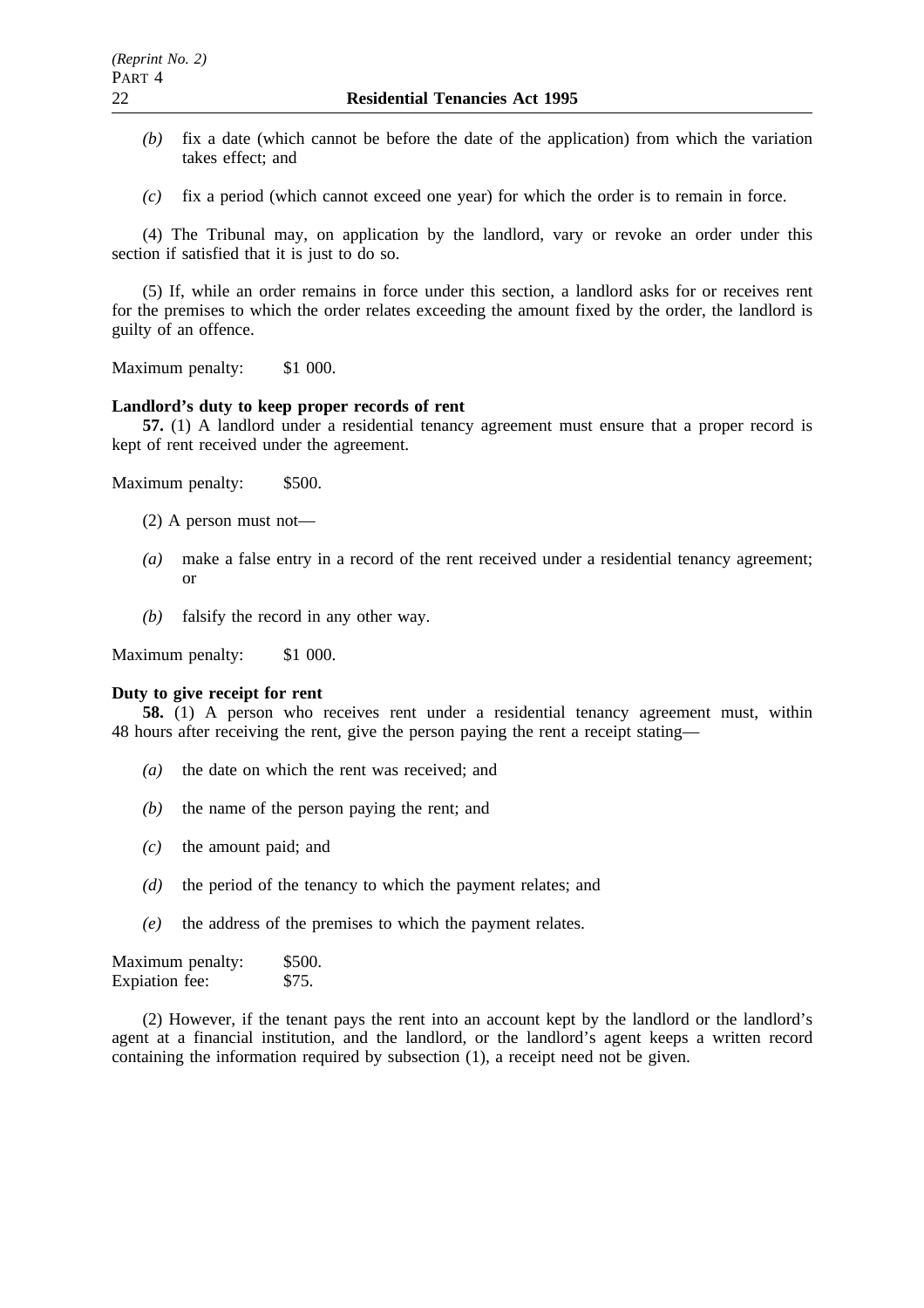### **Accrual and apportionment of rent**

**59.** (1) The rent payable under a residential tenancy agreement accrues from day to day.

(2) If rent is paid in advance, and the tenancy ends before the end of the period for which rent has been paid, the landlord must refund the appropriate proportion of the amount paid to the tenant or apply it towards other liabilities of the tenant to the landlord.

### **Abolition of distress for rent**

**60.** A landlord is not entitled to distrain goods of a tenant for non-payment of the rent payable under a residential tenancy agreement.

### **DIVISION 4—SECURITY BONDS**

#### **Security bond**

 $\sim$ 

**61.** (1) A person must not—

- *(a)* require more than one security bond for the same residential tenancy agreement; or
- *(b)* require the payment of security exceeding the relevant limit.

Maximum penalty: \$1 000.

(2) If at least two years have elapsed since the security under a security bond was given or last increased, the landlord may by written notice to the tenant require the tenant to increase the security by a specified additional amount, within a specified period (which must be at least 60 days from the date of the notice), but not so that the total amount of the security exceeds the relevant limit.

- The requirement has effect as if it were a term of the residential tenancy agreement.
- (3) The **relevant limit** is—
- *(a)* if the rent payable under the agreement does not exceed an amount (which must be at least \$150 per week) prescribed by regulation for the purposes of this paragraph—four weeks rent under the agreement;
- *(b)* if the rent payable under the agreement exceeds an amount prescribed by regulation for the purposes of this paragraph—six weeks rent under the agreement.

(4) The relevant limit is, in the first instance, calculated by reference to the rent—or if the rent varies, the lowest rent—payable during the first six months of the tenancy (expressed as a weekly rent) and if there is to be an increase in the amount of the security, the relevant limit is calculated by reference to the rent (expressed as a weekly rent) payable when the notice of increase is given.

# **Receipt of security and transmission to the Commissioner**

**62.** (1) A person must, within 48 hours after receiving an amount paid by way of security, give the person who pays a receipt stating the date payment was received, the name of the person from whom the payment was received, the amount paid, and the address of the premises to which the payment relates.

Maximum penalty: \$1 000. Expiation fee: \$150.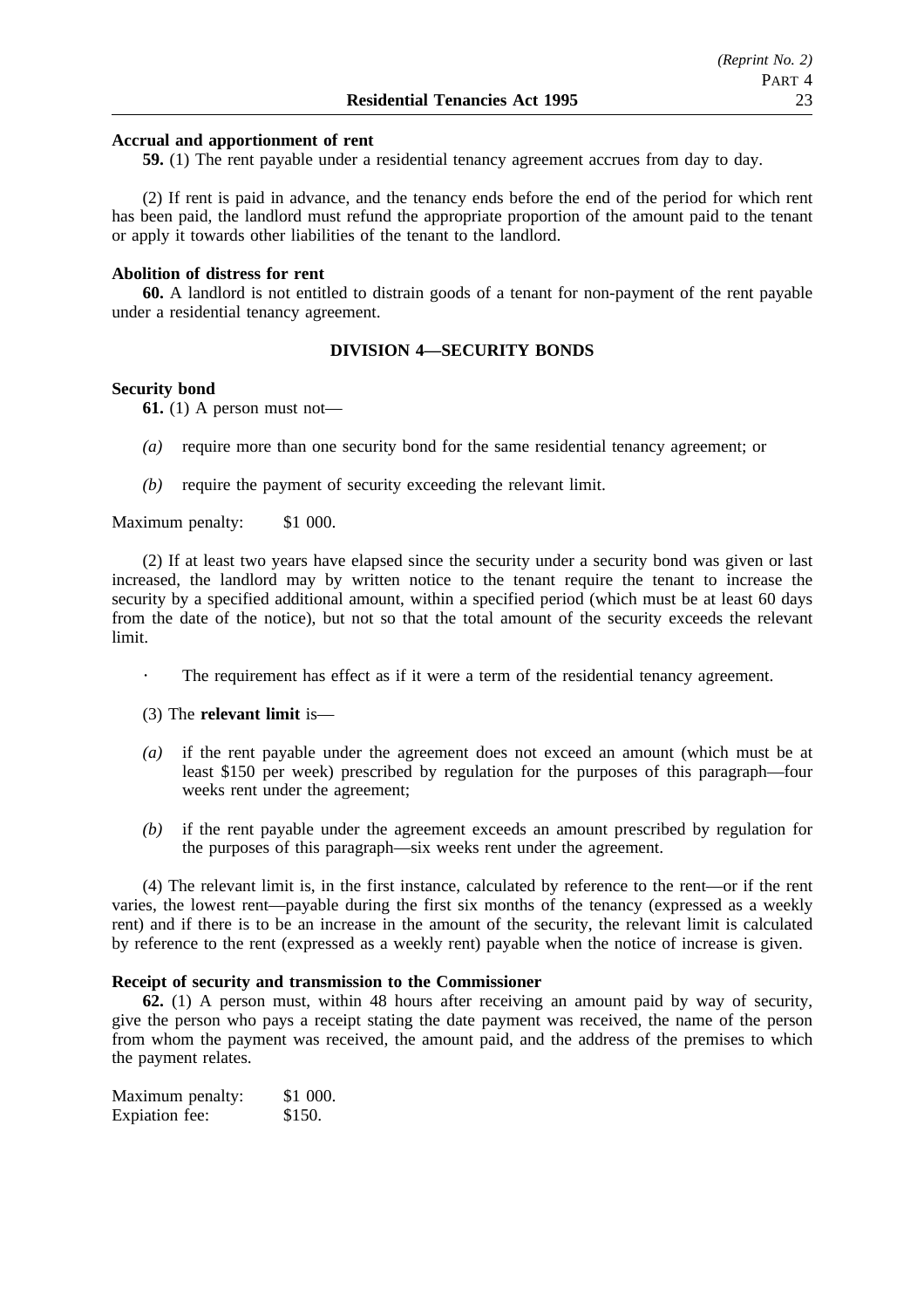(2) A person who receives an amount by way of security must pay the amount of the security to the Commissioner within the period allowed by regulation.

| Maximum penalty: | \$1 000. |
|------------------|----------|
| Expiation fee:   | \$150.   |

### **Repayment of security bond**

**63.** (1) An application may be made to the Commissioner for—

- *(a)* payment of the whole amount of the security either to the landlord or the tenant; or
- *(b)* payment of a specified amount of the security to the landlord and the balance to the tenant.
- (2) The application—
- *(a)* must be in a form approved by the Commissioner; and
- *(b)* may be made jointly by the landlord and the tenant or by either the landlord or the tenant.

(3) If the application is undisputed<sup>1</sup>, the Commissioner must pay out the amount of the security as specified in the application.

<sup>1.</sup> An application is undisputed if it is a joint application by the landlord and the tenant; or an application by the landlord that the whole of the amount of the security be paid to the tenant; or an application by the tenant that the whole of the amount of the security be paid to the landlord. An application that does not fall into any of those categories is liable to be disputed.

(4) If an application is liable to be disputed, the Commissioner must give the respondent<sup>1</sup> written notice of the application (in a form the Commissioner considers appropriate) and inform the respondent that, if the respondent wants to dispute the application, a written notice of dispute must be lodged with the Commissioner within ten days after the date the notice is given to the respondent.

 $1.$  If the application was made by the landlord, the tenant is the respondent; if the application was made by the tenant, the landlord is the respondent.

(5) If the respondent does not give the Commissioner written notice of dispute within ten days after the date the Commissioner's notice<sup>1</sup> is given to the respondent, the Commissioner may pay out the amount of the security as proposed in the application.

 $<sup>1</sup>$ . Ie. the notice under subsection (4).</sup>

(6) If the Commissioner receives a written notice of dispute before the amount of the security is paid out under subsection (5), the Commissioner must refer the dispute to the Tribunal for determination.

(7) Despite a preceding subsection, if—

- *(a)* the security has been provided or paid by a third party prescribed by the regulations, or in circumstances prescribed by the regulations; and
- *(b)* the Commissioner is given notice of the third party's interest in accordance with the regulations,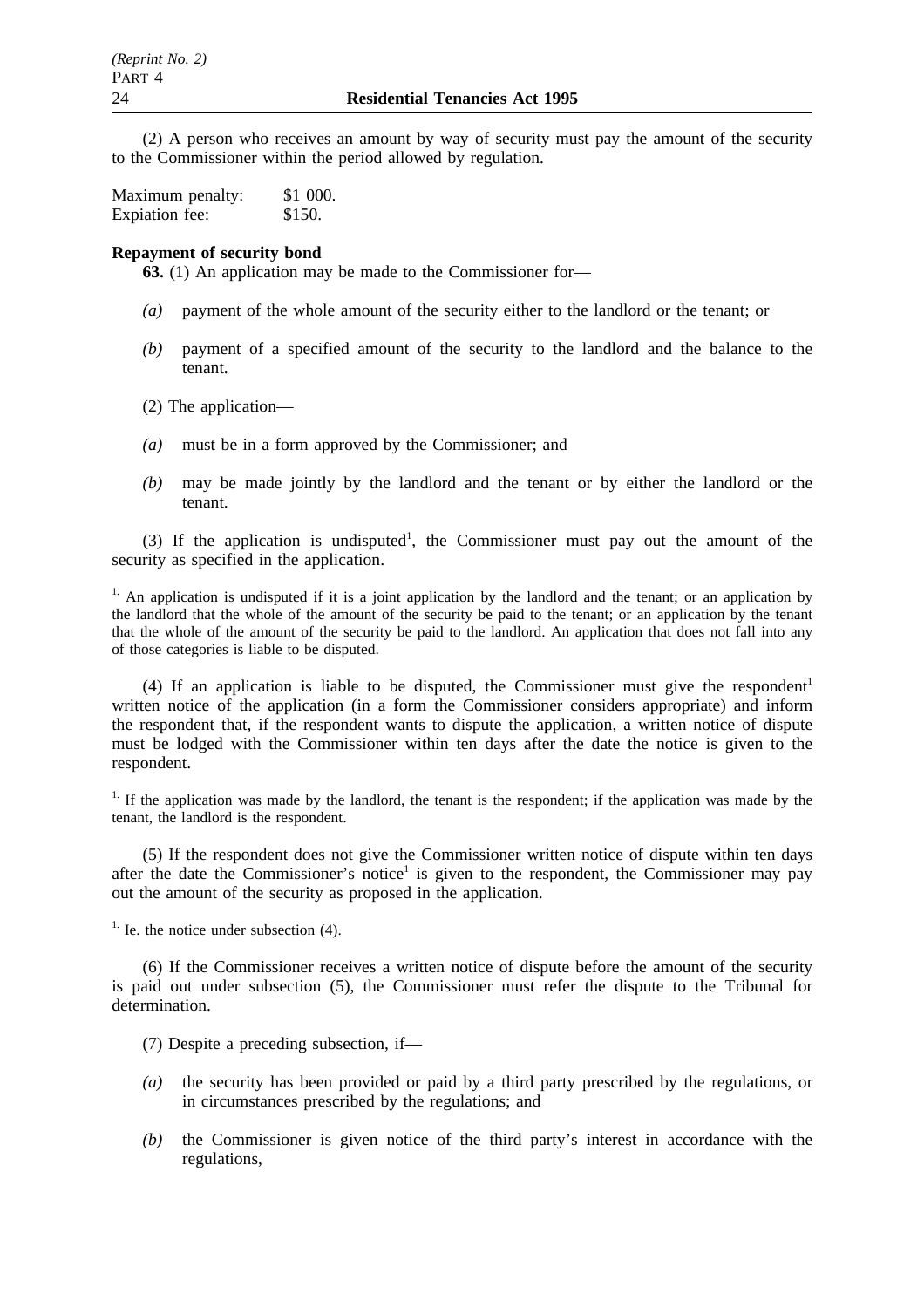### then—

*(c)* the third party is entitled to make application to the Commissioner for the payment of the whole, or a specified part, of the security; and

 $(d)$ 

- (i) if the application is made with the consent of the landlord—the Commissioner must pay out the amount of the security as specified in the application;
- (ii) in any other case—the Commissioner must give the landlord and, if the tenant is still in possession of the premises, the tenant, written notice of the application (in a form the Commissioner considers appropriate) and
	- if the Commissioner does not receive a written notice of dispute from the party or parties to whom the notice of the application was given within ten days after the date on which the original notice is given—the Commissioner may pay out the amount of the security as proposed in the application;
		- in any other case—the Commissioner must refer the matter to the Tribunal for determination.

(8) If a payment is made under subsection (7) and the tenant is still in possession of the premises, the landlord may require the tenant to provide a new security bond in accordance with section 61.

 $(9)$  If—

 $\ddot{\phantom{0}}$ 

- *(a)* security for the performance of obligations under a residential tenancy agreement is provided by a third party prescribed by the regulations in circumstances prescribed by the regulations; and
- *(b)* the landlord makes application to the Commissioner for the payment of the whole, or a specified part, of the amount payable under the security,

then—

- *(c)* if the application is made with the consent of the third party—the Commissioner must pay out the amount as specified in the application;
- *(d)* in any other case—the Commissioner must give the third party and, if the tenant is still in possession of the premises, the tenant, written notice of the application (in a form the Commissioner considers appropriate) and—
	- (i) if the Commissioner does not receive a written notice of dispute from the party or parties to whom the notice of the application was given within ten days after the date on which the original notice is given—the Commissioner may pay out the amount as proposed in the application;
	- (ii) in any other case—the Commissioner must refer the matter to the Tribunal for determination.

(10) If a payment is made under subsection (9), the third party must reimburse the Fund to the extent of the payment.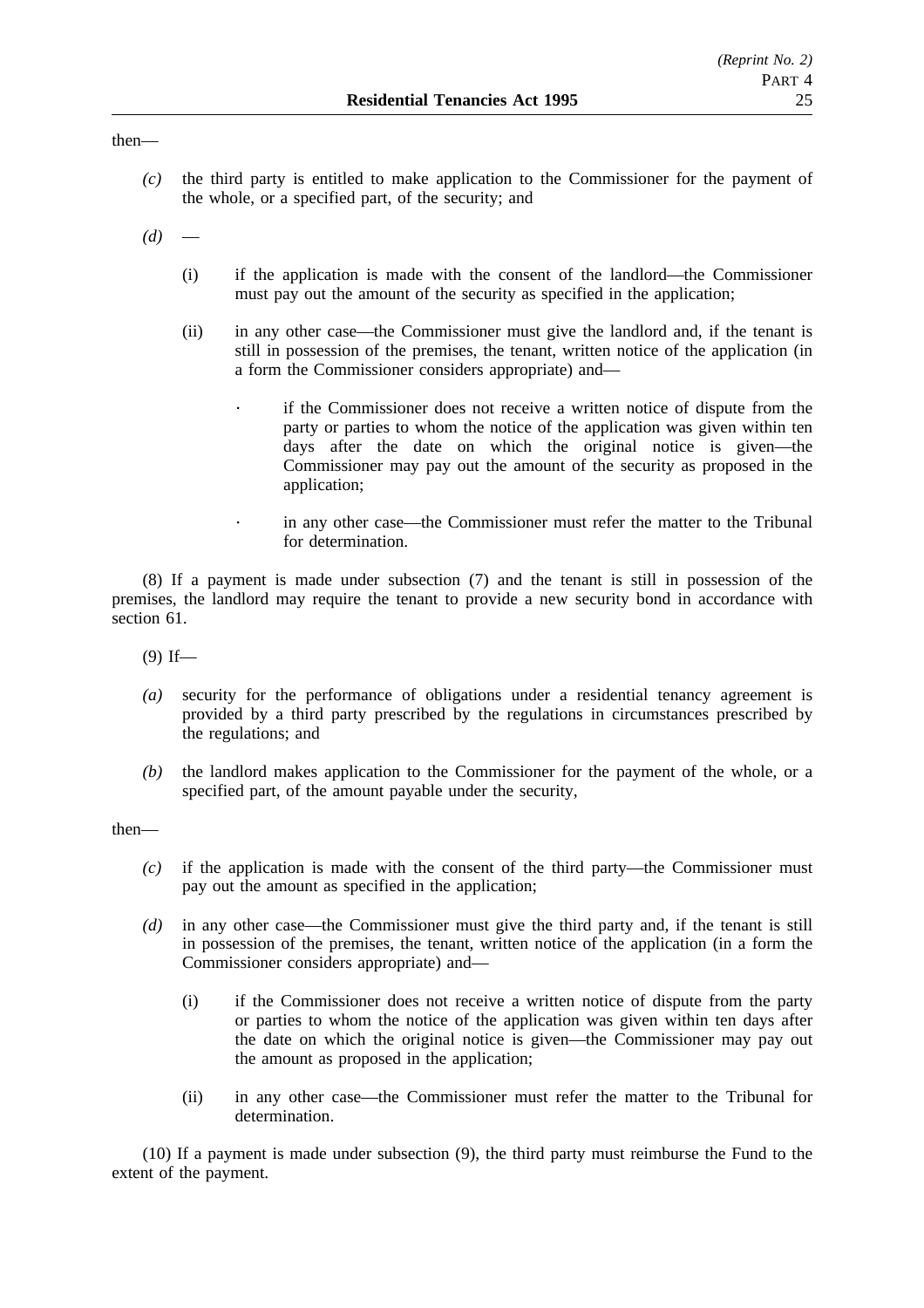(11) A payment under this section will be made from the Fund and, in the case of a payment to a tenant, must include interest.

(12) The interest will be calculated on the amount of the payment to the tenant under this section, and will be taken to have accrued from the day on which the security was paid to the Commissioner to the day of payment to the tenant at a rate fixed by the Minister for the purposes of this section.

### **DIVISION 5—TENANT'S ENTITLEMENT TO POSSESSION AND QUIET ENJOYMENT**

### **Vacant possession, etc.**

**64.** (1) It is a term of a residential tenancy agreement that the tenant is entitled to vacant possession of the premises (except for a part of the premises in respect of which a right to exclusive possession is not given by the agreement) from the day the tenancy begins.

(2) It is a term of a residential tenancy agreement that there is no legal impediment of which the landlord has, or ought to have knowledge, to the tenant's occupation of the premises for the period of the tenancy as a place of residence.

### **Quiet enjoyment**

**65.** (1) It is a term of a residential tenancy agreement that—

- *(a)* the tenant is entitled to quiet enjoyment of the premises without interruption by the landlord or a person claiming under the landlord or with superior title to the landlord's title; and
- *(b)* the landlord will not cause or permit an interference with the reasonable peace, comfort or privacy of the tenant in the tenant's use of the premises; and
- *(c)* the landlord will take reasonable steps to prevent other tenants of the landlord in occupation of adjacent premises from causing or permitting interference with the reasonable peace, comfort or privacy of the tenant in the tenant's use of the premises.

(2) If the landlord causes or permits interference with the reasonable peace, comfort or privacy of the tenant in the tenant's use of the premises in circumstances that amount to harassment of the tenant, the landlord is guilty of an offence.

Maximum penalty: \$2 000.

The liability to be prosecuted for the offence is in addition to civil liability for breach of the agreement.

# **DIVISION 6—SECURITY OF PREMISES**

### **Security of premises**

**66.** (1) It is a term of a residential tenancy agreement that—

- *(a)* the landlord will take reasonable steps to provide and maintain the locks and other devices that are necessary to ensure the premises are reasonably secure; and
- *(b)* neither the landlord nor the tenant will alter or remove a lock or security device or add a lock or security device without the consent of the other.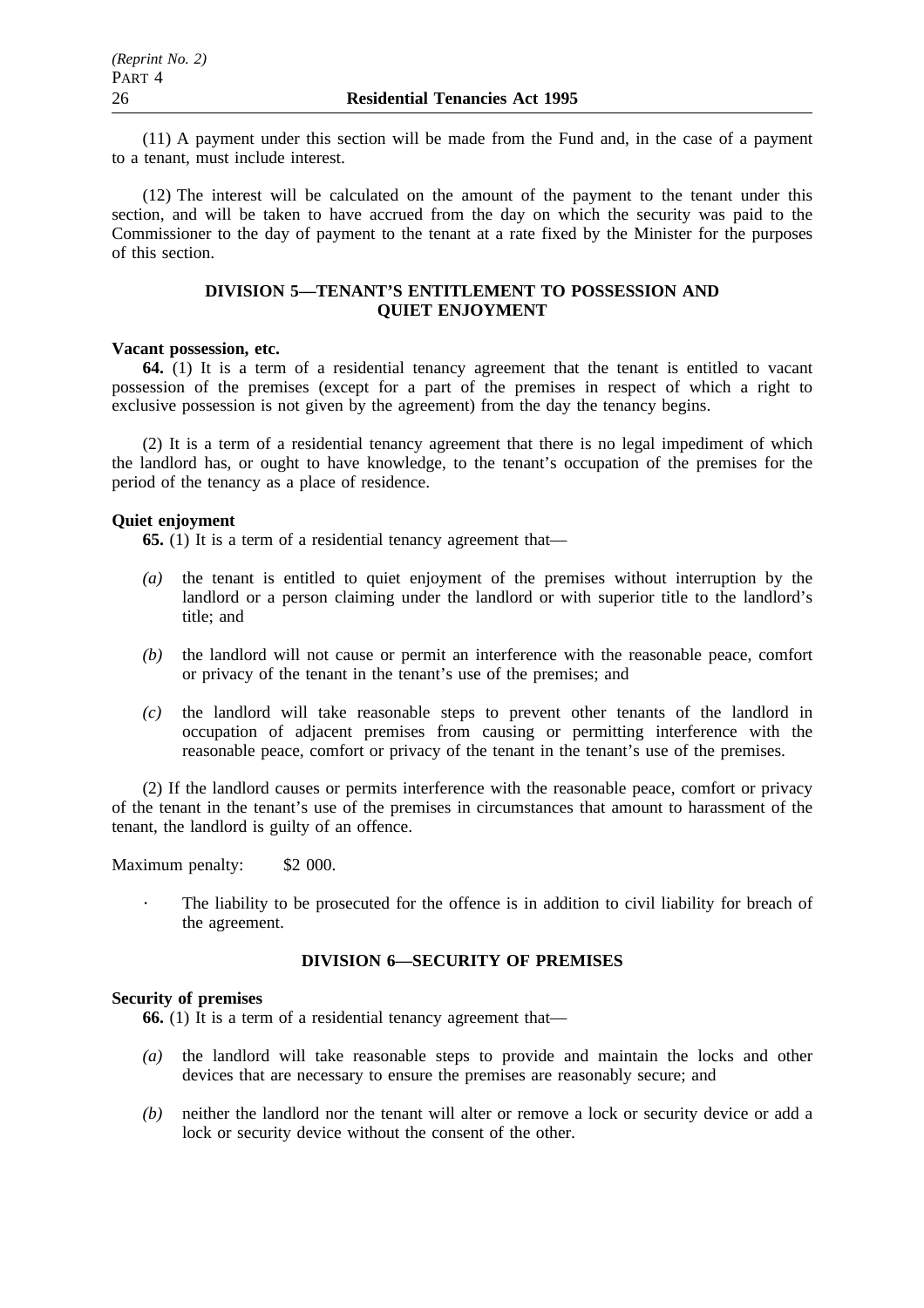(2) A landlord or tenant who, without reasonable excuse, contravenes the term of the agreement arising under subsection  $(1)(b)$  is guilty of an offence.

Maximum penalty: \$1 000.

The liability to be prosecuted for the offence is in addition to civil liability for breach of the agreement.

(3) If the landlord's agent, without reasonable excuse, alters or removes a lock or security device, or adds a lock or security device, without the tenant's consent, the agent is guilty of an offence.

Maximum penalty: \$1 000.

The liability to be prosecuted for the offence is in addition to civil liability the agent or the landlord may incur.

# **DIVISION 7—LANDLORD'S OBLIGATION IN REGARD TO CONDITION OF THE PREMISES**

### **Cleanliness**

**67.** It is a term of a residential tenancy agreement that the landlord will ensure that the premises, and ancillary property, are in a reasonable state of cleanliness when the tenant goes into occupation of the premises.

### **Landlord's obligation to repair**

**68.** (1) It is a term of a residential tenancy agreement that the landlord—

- *(a)* will ensure that the premises, and ancillary property, are in a reasonable state of repair at the beginning of the tenancy and will keep them in a reasonable state of repair having regard to their age, character and prospective life; and
- *(b)* will comply with statutory requirements affecting the premises.
- The obligation applies even though the tenant had notice of the state of disrepair before entering into occupation.
- (2) However—
- *(a)* the landlord will not be regarded as being in breach of the obligation to repair unless—
	- (i) the landlord has notice of the defect requiring repair; and
	- (ii) the landlord fails to act with reasonable diligence to have the defect repaired; and
- *(b)* if the landlord is a registered housing co-operative, the regulations may limit the extent of the obligation imposed by subsection (1); and
- *(c)* if the premises are subject to a housing improvement notice fixing the maximum rent for the premises, the landlord's obligation under subsection (1) to repair the premises does not apply.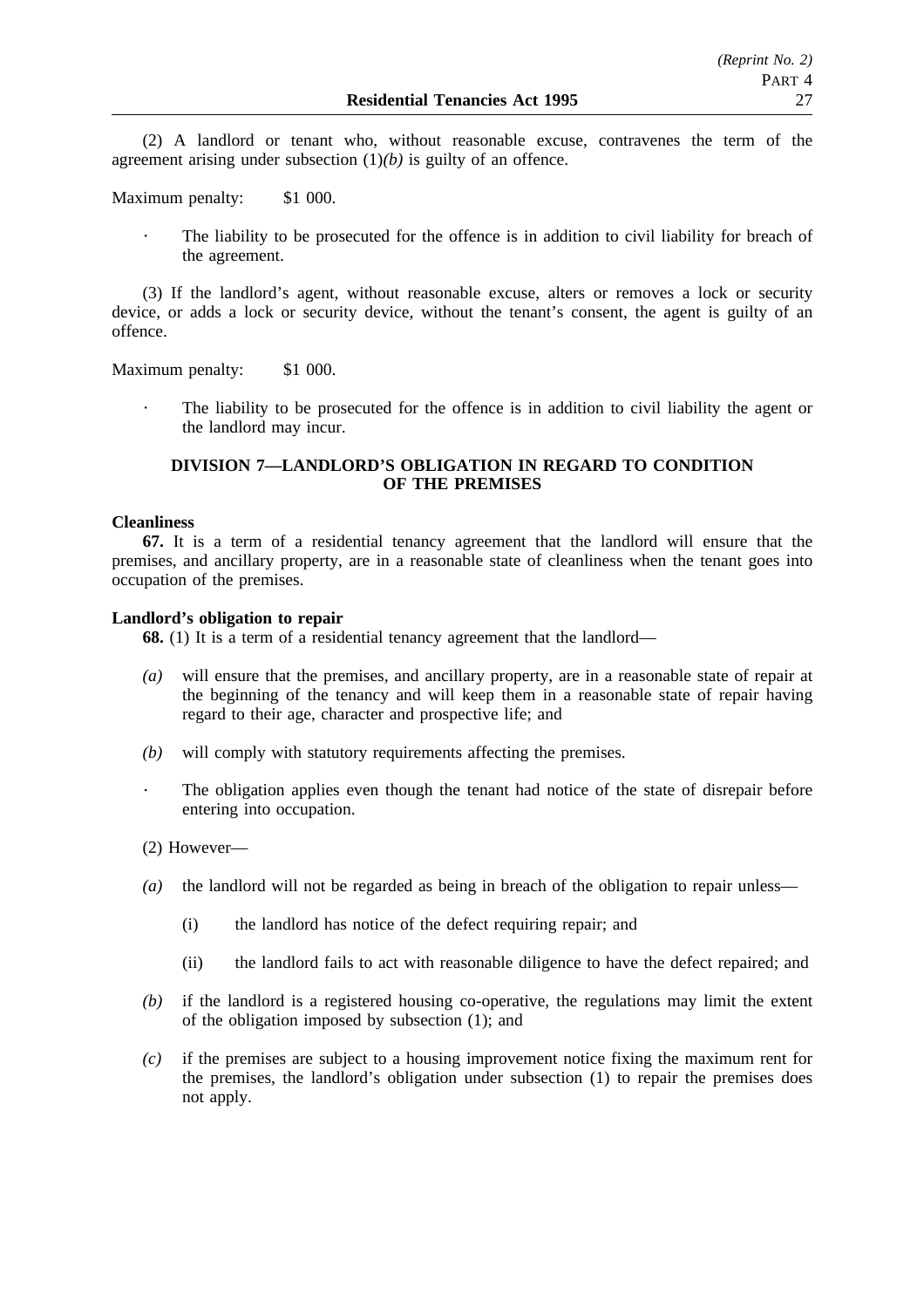$(3)$  If—

- *(a)* premises or ancillary property are in a state of disrepair that does not arise from a contravention of the residential tenancy agreement by the tenant; and
- *(b)* the state of disrepair is, unless remedied, likely to result in personal injury or damage to property or undue inconvenience; and
- *(c)* the tenant notifies the landlord of the state of disrepair or makes a reasonable attempt to do so; and
- *(d)* the tenant incurs costs in having the state of disrepair remedied; and
- *(e)* the repairs are carried out by a person who is licensed to carry out the necessary work and the person provides the landlord with a report on the work carried out and the apparent cause of the state of disrepair,

the tenant is entitled to recover from the landlord the reasonable costs of having the repairs carried out.

(4) However, the tenant is not entitled to recover the cost of repairing the premises if the premises are subject to a housing improvement notice fixing the maximum rent payable for premises.

# **DIVISION 8—TENANT'S OBLIGATIONS IN RELATION TO THE PREMISES AND ANCILLARY PROPERTY**

# **Tenant's responsibility for cleanliness and damage**

**69.** (1) It is a term of a residential tenancy agreement that the tenant—

- *(a)* must keep the premises and ancillary property in a reasonable state of cleanliness; and
- *(b)* must notify the landlord of damage to the premises or ancillary property; and
- *(c)* must not intentionally or negligently cause or permit damage to the premises or ancillary property.

(2) A tenant who intentionally causes serious damage to the premises or ancillary property is guilty of an offence.

Maximum penalty: \$2 000.

The liability to be prosecuted for an offence is in addition to civil liability for a breach of the agreement.

(3) It is a term of a residential tenancy agreement that, at the end of the tenancy, the tenant must give the premises and ancillary property back to the landlord in reasonable condition and in a reasonable state of cleanliness.

(4) In deciding whether premises or other property is in reasonable condition, its condition when the tenant took possession of it, and the probable effect of reasonable wear and tear since that time, must be taken into account.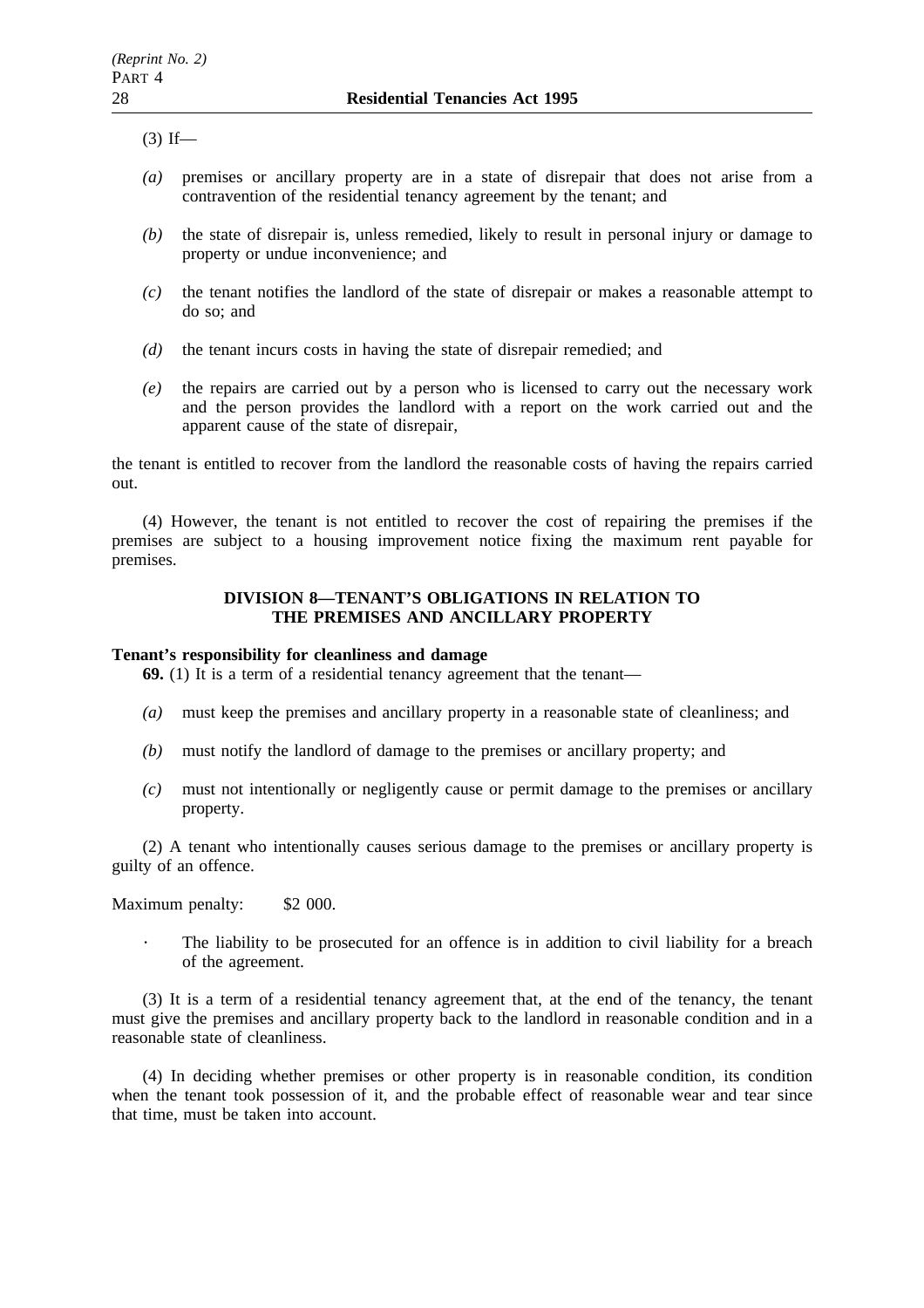### **Alteration of premises**

**70.** (1) It is a term of a residential tenancy agreement that a tenant must not, without the landlord's written consent, make an alteration or addition to the premises.

(2) A tenant may remove a fixture affixed to the premises by the tenant unless its removal would cause damage to the premises.

(3) If a tenant causes damage to the premises by removing a fixture, the tenant must notify the landlord and, at the option of the landlord, repair the damage or compensate the landlord for the reasonable cost of repairing the damage.

# **DIVISION 9—TENANT'S CONDUCT ON THE PREMISES**

#### **Tenant's conduct**

**71.** It is a term of a residential tenancy agreement that—

- *(a)* the tenant must not use the premises, or cause or permit the premises to be used, for an illegal purpose; and
- *(b)* the tenant must not cause or permit a nuisance; and
- *(c)* the tenant must not cause or permit an interference with the reasonable peace, comfort or privacy of another person who resides in the immediate vicinity of the premises.

## **DIVISION 10—LANDLORD'S RIGHT OF ENTRY**

### **Right of entry**

**72.** (1) It is a term of a residential tenancy agreement that the landlord may enter the premises if (and only if)—

- *(a)* the entry is made in an emergency; or
- *(b)* the landlord gives the tenant written notice stating the purpose and specifying the date and time of the proposed entry not less than seven and not more than 14 days before entering the premises; or
- *(c)* the entry is made at a time previously arranged with the tenant (but not more frequently than once every week for the purpose of collecting the rent); or
- *(d)* the entry is made at a time previously arranged with the tenant (but not more frequently than once every four weeks) for the purpose of inspecting the premises; or
- *(e)* the entry is made for the purpose of carrying out necessary repairs or maintenance at a reasonable time of which the tenant has been given at least 48 hours written notice; or
- *(f)* the entry is made for the purpose of showing the premises to prospective tenants, at a reasonable time and on a reasonable number of occasions during the period of 28 days preceding the termination of the agreement, after giving reasonable notice to the tenant; or
- *(g)* the entry is made for the purpose of showing the premises to prospective purchasers, at a reasonable time and on a reasonable number of occasions, after giving the tenant reasonable notice; or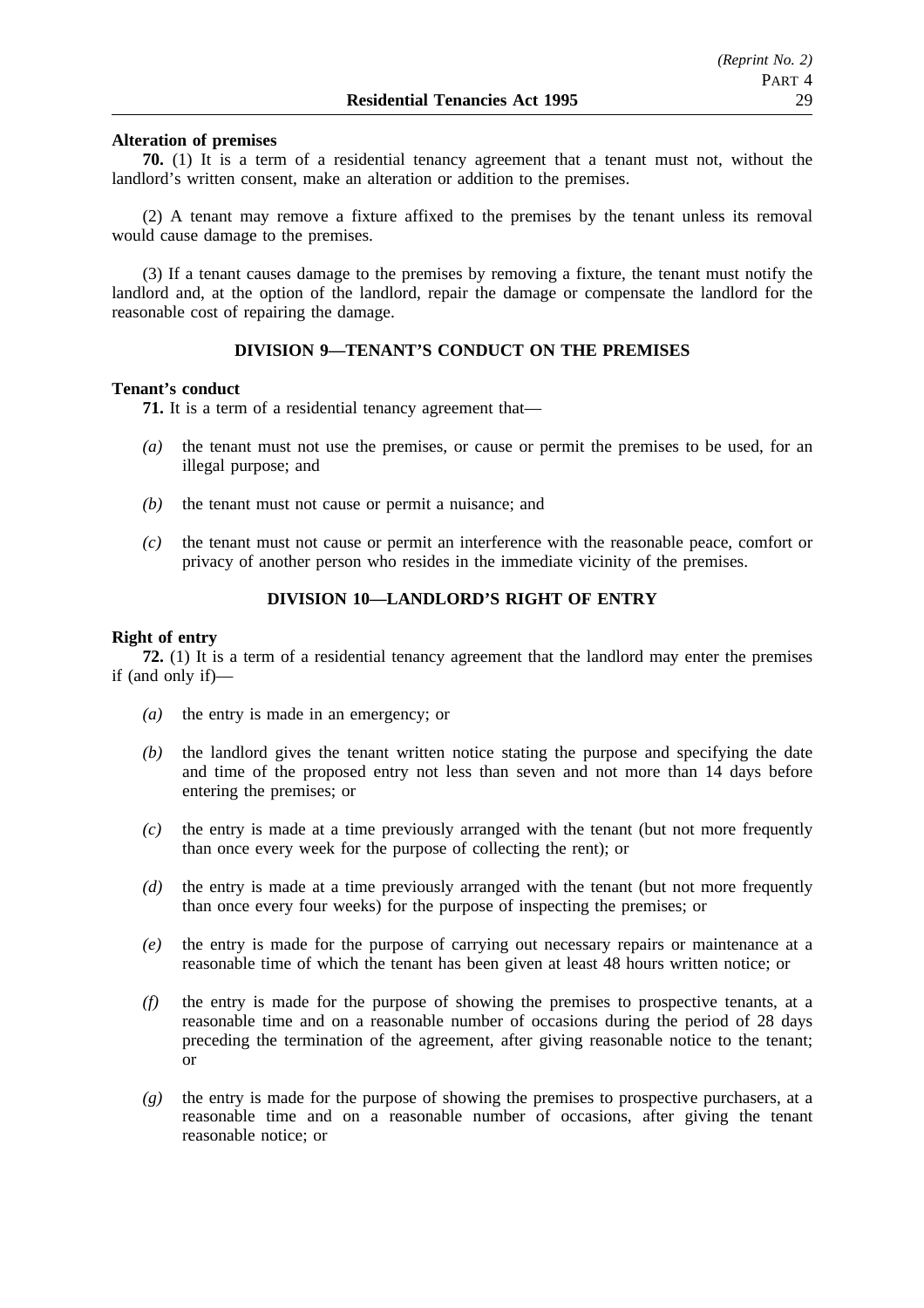*(h)* the entry is made with the consent of the tenant given at, or immediately before, the time of entry.

(2) This section does not apply to a part of the premises that the tenant uses in common with the landlord or another tenant of the landlord.

# **DIVISION 11—RATES, TAXES AND CHARGES**

### **Rates, taxes and charges**

**73.** (1) It is a term of a residential tenancy agreement that the landlord must bear all statutory rates, taxes and charges imposed in respect of the premises.

(2) However, rates and charges for water supply are to be borne as agreed between the landlord and the tenant.

- (3) In the absence of an agreement—
- *(a)* the landlord will bear the rates and charges for water supply up to a limit fixed or determined under the regulations; and
- *(b)* any amount in excess of the limit is to be borne by the tenant.

# **DIVISION 12—ASSIGNMENT**

#### **Assignment of tenant's rights under residential tenancy agreement**

**74.** (1) A tenant under a residential tenancy agreement may, by written or oral agreement with another—

- *(a)* assign the tenant's interest in the agreement to the other; or
- *(b)* sub-let the premises to which the residential tenancy agreement relates to the other.
- (2) However, it is a term of a residential tenancy agreement that—
- *(a)* the tenant must not assign the tenant's interest, or sub-let the premises, without the written consent of the landlord; but
- *(b)* the landlord—
	- (i) must not unreasonably withhold consent (unless the landlord is a registered housing co-operative, in which case the landlord has an absolute discretion to withhold consent to an assignment); and
	- (ii) must not make a charge for giving consent or considering an application for consent exceeding the landlord's reasonable expenses.
	- The absence of consent does not invalidate an assignment or sublease unless the landlord is a registered housing co-operative. However, if the landlord's consent to an assignment is not obtained, the tenant who assigns the interest remains liable to the landlord under the residential tenancy agreement (together with the new tenant, who is jointly and severally liable) unless the landlord has unreasonably withheld consent. This continuing liability of the assignor does not apply, in the case of a periodic tenancy, to a liability accruing more than 21 days after the landlord became aware or ought reasonably to have become aware of the assignment (whichever is the earlier).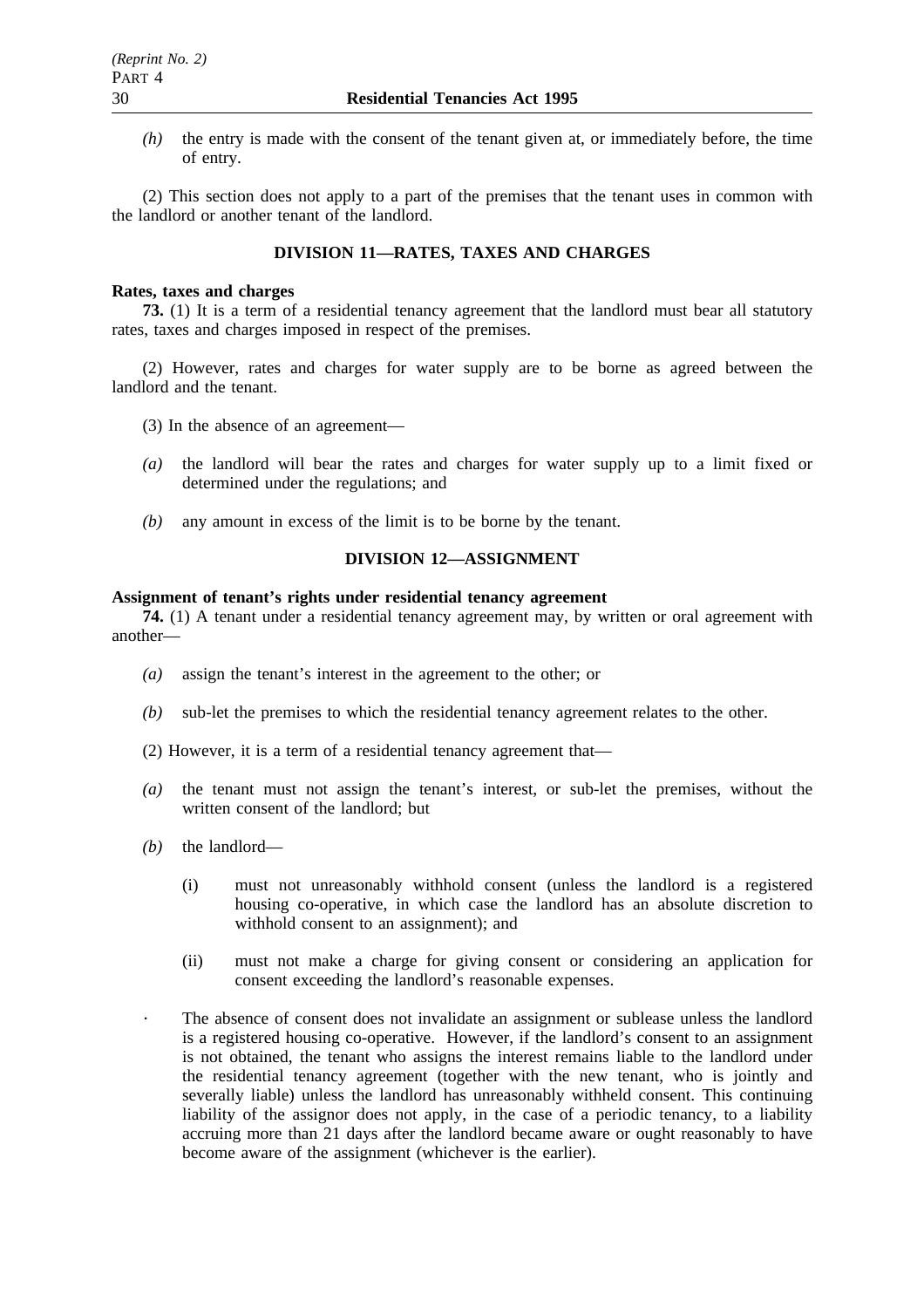- If the landlord's consent to an assignment is not obtained and the landlord had, before the assignment, served a notice of termination on the assignor, the landlord may enforce the notice against the assignee.
- The landlord may terminate a residential tenancy agreement on the ground that the tenant has assigned the tenant's interest, or has granted a sub-tenancy, without the landlord's consent, but only if the landlord has not unreasonably withheld consent and serves the notice of termination within 21 days after the time the landlord became aware or ought reasonably to have become aware of the assignment or sub-tenancy (whichever is the earlier).

(3) The effect of an assignment under this section is that the assignee is substituted for the assignor as tenant under the residential tenancy agreement (but the assignor remains responsible for liabilities that accrued before the date of the assignment)<sup>1</sup>.

<sup>1.</sup> If the assignment is made without the landlord's consent, the tenant may also remain liable under the agreement for liabilities that accrue later—*See above*.

(4) An assignee is liable to indemnify the assignor for liabilities incurred by the assignor to the landlord because of a breach of the residential tenancy agreement by the assignee.

(5) If the tenant assigns the tenant's interest, an amount paid by the tenant and held by way of security will (unless the parties agree to the contrary) continue to be held as security for the proper performance by the assignee of obligations under the residential tenancy agreement.

# **DIVISION 13—TENANT'S VICARIOUS LIABILITY**

### **Vicarious liability**

**75.** It is a term of a residential tenancy agreement that, if a person is on the premises at the invitation or with the consent of the tenant, the tenant is vicariously responsible for an act or omission by the person that would, if it had been an act or omission of the tenant, have constituted a breach of the agreement.

### **DIVISION 14—HARSH OR UNCONSCIONABLE TERMS**

#### **Harsh or unconscionable terms**

**76.** (1) The Tribunal may, on application by a tenant, make an order rescinding or varying a term of a residential tenancy agreement if satisfied that the term is harsh or unconscionable.

(2) On making an order under subsection (1), the Tribunal may make consequential changes to the residential tenancy agreement or another related document.

### **DIVISION 15—MISCELLANEOUS**

## **Accelerated rent and liquidated damages**

**77.** (1) If a residential tenancy agreement provides that, upon breach by the tenant of a term about rent or other term of the agreement, the tenant is liable to pay—

- *(a)* all or any part of the rent remaining payable under the agreement; or
- *(b)* rent of an increased amount; or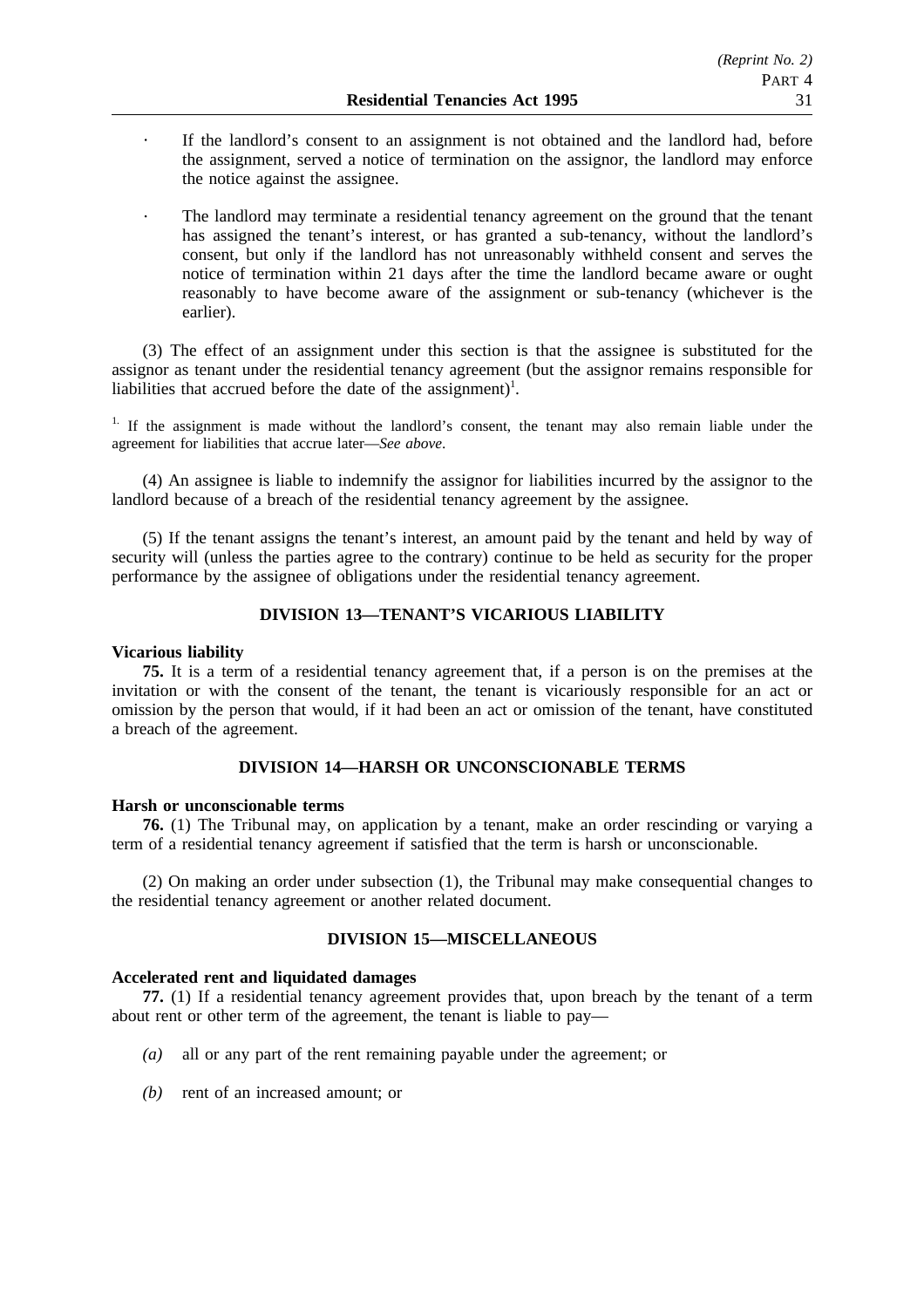- *(c)* an amount by way of penalty; or
- *(d)* an amount by way of liquidated damages,

the provision is void.

(2) If a residential tenancy agreement provides that, on early or punctual payment of rent, the rent will or may be decreased or the tenant will or may be granted or paid a rebate, refund or other benefit, the tenant is entitled to the reduction, rebate, refund or other benefit in any event.

(3) If a residential tenancy agreement contains a provision to which this section applies, the landlord is guilty of an offence.

Maximum penalty: \$1 000.

### **Duty of mitigation**

**78.** The rules of the law of contract about mitigation of loss or damage on breach of a contract apply to a breach of a residential tenancy agreement.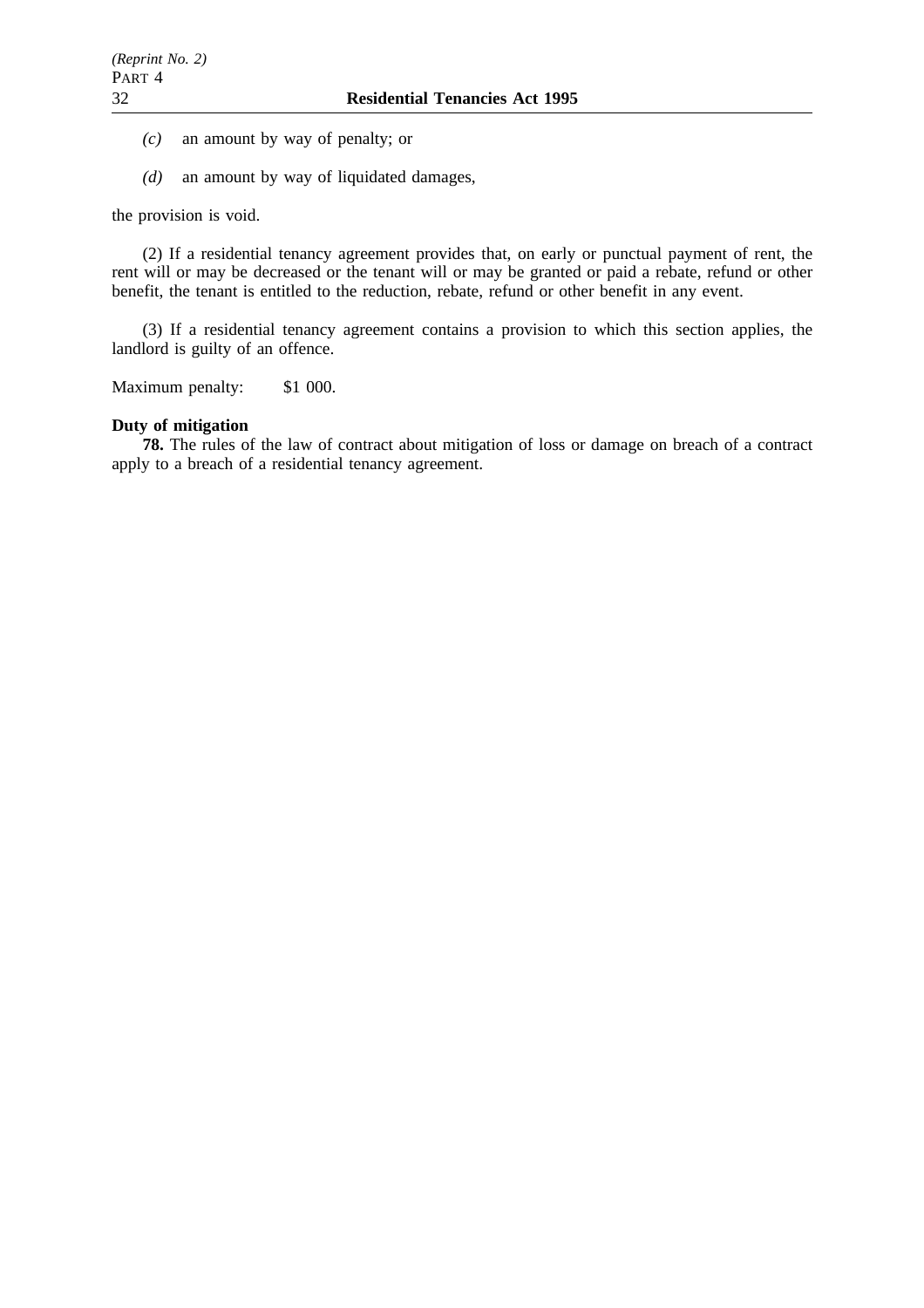# **PART 5 TERMINATION OF RESIDENTIAL TENANCY AGREEMENTS**

# **DIVISION 1—TERMINATION GENERALLY**

### **Termination of residential tenancy**

**79.** A residential tenancy terminates if—

- *(a)* the tenancy is for a fixed term and the fixed term comes to an end; or
- *(b)* the landlord or the tenant terminates the tenancy by notice of termination given to the other (as required under this Act); or
- *(c)* the Tribunal terminates the tenancy; or
- *(d)* a person having title superior to the landlord's title becomes entitled to possession of the premises under the order of the Tribunal or a court<sup>1</sup>; or
- *(e)* a mortgagee takes possession of the premises under a mortgage; or
- *(f)* the tenant abandons the premises; or
- *(g)* the tenant dies without leaving dependants in occupation of the premises; or
- *(h)* the tenant gives up possession of the premises with the landlord's consent; or
- *(i)* the interest of the tenant merges with another estate or interest in the land; or
- *(j)* disclaimer of the tenancy occurs.

 $<sup>1</sup>$ . See section 96.</sup>

# **DIVISION 2—TERMINATION BY THE LANDLORD**

### **Notice of termination by landlord on ground of breach of the agreement**

**80.** (1) If the tenant breaches a residential tenancy agreement, the landlord may give the tenant a written notice in the form required by regulation—

- *(a)* specifying the breach; and
- *(b)* informing the tenant that if the breach is not remedied within a specified period (which must be a period of at least seven days) from the date the notice is given then—
	- (i) the tenancy is terminated by force of the notice; and
	- (ii) the tenant must give up possession of the premises on or before a day specified in the notice (which, subject to subsection  $(2)(c)$ , must be at least seven days after the end of the period allowed for the tenant to remedy the breach).
	- (i) If notice is given under this section on the ground of a failure to pay rent—
- *(a)* the notice is ineffectual unless the rent (or any part of the rent) has remained unpaid in breach of the agreement for not less than 14 days before the notice was given; and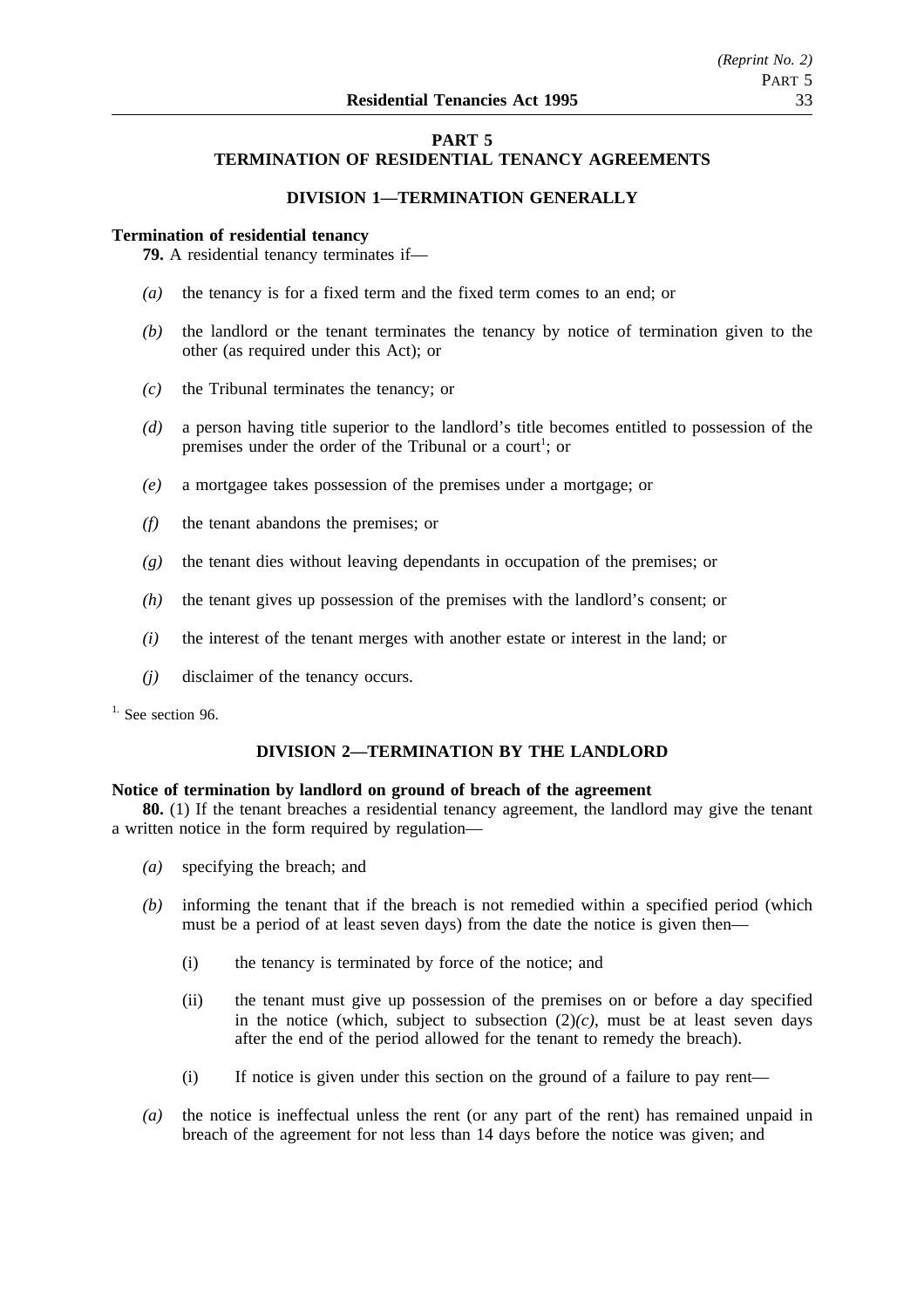- *(b)* the notice is not rendered ineffectual by failure by the landlord to make a prior formal demand for payment of the rent; and
- *(c)* the day specified in the notice for the tenant to give up possession of the premises if the rent is not paid in accordance with the terms of the notice can be any day after the day on which the tenancy is terminated under the notice<sup>1</sup>.

<sup>1.</sup> Ie. the requirement to give the tenant at least seven days to give up possession of the premises if the tenant remains in default does not apply.

(3) If notice is given under this section in respect of a residential tenancy agreement that creates a tenancy for a fixed term, the notice is not ineffectual because the day specified as the day on which the tenant is to give up possession of the premises is earlier than the last day of that term.

(4) The tenant may at any time after receiving a notice under this section and before giving vacant possession to the landlord, apply to the Tribunal for an order—

- *(a)* declaring that the tenant is not in breach of the residential tenancy agreement, or has remedied the breach of the agreement, and that the tenancy is not liable to be terminated under this section; or
- *(b)* reinstating the tenancy.

(5) If the Tribunal is satisfied that a tenancy has been validly terminated under this section, but that it is just and equitable to reinstate the tenancy (or would be just and equitable to reinstate the tenancy if the conditions of the order were complied with), the Tribunal may make an order reinstating the tenancy.

- An order reinstating the tenancy under this section may be made on conditions that the Tribunal considers appropriate.
- On an application for an order reinstating the tenancy, the Tribunal may make alternative orders providing for reinstatement of the tenancy if specified conditions are complied with but, if not, ordering the tenant to give up possession of the premises to the landlord.

# **Termination because possession is required by the landlord for certain purposes**

- **81.** (1) A landlord may, by notice of termination given to the tenant, terminate a periodic residential tenancy on the ground that—
- *(a)* the landlord requires possession of the premises for demolition; or
- *(b)* the landlord requires possession of the premises for repairs or renovations that cannot be carried out conveniently while the tenant remains in possession of the premises; or
- *(c)* the landlord requires possession of the premises for—
	- (i) the landlord's own occupation; or
	- (ii) occupation by the landlord's spouse, child or parent; or
	- (iii) occupation by the spouse of the landlord's child or parent; or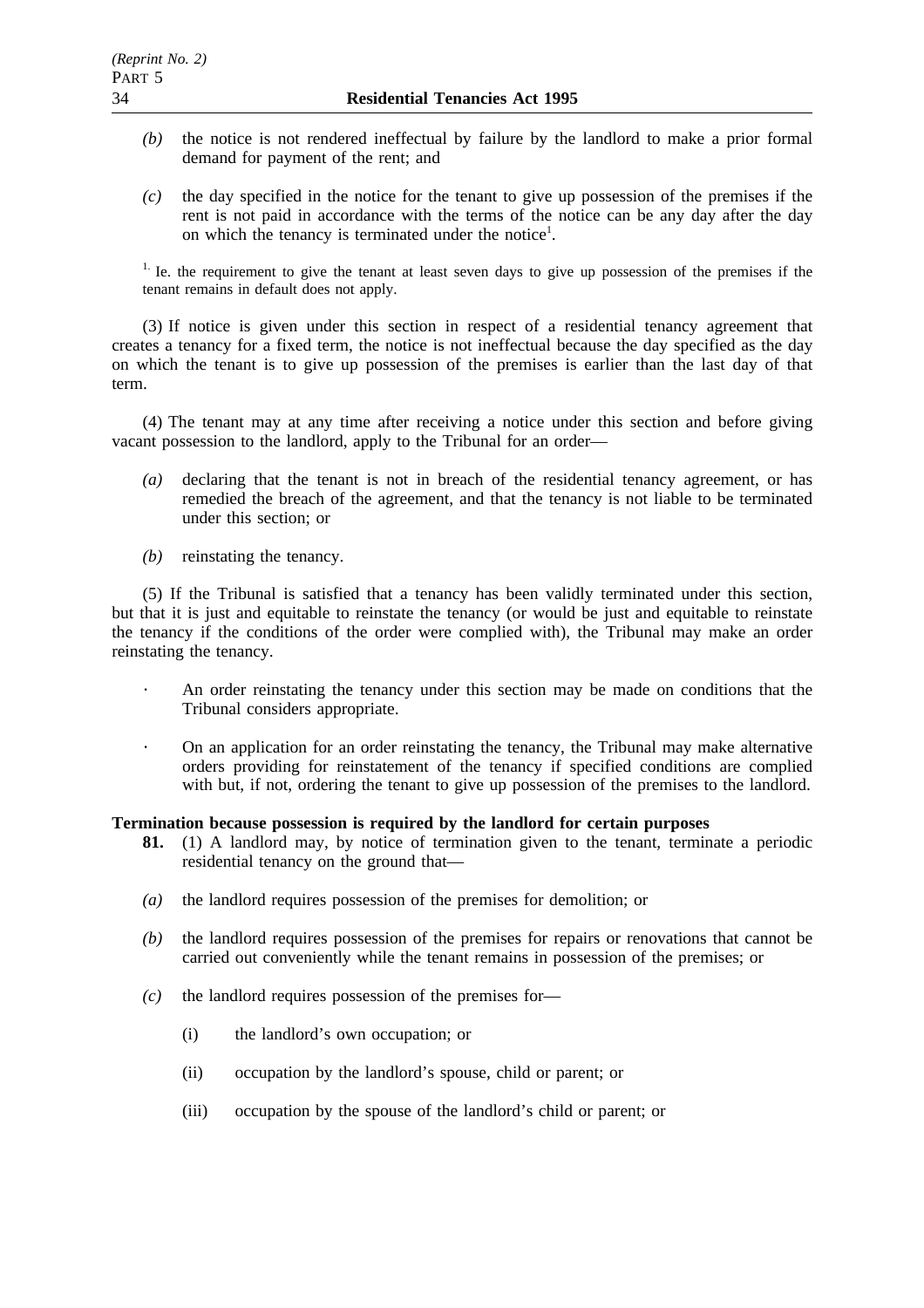- *(d)* the landlord has entered into a contract for the sale of the premises under which the landlord is required to give vacant possession of the premises; or
- *(e)* the landlord requires possession of the premises for a purpose prescribed by regulation.

(2) The period of notice given under this section must be at least 60 days or a period equivalent to a single period of the tenancy (whichever is the longer).

(3) A person must not falsely state the ground of termination in a notice of termination given, or purportedly given, under this section.

Maximum penalty: \$2 000.

(4) A landlord who recovers possession of premises under this section must not, without the consent of the Tribunal, grant a fresh tenancy over the premises within six months after recovering possession.

Maximum penalty: \$2 000.

### **Termination of residential tenancy by housing co-operative**

**82.** (1) A registered housing co-operative that is landlord under a residential tenancy agreement may, by notice of termination given to the tenant, terminate a residential tenancy on the ground that—

- *(a)* the tenant has ceased to be a member of the co-operative; or
- *(b)* the tenant no longer satisfies conditions specified by the agreement as essential to the continuation of the tenancy.
- (2) The period of notice under this section must be at least 28 days.

#### **Termination by landlord without specifying a ground of termination**

**83.** (1) A landlord may, by notice of termination given to the tenant, terminate the tenancy without specifying a ground of termination.

(2) However, if the tenancy is for a fixed term, it cannot be terminated under this section; nor can a housing co-operative terminate a tenancy with a member of the co-operative under this section; nor can a tenancy be terminated by notice under this section if the premises are subject to a housing improvement notice, or subject, or potentially subject, to rent control under this Act.

Premises are subject to, or potentially subject to, rent control under this Act if an order is in force under section 56 or proceedings for such an order have been commenced.

(3) The period of notice under this section must be at least 90 days.

### **Limitation of right to terminate**

**84.** (1) If premises to which a residential tenancy agreement applies are—

- *(a)* subject to a housing improvement notice; or
- *(b)* subject to, or potentially subject to, rent control under this Act,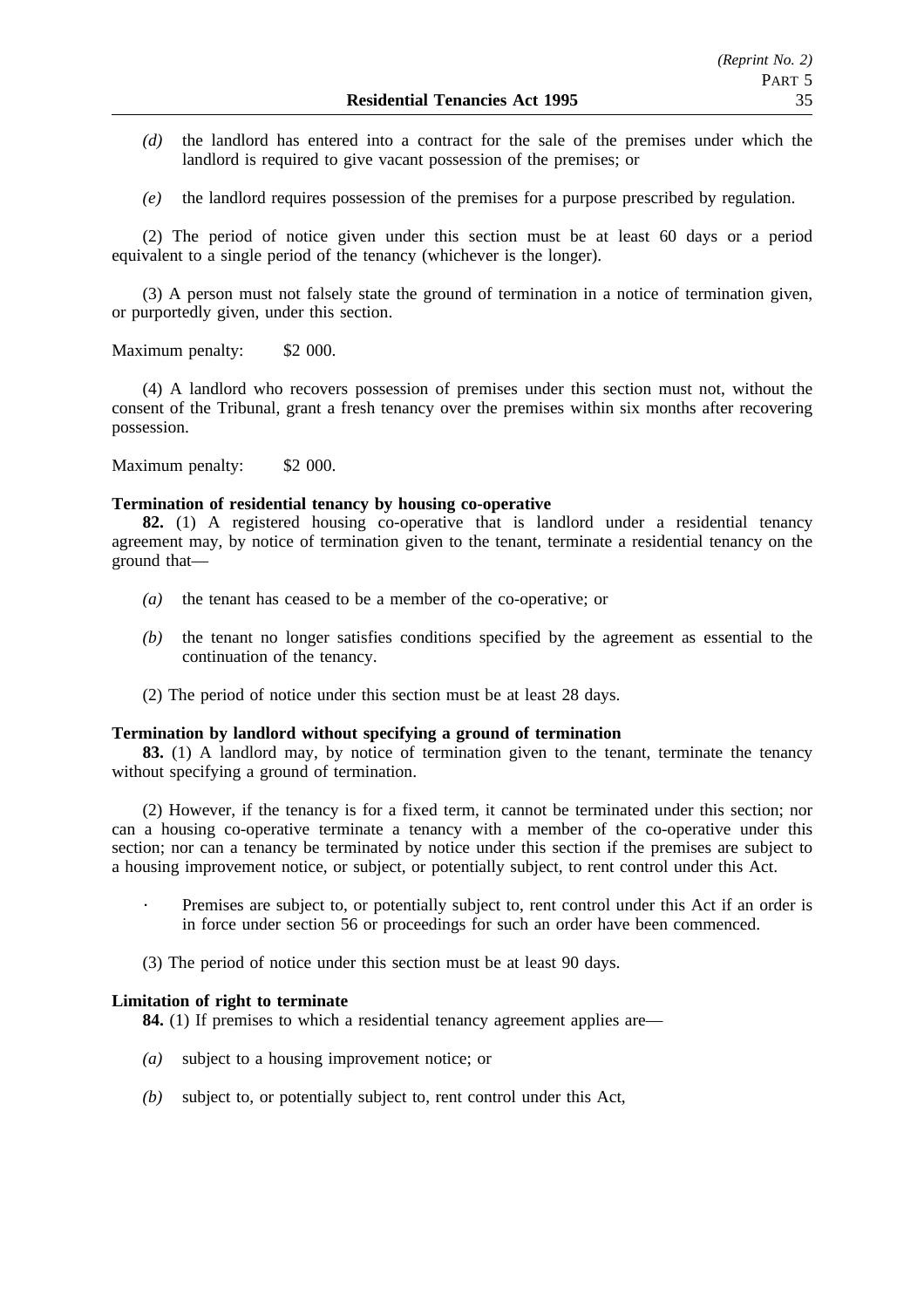the landlord may only terminate the tenancy by notice of termination if the notice is given on a specified ground, and the Tribunal authorises the notice of termination.

Premises are subject to, or potentially subject to, rent control under this Act if an order is in force under section 56 or proceedings for such an order have been commenced.

(2) The Tribunal may authorise a notice of termination under this section if satisfied of the genuineness of the proposed ground on which the notice is to be given.

# **DIVISION 3—TERMINATION BY TENANT**

#### **Notice of termination by tenant on ground of breach of the agreement**

**85.** (1) If the landlord breaches a residential tenancy agreement, the tenant may give the landlord a written notice, in the form required by regulation—

- *(a)* specifying the breach; and
- *(b)* informing the landlord that if the breach is not remedied within a specified period (which must be a period of at least seven days) from the date the notice is given the tenancy is terminated by force of the notice from a date that is also specified in the notice (which must be at least seven days after the end of the period allowed for the landlord to remedy the breach).

(2) The landlord may, before the time fixed in the tenant's notice for termination of the tenancy or the tenant gives up possession of the premises (whichever is the later), apply to the Tribunal for an order—

- *(a)* declaring that the landlord is not in breach of the residential tenancy agreement, or has remedied the breach of the agreement, and that the tenancy is not liable to be terminated under this section; or
- *(b)* reinstating the tenancy.

(3) If the Tribunal is satisfied that a tenancy has been validly terminated under this section, but that it is just and equitable to reinstate the tenancy (or would be just and equitable to reinstate the tenancy if the conditions of the order were complied with), the Tribunal may make an order reinstating the tenancy.

An order reinstating the tenancy under this section may be made on conditions that the Tribunal considers appropriate.

#### **Termination by tenant without specifying a ground of termination**

**86.** (1) The tenant under a residential tenancy agreement for a periodic tenancy may, by notice of termination given to the landlord, terminate the tenancy without specifying a ground of termination.

(2) The minimum period of notice under this section is 21 days or a period equivalent to a single period of the tenancy (whichever is longer).

# **DIVISION 4—TERMINATION BY THE TRIBUNAL**

### **Termination on application by landlord**

**87.** (1) The Tribunal may, on application by a landlord, terminate a residential tenancy and make an order for possession of the premises if satisfied that—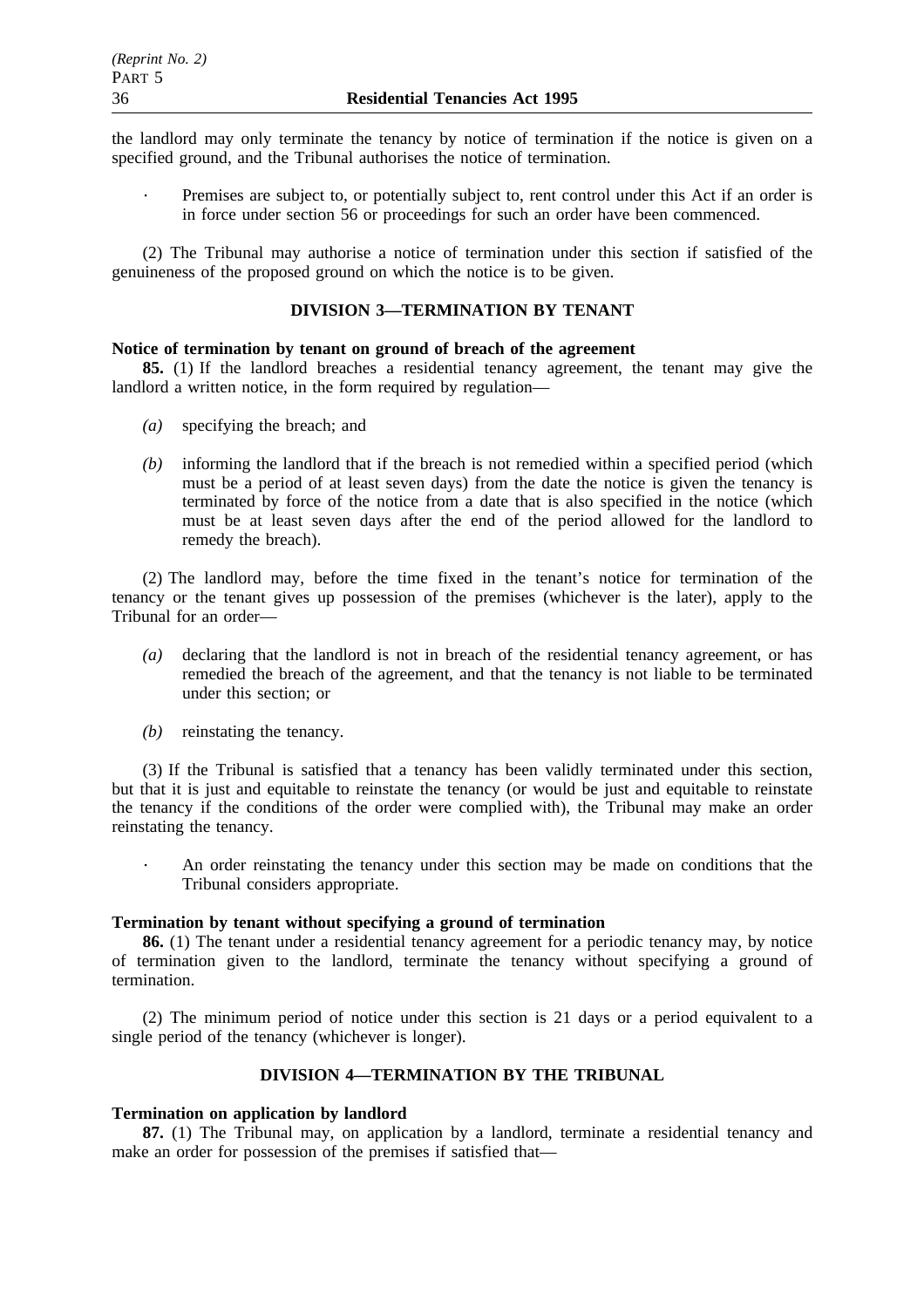- *(a)* the tenant has committed a breach of the residential tenancy agreement; and
- $(b)$  the breach is sufficiently serious to justify termination of the tenancy<sup>1</sup>.

<sup>1.</sup> A tenancy may be terminated by a notice under section 80 if the tenant fails to remedy a breach after being required to do so by the landlord. This alternative procedure may be appropriate if (for example) the breach is not capable of remedy.

(2) The Tribunal may, on application by a landlord, terminate a residential tenancy and make an order for immediate possession of the premises if the tenant or a person permitted on the premises with the consent of the tenant has, intentionally or recklessly, caused or permitted, or is likely to cause or permit—

- *(a)* serious damage to the premises; or
- *(b)* personal injury to—
	- (i) the landlord or the landlord's agent; or
	- (ii) a person in the vicinity of the premises.

### **Termination on application by tenant**

**88.** The Tribunal may, on application by a tenant, terminate a residential tenancy and make an order for possession of the premises if satisfied that—

- *(a)* the landlord has committed a breach of the residential tenancy agreement; and
- $(b)$  the breach is sufficiently serious to justify termination of the tenancy<sup>1</sup>.

<sup>1.</sup> A tenancy may be terminated by a notice under section 85 if the landlord fails to remedy a breach after being required to do so by the tenant. This alternative procedure may be appropriate if (for example) the breach is not capable of remedy.

#### **Termination based on hardship**

**89.** (1) If the continuation of a residential tenancy would result in undue hardship to the landlord or the tenant, the Tribunal may, on application by the landlord or the tenant, terminate the agreement from a date specified in the Tribunal's order and make an order for possession of the premises as from that day.

(2) The Tribunal may also make an order compensating a landlord or tenant for loss and inconvenience resulting, or likely to result, from the early termination of the tenancy.

#### **Tribunal may terminate tenancy where tenant's conduct unacceptable**

**90.** (1) The Tribunal may, on application by an interested person, terminate a residential tenancy and make an order for possession of the premises if it is satisfied that the tenant has—

- *(a)* used the premises, or caused or permitted the premises to be used, for an illegal purpose; or
- *(b)* caused or permitted a nuisance; or
- *(c)* caused or permitted an interference with the reasonable peace, comfort or privacy of another person who resides in the immediate vicinity of the premises.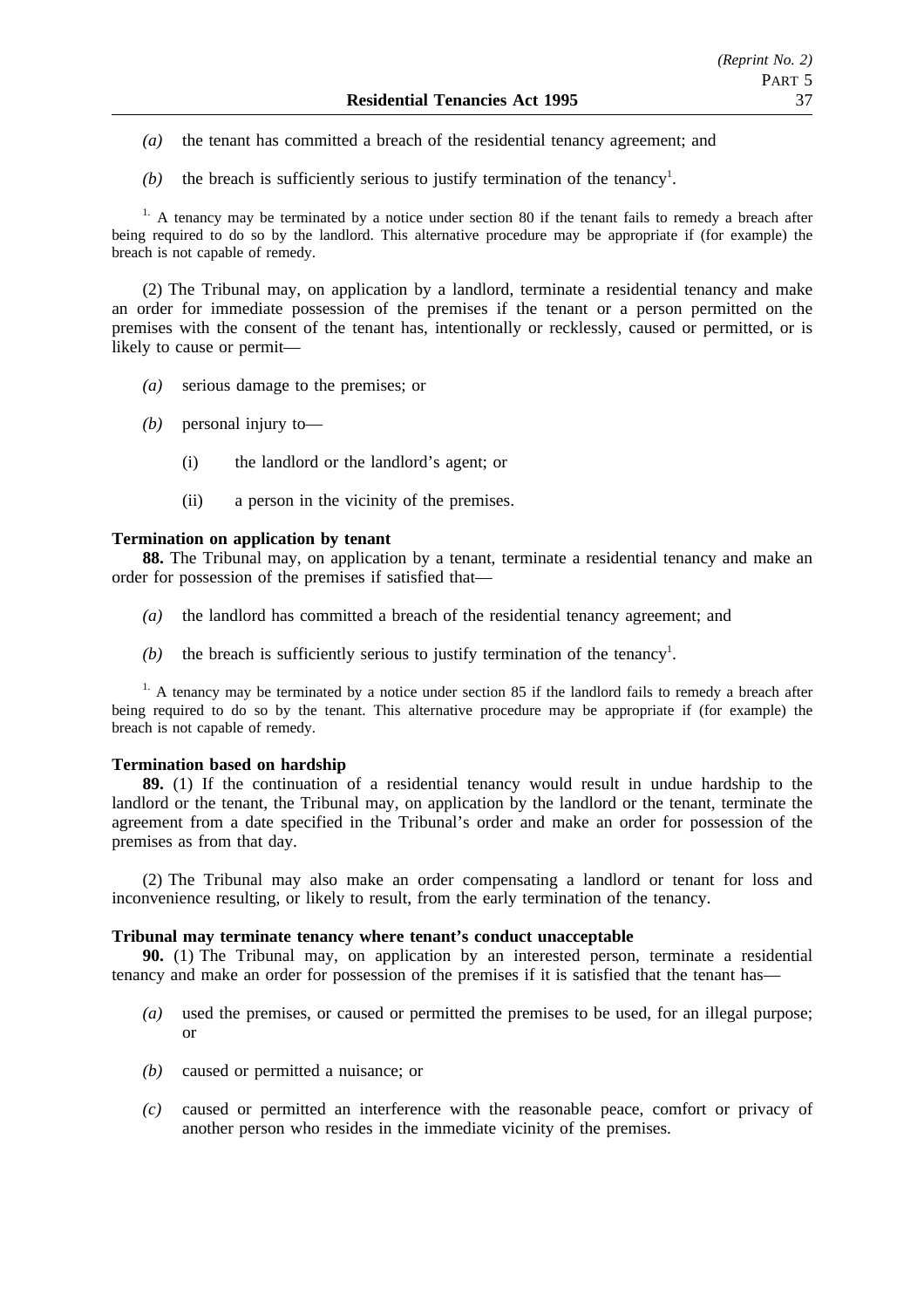(2) If the Tribunal terminates a tenancy and makes an order for possession under this section, the Tribunal must specify the day as from which the orders will operate, being not more than 28 days after the day on which the orders are made.

(3) In this section—

"**interested person**" means—

- *(a)* the landlord; or
- *(b)* a person who has been adversely affected by the conduct of the tenant on which the application is based.

# **DIVISION 5—NOTICES OF TERMINATION**

### **Form of notice of termination**

**91.** (1) A notice of termination given by a landlord to a tenant must—

- $(a)$  be in writing and in the form prescribed by regulation<sup>1</sup>; and
- *(b)* be signed by the landlord or the landlord's agent; and
- *(c)* state the address of the premises subject to the tenancy; and
- *(d)* state the day on which the tenant is required to give up vacant possession of the premises to the landlord; and
- *(e)* if the tenancy is to be terminated on a particular ground—specify and give reasonable particulars of the ground of termination; and
- *(f)* include any further information required by regulation.
- (2) A notice of termination given by a tenant to a landlord must—
- (a) be in writing and in the form required by regulation<sup>1</sup>; and
- *(b)* be signed by the tenant or an agent of the tenant; and
- *(c)* state the address of the premises subject to the tenancy; and
- *(d)* state the day on which the tenant is to give up vacant possession of the premises to the landlord; and
- *(e)* if the tenancy is to be terminated on a particular ground—specify and give reasonable particulars of the ground of termination; and
- *(f)* include any further information required by regulation.

<sup>1.</sup> The Acts Interpretation Act 1915 allows some divergence from the prescribed form providing that the form actually used is to the same effect.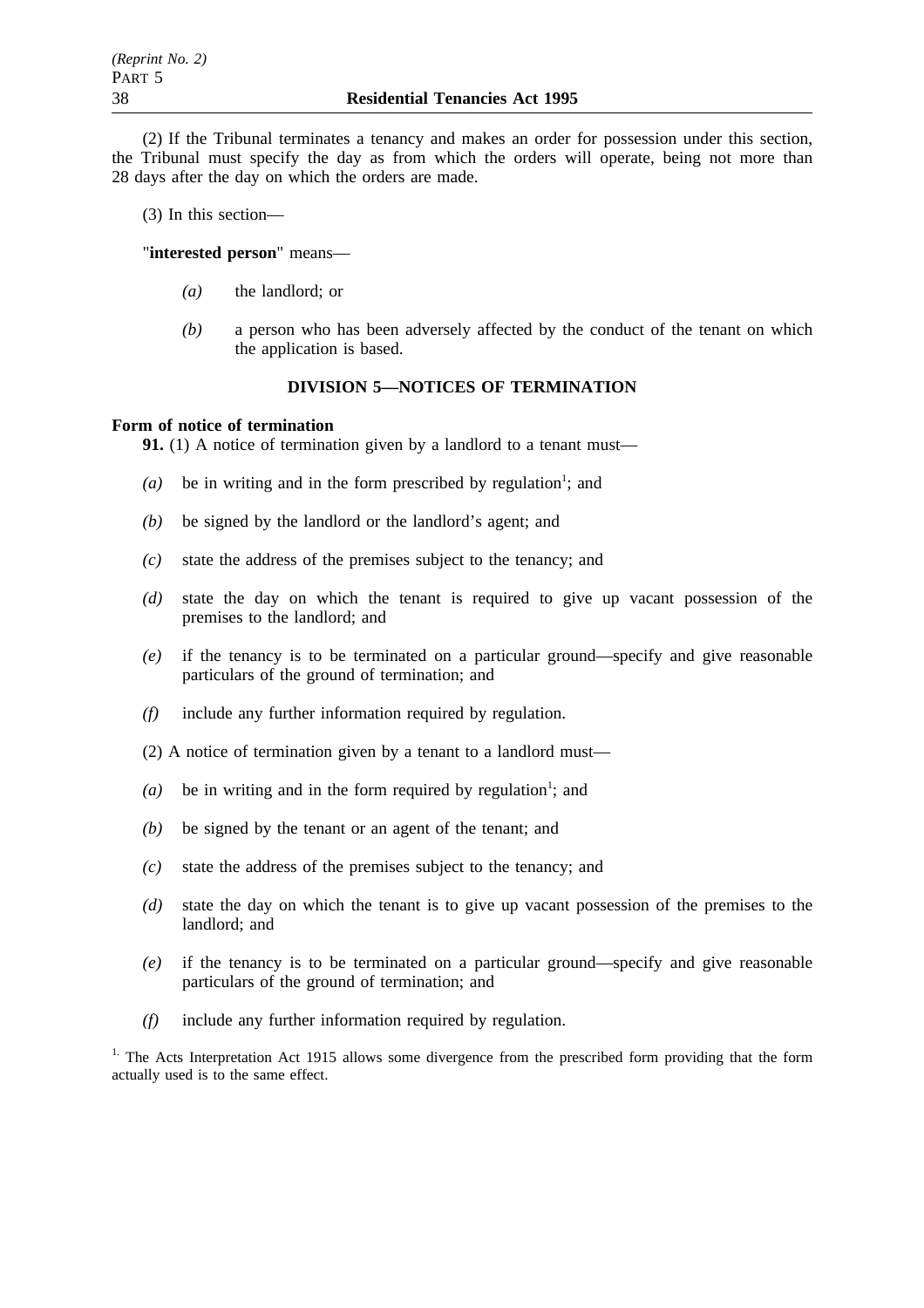### **Termination of periodic tenancy**

**92.** A notice terminating a periodic tenancy under this Act is not ineffectual because—

- *(a)* the period of notice is less than would, apart from this Act, have been required at law; or
- *(b)* the day on which the tenancy is to end is not the last day of a period of the tenancy.

### **DIVISION 6—REPOSSESSION OF PREMISES**

#### **Order for possession**

**93.** (1) If a residential tenancy—

- *(a)* is terminated by notice of termination under this Act or, in the case of a tenancy under which the South Australian Housing Trust is landlord, under the residential tenancy agreement; or
- *(b)* is for a fixed term which expires and is not renewed,

the landlord may apply to the Tribunal for an order for possession of the premises.

(2) If the Tribunal is satisfied that the tenancy has terminated or has been terminated, the Tribunal may make an order for possession of the premises.

(3) The order for possession will take effect on a date specified by the Tribunal in the order, being a date not more than seven days after the date of the order unless the operation of the order for possession is suspended<sup>1</sup>.

<sup>1.</sup> See subsection  $(4)$ .

(4) However, if the Tribunal, although satisfied that the landlord is entitled to an order for possession of the premises, is satisfied by the tenant that the grant of an order for immediate possession of the premises would cause severe hardship to the tenant, the Tribunal may—

- *(a)* suspend the operation of the order for possession for up to 90 days; and
- *(b)* extend the operation of the residential tenancy agreement until the landlord obtains vacant possession of the premises from the tenant.
- $\bullet$  . In extending the operation of the residential tenancy agreement, the Tribunal may make modifications to the agreement that it considers appropriate (but the modifications cannot reduce the tenant's financial obligations under the agreement).

(5) If the tenant fails to comply with an order for possession, the landlord is entitled to compensation for any loss caused by that failure.

(6) The Tribunal may, on application by the landlord, order the tenant to pay to the landlord compensation to which the landlord is entitled under subsection (5).

#### **Abandoned premises**

**94.** (1) The Tribunal may, on application by a landlord—

- *(a)* declare that a tenant abandoned premises on a day stated in the declaration; and
- *(b)* make an order for immediate possession of the premises.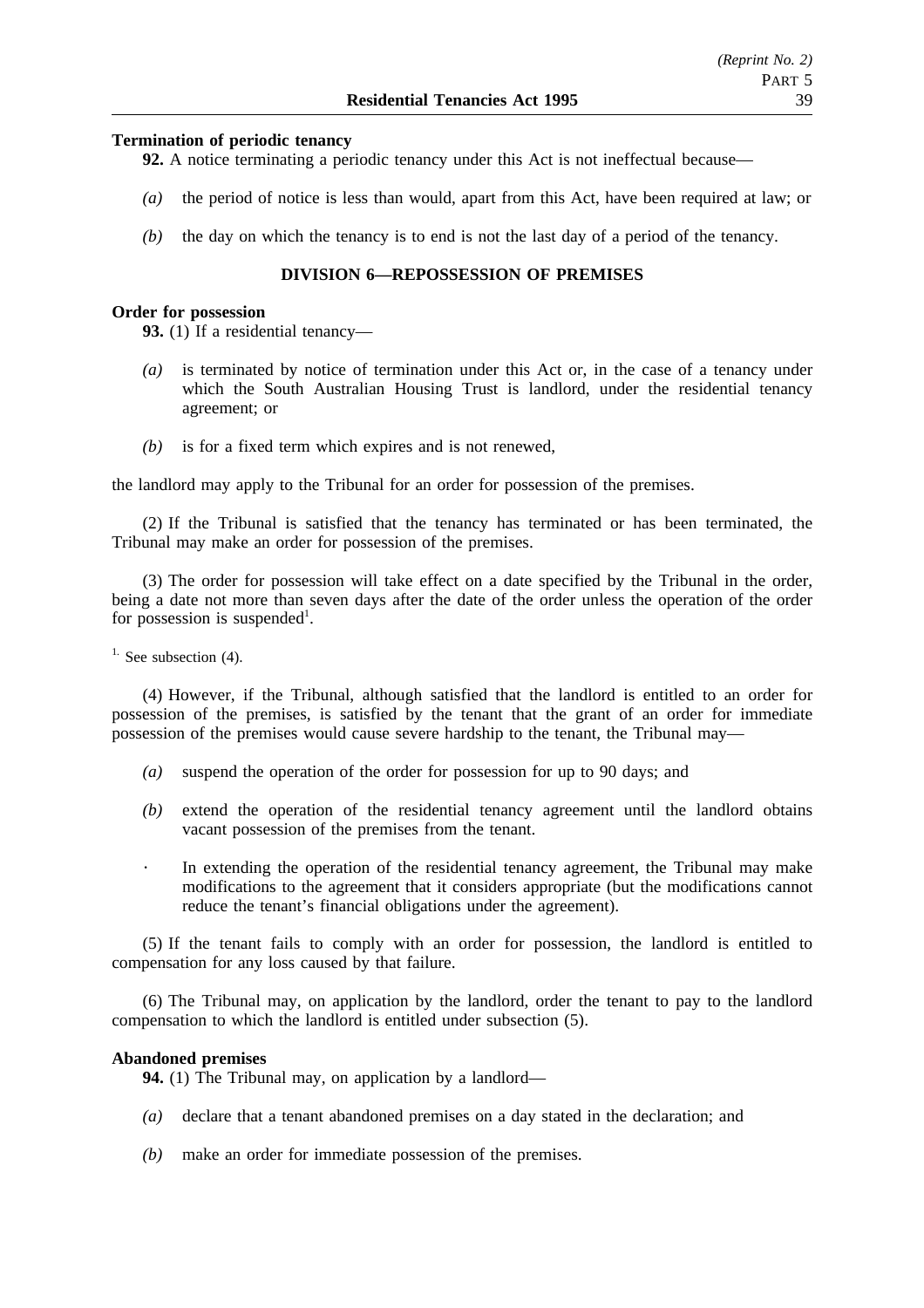(2) A tenant is taken to have abandoned the premises on the day stated in a declaration under this section.

(3) If a tenant has abandoned premises, the landlord is entitled to compensation for any loss (including loss of rent) caused by the abandonment.

(4) However, the landlord must take reasonable steps to mitigate any loss and is not entitled to compensation for loss that could have been avoided by those steps.

(5) The Tribunal may, on application by the landlord, order the tenant to pay to the landlord compensation to which the landlord is entitled under this section.

# **Repossession of premises**

**95.** A person must not enter premises for the purpose of taking possession of the premises before, or after, the end of a residential tenancy unless—

- *(a)* the tenant abandons, or voluntarily gives up possession of, the premises; or
- *(b)* the person is authorised to take possession of the premises under the order of a court or the Tribunal.

Maximum penalty: \$2 000.

# **Forfeiture of head tenancy not to result automatically in destruction of right to possession under residential tenancy agreement**

**96.** (1) A person cannot take possession of residential premises subject to a residential tenancy agreement so as to defeat the tenant's right to possession under the residential tenancy agreement unless an order for possession of the premises is made by a court or the Tribunal.

(2) If a person is entitled to possession of residential premises as against a person who granted a residential tenancy, a court before which proceedings for possession of the premises are brought, or the Tribunal, may, on application by an interested person, vest the residential tenancy agreement in the person who would, but for the agreement, be entitled to possession of the premises so that the tenant holds the premises directly from that person as landlord.

(3) An order may be made under subsection (2) on terms and conditions the court or Tribunal considers just.

# **DIVISION 7—ABANDONED GOODS**

### **Abandoned goods**

**97.** (1) If a residential tenancy terminates or is terminated, and goods are left on the premises that were subject to the tenancy, then—

- *(a)* the landlord may, when at least two days have passed since the landlord took possession of the premises, remove, and destroy or dispose of, goods—
	- (i) if they are perishable foodstuffs; or
	- (ii) if their value is less than a fair estimate of the cost of their removal, storage and sale; but
- *(b)* if the goods are not liable to destruction or disposal under paragraph *(a)*, the landlord must store the goods in a safe place and manner for at least 60 days.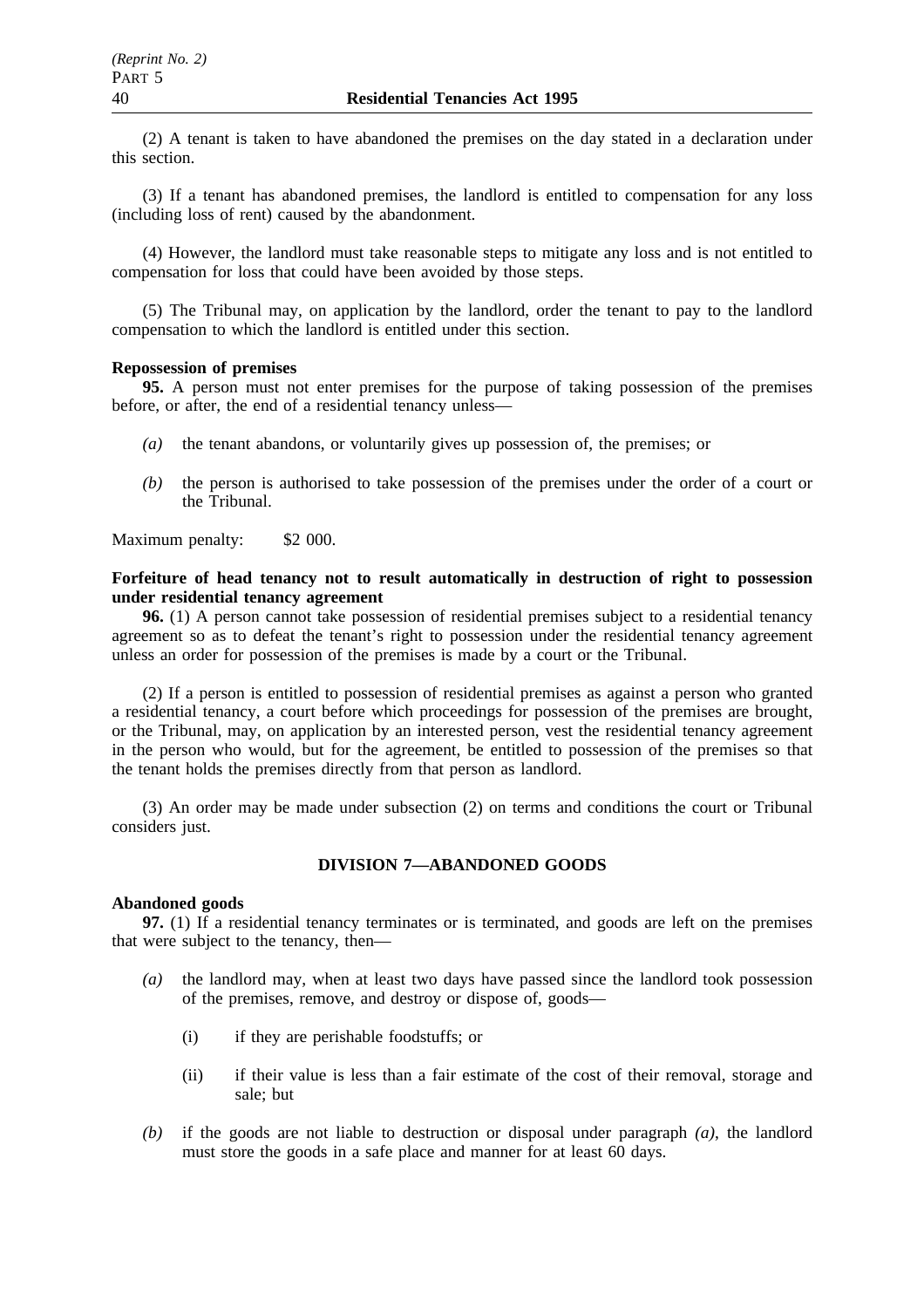(2) The landlord must, within seven days after storing goods or having goods stored under this section—

- *(a)* give notice of the storage of the goods to—
	- (i) if the tenant has left a forwarding address—the tenant; and
	- (ii) if another person has, to the knowledge of the landlord, an interest in the goods and the person's name and address are known to, or reasonably ascertainable by, the landlord—that person; and
- *(b)* publish notice of the storage of the goods in a newspaper circulating generally throughout the State.
- (3) A notice must be in the form prescribed by regulation for the purposes of this section.

(4) A person who is entitled to possession of goods stored under this section may reclaim the goods by paying to the landlord the reasonable costs of their removal and storage.

(5) If the goods are not reclaimed within the 60 day period, the landlord must, as soon as practicable after the end of that period, have the goods sold by public auction.

- (6) On the sale of the goods by public auction, the landlord—
- *(a)* may retain out of the proceeds of sale—
	- (i) the reasonable costs of removing, storing and selling the goods; and
	- (ii) the reasonable costs of giving notice under subsection (2)*(b)*; and
	- (iii) any amounts owed to the landlord under the residential tenancy agreement; and
- *(b)* must pay the balance (if any) to the owner, or if the identity and address of the owner are not known to, or reasonably ascertainable by, the landlord, to the Commissioner for the credit of the Fund.

(7) If goods are sold by public auction under this section, the purchaser acquires a good title to the goods which defeats—

- *(a)* the tenant's interest in the goods; and
- *(b)* the interests of others (apart from the tenant) unless the purchaser has actual notice of the interest before purchasing the goods.

(8) If a dispute arises between a landlord and tenant about the exercise of powers conferred by this section, the Tribunal may, on application by either party to the dispute, make orders resolving the matters in dispute.

#### **DIVISION 8—MISCELLANEOUS**

### **Bailiffs**

**98.** (1) The Governor may appoint a person to be a bailiff of the Tribunal.

(2) The office of bailiff may be held in conjunction with another office in the public service of the State.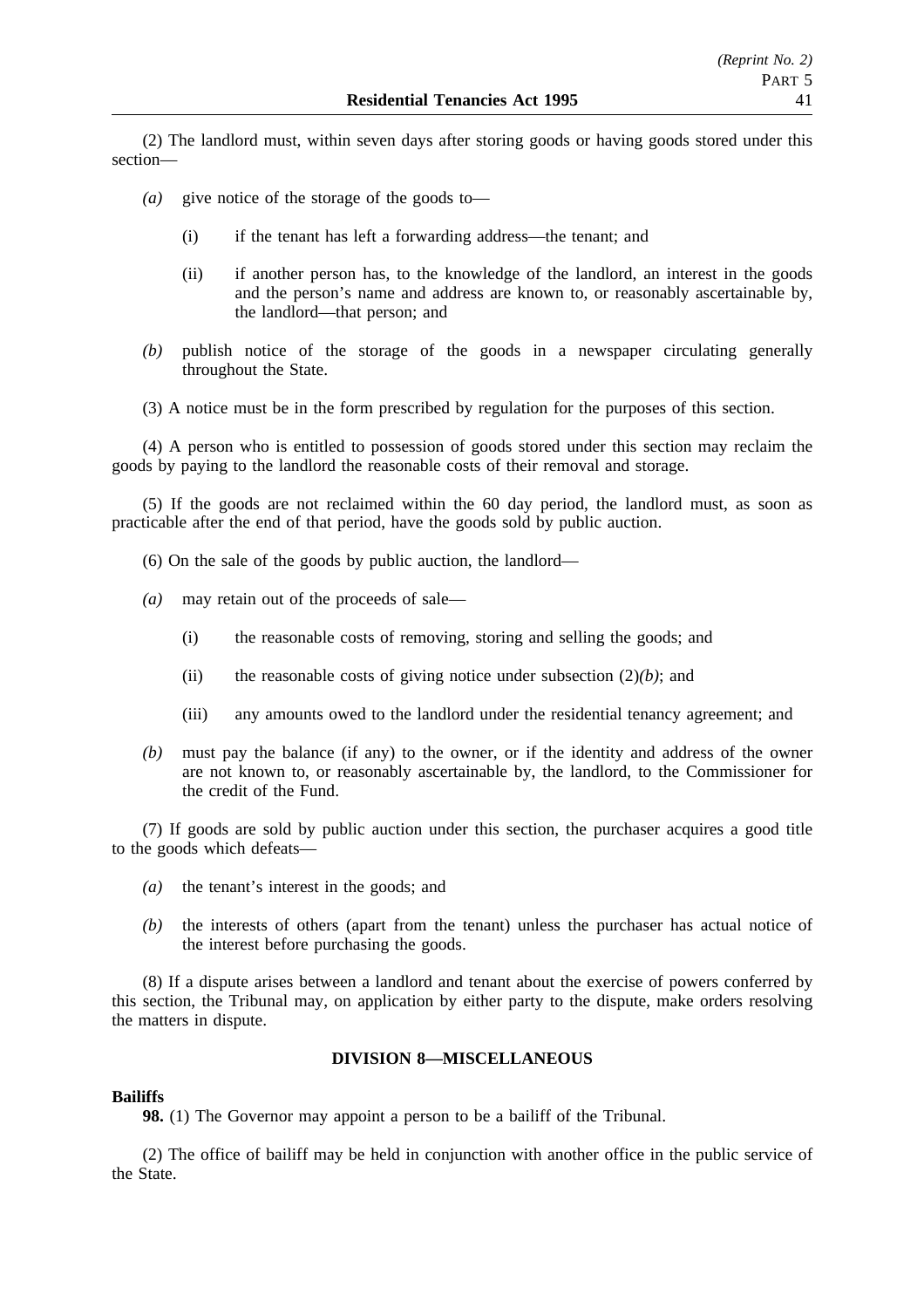(3) A bailiff is entitled to remuneration and expenses determined by the Minister.

#### **Enforcement of orders for possession**

**99.** (1) If an order for possession of premises is made by the Tribunal and the person in whose favour the order was made advises the Tribunal that the order has not been complied with, a bailiff of the Tribunal must enforce the order as soon as is practicable thereafter.

(2) A bailiff enforcing an order for possession of premises may enter the premises, ask questions and take all steps as are reasonably necessary for the purpose of enforcing the order.

(3) A member of the police force must, if requested by a bailiff, assist the bailiff in enforcing an order for possession.

(4) In the exercise of the powers conferred by this section a bailiff may use the force that is reasonable and necessary in the circumstances.

(5) A person must not hinder or obstruct a bailiff in the exercise of the powers conferred by this section.

Maximum penalty: \$1 000

(6) A person questioned pursuant to this section must not refuse or fail to answer the question to the best of his or her knowledge, information and belief.

Maximum penalty: \$1 000

(7) However, a person is not obliged to answer a question under this section if to do so might tend to incriminate the person or to make the person liable to a penalty, or would require the disclosure of information that is privileged under the principles of legal professional privilege.

(8) A bailiff or a member of the police force assisting a bailiff incurs not civil or criminal liability for an honest act or omission in carrying out or purportedly carrying out official functions under this section.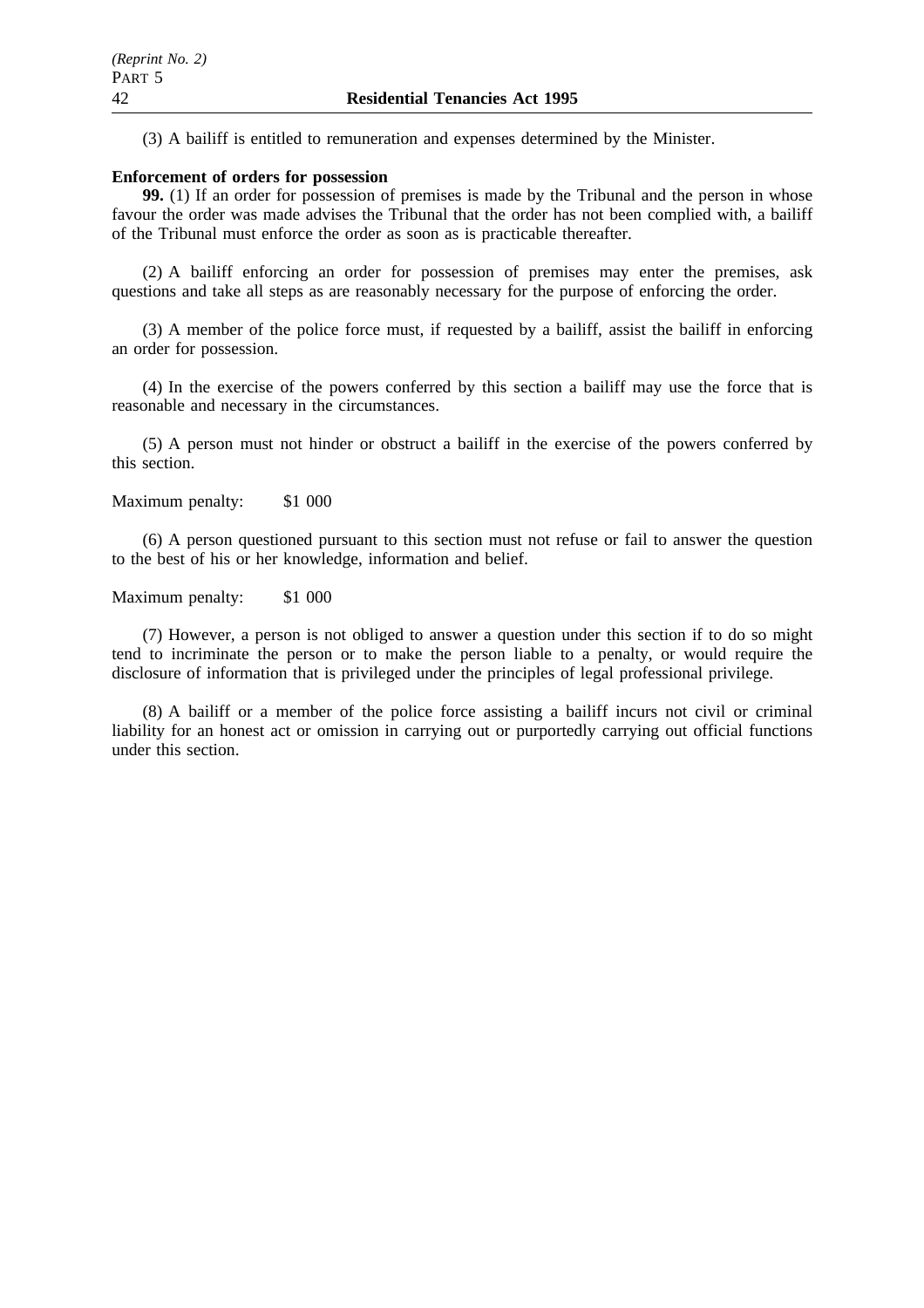# **PART 6 RESIDENTIAL TENANCIES FUND**

### **Residential Tenancies Fund**

**100.** (1) The fund entitled the Residential Tenancies Fund continues in existence.

(2) The Fund is to be kept and administered by the Commissioner.

(3) The Fund consists of the amounts received by the Commissioner by way of security, and other amounts paid into the Fund under this Act.

- (4) The Fund may be invested as approved by the Minister.
- (5) The Commissioner will make repayments in respect of security bonds from the Fund.

### **Application of income**

**101.** The income derived from investment of the Fund may be applied—

- *(a)* towards the costs of administering and enforcing this Act (including the operating costs of the Tribunal); and
- *(b)* for the education of landlords and tenants about their statutory and contractual rights and obligations; and
- *(c)* in the payment to tenants of interest on amounts of securities repaid to them at the end of residential tenancies; and
- *(d)* towards the costs of projects directed at providing accommodation, or assistance related to accommodation, for the homeless or other disadvantaged sections of the community; and
- *(e)* on research, approved by the Minister on the recommendation of the Tribunal, into—
	- (i) the availability of rental accommodation within the community;
	- (ii) areas of social need related to the availability (or non-availability) of rental accommodation or particular kinds of rental accommodation; and
- *(f)* for the benefit of landlords and tenants in other ways approved by the Minister.

#### **Accounts and audit**

**102.** (1) The Commissioner must keep proper accounts of the receipts and payments from the Fund.

(2) The Auditor-General may at any time, and must at least once in each year, audit the accounts of the Fund.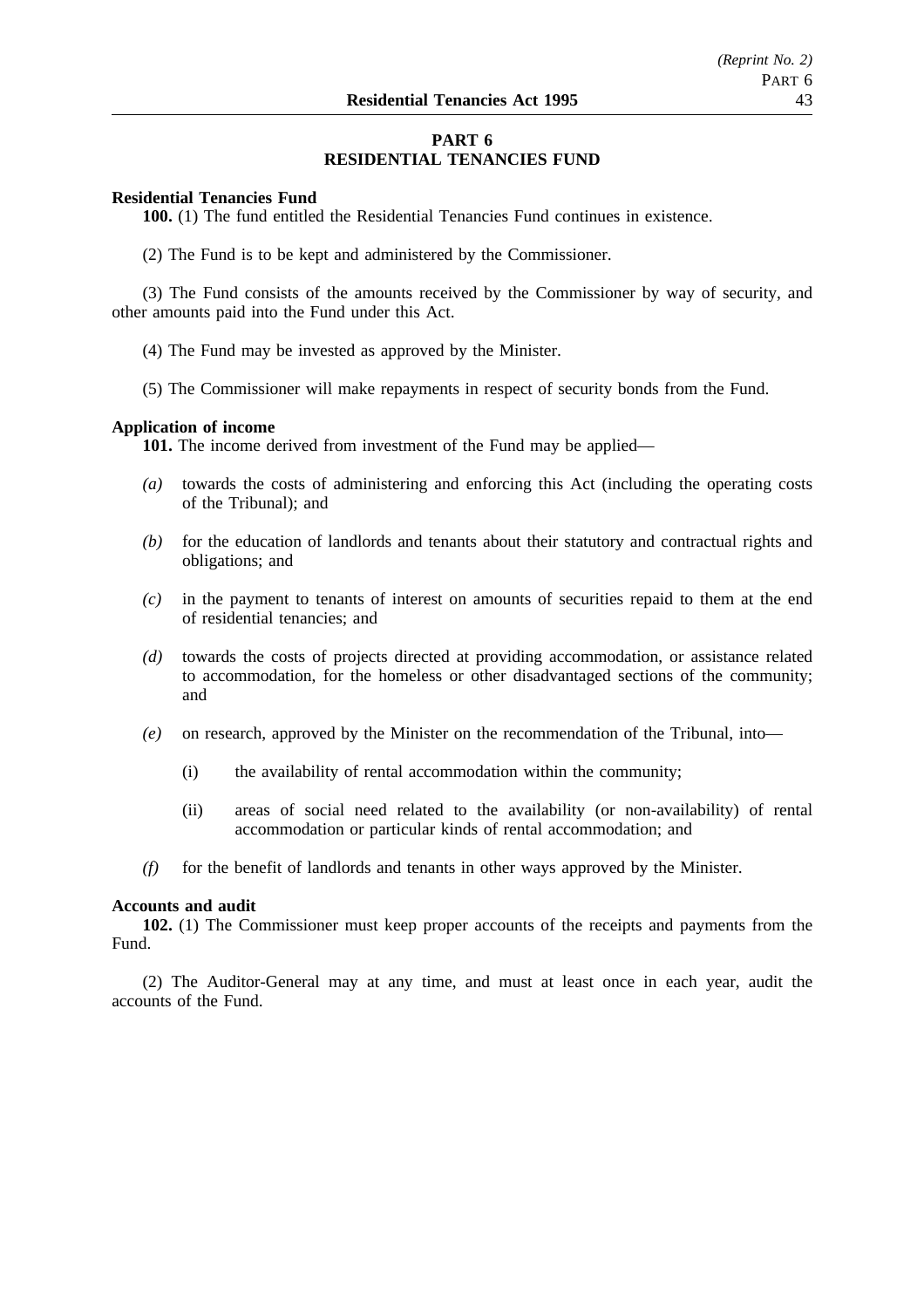# **PART 7 ROOMING HOUSES**

### **Codes of conduct**

**103.** (1) There is to be a code of conduct governing the conduct of rooming house proprietors.

(2) There is to be a code of conduct governing the conduct of rooming house residents.

(3) The codes of conduct are to be prescribed by regulation.

#### **Obligation to comply with codes of conduct**

**104.** (1) A rooming house proprietor must comply with the relevant code of conduct.

Maximum penalty: \$1 000.

(2) A rooming house resident must comply with the relevant code of conduct.

Maximum penalty: \$200.

# **Jurisdiction of the Tribunal**

**105.** The Tribunal has jurisdiction to hear and determine, on the application of a rooming house proprietor or resident, a question arising under a code of conduct under this Part.

## **Implied terms**

**105A.** The regulations may prescribe provisions that will be taken to be terms of all rooming house agreements.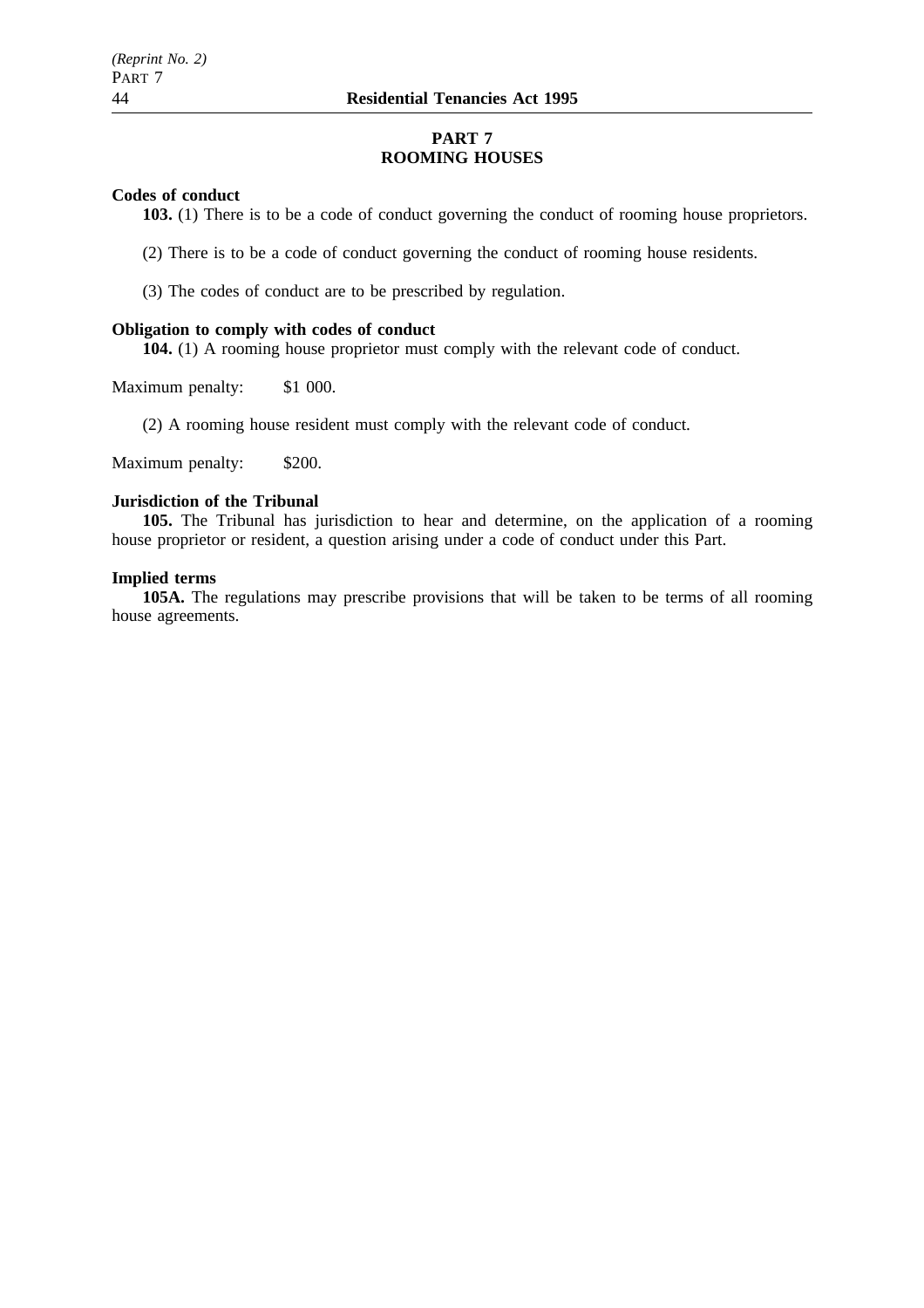# **PART 8 DISPUTE RESOLUTION**

### **DIVISION 1—MEDIATION**

#### **Responsibility of the Commissioner to arrange for mediation of disputes**

**106.** The Commissioner is responsible for making arrangements to facilitate the resolution of tenancy disputes.

#### **Mediation of dispute**

**107.** (1) A party to a tenancy dispute may apply to the Commissioner for mediation of the dispute.

(2) A fee prescribed by regulation is payable on an application under this section.

### **Statements made in the course of mediation proceedings**

**108.** Evidence of admissions or statements made in the course of the mediation of a tenancy dispute under this Division is not admissible in evidence before the Tribunal or a court.

# **DIVISION 2—INTERVENTION**

### **Power to intervene**

**109.** (1) The Commissioner may intervene in proceedings before the Tribunal or a court concerning a tenancy dispute.

(2) If the Commissioner intervenes in proceedings the Commissioner becomes a party to the proceedings and has all the rights (including rights of appeal) of a party to the proceedings.

# **DIVISION 3—POWERS OF THE TRIBUNAL**

# **Powers of the Tribunal**

**110.** The Tribunal may, on application by a party to a tenancy dispute—

- *(a)* restrain an action in breach of this Act, a residential tenancy agreement, a rooming house agreement, or an agreement collateral to a residential tenancy agreement or a rooming house agreement; or
- *(b)* require a person to comply with an obligation under this Act, a residential tenancy agreement, a rooming house agreement or an agreement collateral to a residential tenancy agreement or a rooming house agreement; or
- *(c)* order a person to make a payment (which may include compensation) under this Act, a residential tenancy agreement, a rooming house agreement or a collateral agreement or for breach of this Act, a residential tenancy agreement, a rooming house agreement, or a collateral agreement; or
- *(d)* relieve a party to a residential tenancy agreement, a rooming house agreement or a collateral agreement from the obligation to comply with a provision of the agreement; or
- *(e)* terminate a residential tenancy or declare that a residential tenancy has, or has not, been validly terminated; or
- *(f)* reinstate rights under a residential tenancy agreement that have been forfeited or have otherwise terminated; or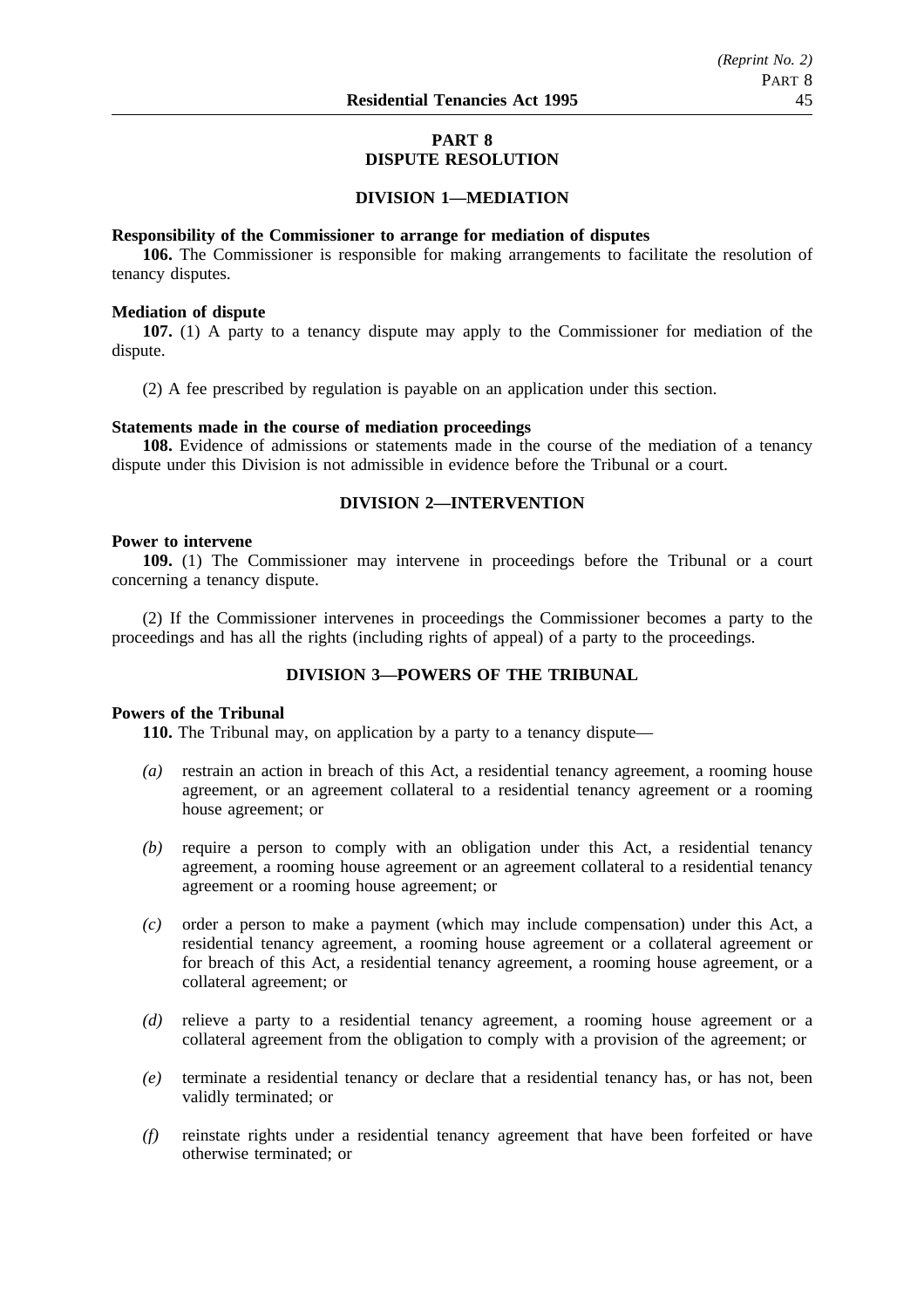- *(g)* require payment of rent into the Tribunal until conditions stipulated by the Tribunal have been complied with; or
- *(h)* require that rent paid into the Tribunal be paid out and applied as directed by the Tribunal; or
- *(i)* require that security paid into the Fund be paid out and applied as directed by the Tribunal; or
- *(j)* require a tenant or a rooming house resident to give up the possession of premises to the landlord or rooming house proprietor; or
- *(k)* make orders to give effect to rights and liabilities arising from the assignment of a residential tenancy agreement; or
- *(l)* exercise any other power conferred on the Tribunal under this Act; or
- *(m)* do anything else necessary or desirable to resolve a tenancy dispute.

# **Conditional and alternative orders**

**111.** (1) The Tribunal may make orders on conditions the Tribunal considers appropriate.

(2) The Tribunal may make orders in the alternative so that a particular order takes effect, or does not take effect, according to whether stipulated conditions are complied with.

#### **Restraining orders**

**112.** (1) If the Tribunal is satisfied, on application by a landlord, that there is a risk that the tenant or a person permitted on the premises by the tenant may cause serious damage to property or personal injury, the Tribunal may make an order (a **restraining order**) restraining the tenant and other persons on the premises from engaging in conduct of a kind described in the order.

(2) An application for a restraining order may be made without notice to the persons against whom the order is sought but, if the order is made without giving them a reasonable opportunity to respond to the allegations against them, the Tribunal must allow them a reasonable opportunity to satisfy it that the order should not continue in operation.

(3) A person must not contravene a restraining order.

Maximum penalty: Imprisonment for 1 year.

### **DIVISION 4—REPRESENTATION**

# **Representation in proceedings before the Tribunal**

**113.** (1) A party to a tenancy dispute may only be represented in proceedings before the Tribunal, at a pre-trial conference or in proceedings for the mediation of the dispute under this Act as allowed by this section.

(2) A party to a tenancy dispute may be represented by a lawyer if—

- *(a)* all parties to the proceedings agree to the representation and the Tribunal is satisfied that it will not unfairly disadvantage a party who does not have a professional representative; or
- *(b)* the Tribunal is satisfied that the party is unable to present the party's case properly without assistance; or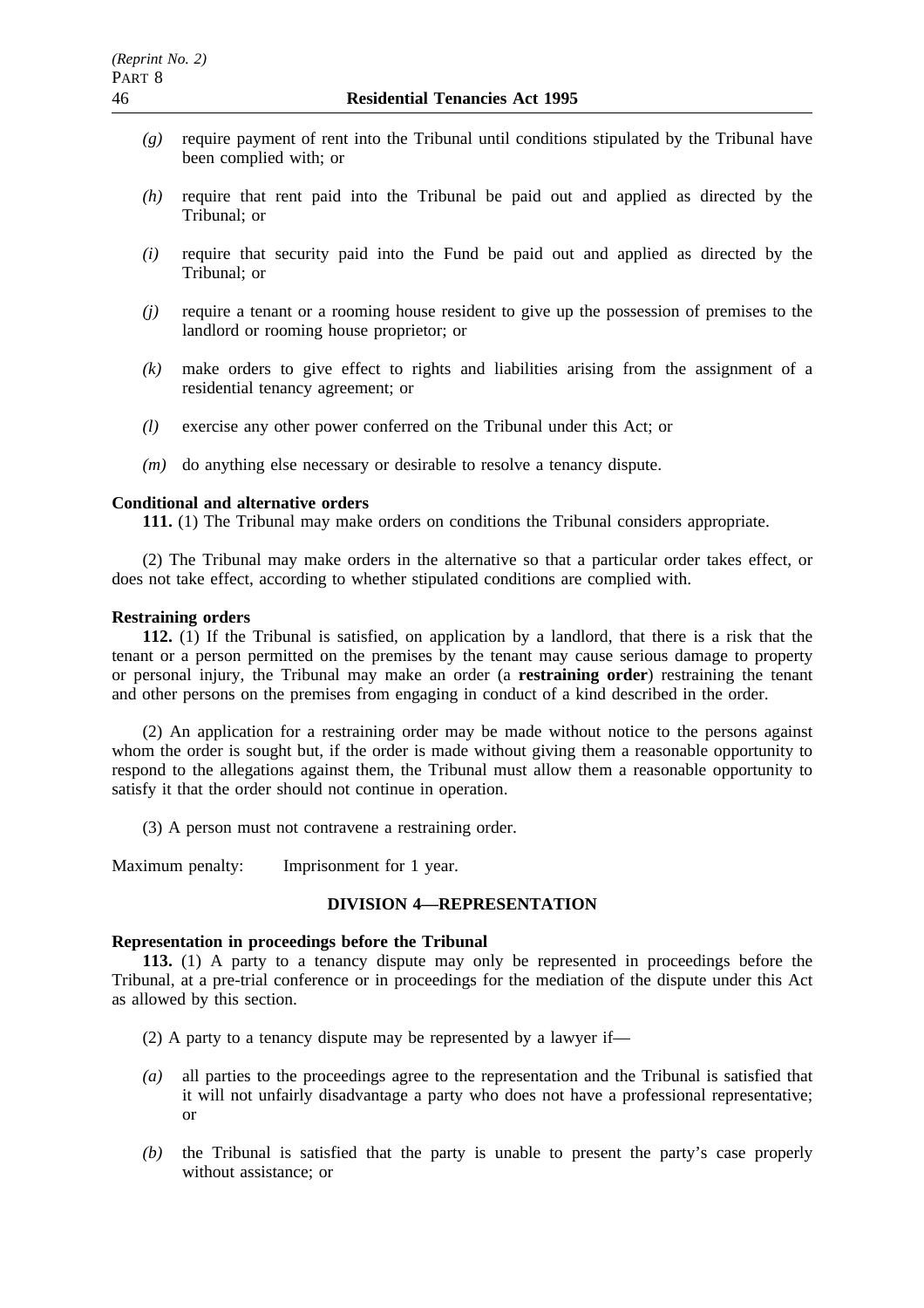- *(c)* another party to the dispute is a lawyer, or is represented by a professional representative; or
- *(d)* the Commissioner has intervened in, or is a party to, the proceedings.
- (3) A party to a tenancy dispute may be represented by a person who is not a lawyer if—
- *(a)* the party is a body corporate and the representative is an officer or employee of the body corporate; or
- *(b)* the party is a landlord and the representative is an agent, or an officer or employee of an agent, appointed by the landlord to manage the premises on the landlord's behalf; or
- *(c)* all parties to the proceedings agree to the representation and the Tribunal is satisfied that it will not unfairly disadvantage an unrepresented party; or
- *(d)* the Tribunal is satisfied that the party is unable to present the party's case properly without assistance.
- (4) In this section—

# "**professional representative**" means—

- *(a)* a lawyer, a law clerk, or a person who holds or has held legal qualifications under the law of the State or another place; or
- *(b)* a land agent, or an officer or employee of a land agent.

# **Remuneration of representative**

**114.** A person must not ask for or receive a fee for representing a party to a tenancy dispute in proceedings before the Tribunal, at a pre-trial conference or in proceedings for the mediation of the dispute under this Act unless—

- *(a)* the representative is a lawyer or a law clerk employed by a lawyer; or
- *(b)* the representative is an officer or employee of a body corporate who represented the body corporate in the proceedings; or
- *(c)* the representative is an agent, or an officer or employee of an agent, who represented a landlord in the proceedings whose premises the agent had been appointed to manage on behalf of the landlord.

Maximum penalty: \$15 000.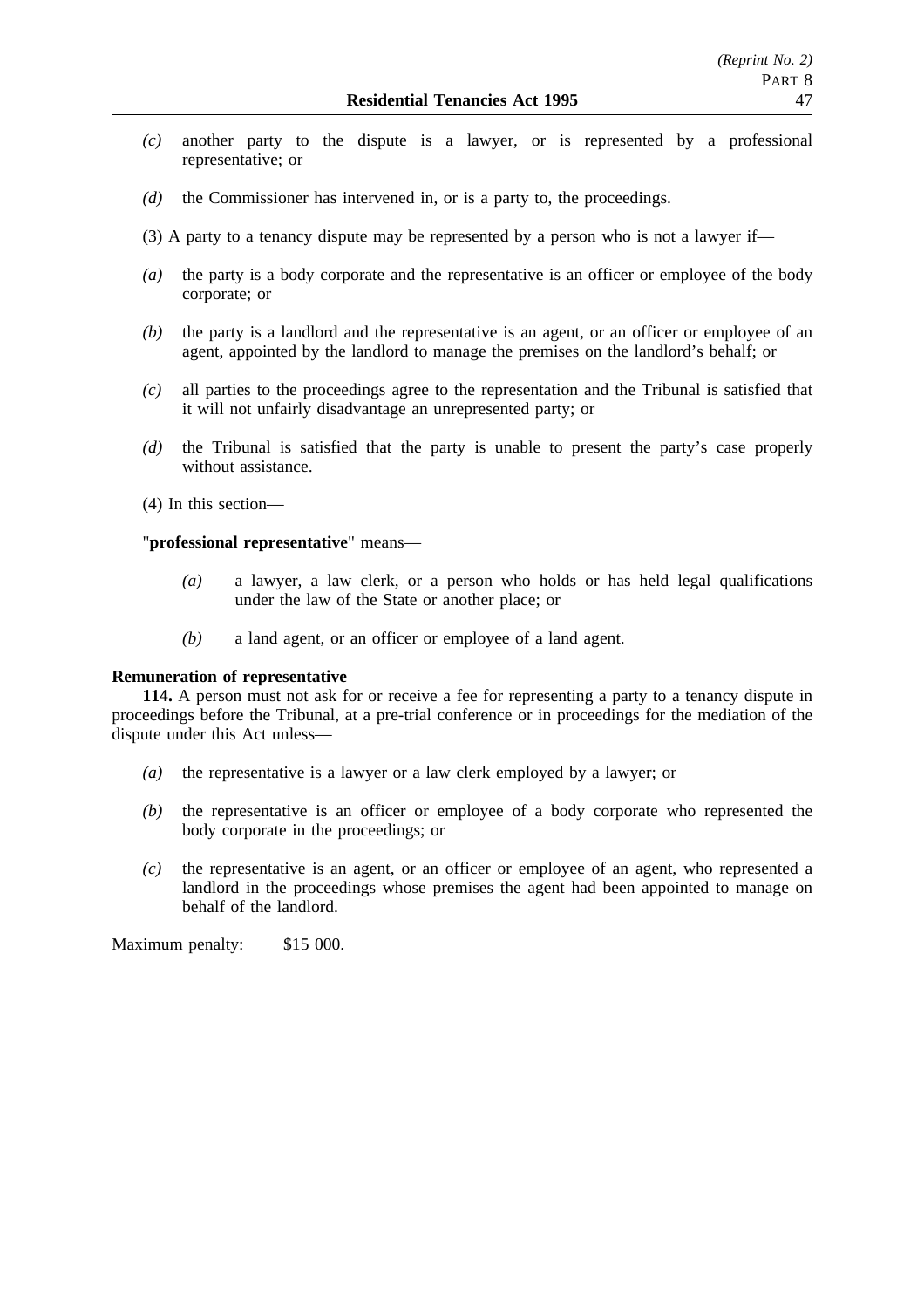### **PART 9 MISCELLANEOUS**

#### **Contract to avoid Act**

**115.** (1) An agreement or arrangement that is inconsistent with this Act or purports to exclude, modify or restrict the operation of this Act, is (unless the inconsistency, exclusion, modification or restriction is expressly permitted under this Act) to that extent void.

(2) A purported waiver of a right under this Act is void.

(3) A person who enters into an agreement or arrangement to defeat, evade or prevent the operation of this Act (directly or indirectly) is guilty of an offence.

Maximum penalty: \$8 000.

### **Overpayment of rent**

**116.** An overpayment of rent under a residential tenancy agreement is not recoverable unless the overpayment was made within six months before the proceedings for recovery of the overpayment were commenced.

### **Notice by landlord not waived by acceptance of rent**

**117.** A demand for, any proceeding for the recovery of, or acceptance of, rent by a landlord after the landlord has notice of a breach of the agreement by the tenant or has given the tenant notice of termination under this Act does not operate as a waiver of that breach or that notice.

### **Exemptions**

**118.** The Minister may, by order published in the *Gazette*—

- *(a)* exempt agreements, or premises, of a specified class from the provisions, or specified provisions, of this Act; or
- *(b)* modify specified provisions of this Act in their application to a specified class of agreements or a specified class of premises; or
- *(c)* vary or revoke an order previously made by the Minister under this section.

# **Tribunal may exempt agreement or premises from provision of Act**

**119.** (1) The Tribunal may, on application by an interested person, if the Tribunal considers it necessary or desirable in the circumstances, order that a provision of this Act will not apply in relation to an agreement or prospective agreement or to particular premises, or will apply in a modified manner (and the order will have effect accordingly).

(2) An order may be made on conditions that the Tribunal considers appropriate.

(3) A person must not contravene a condition to an order.

Maximum penalty: \$500

### **Service**

**120.** (1) A notice or document required or authorised to be given to a person under this Act may be—

*(a)* given to the person, or an agent of the person, personally; or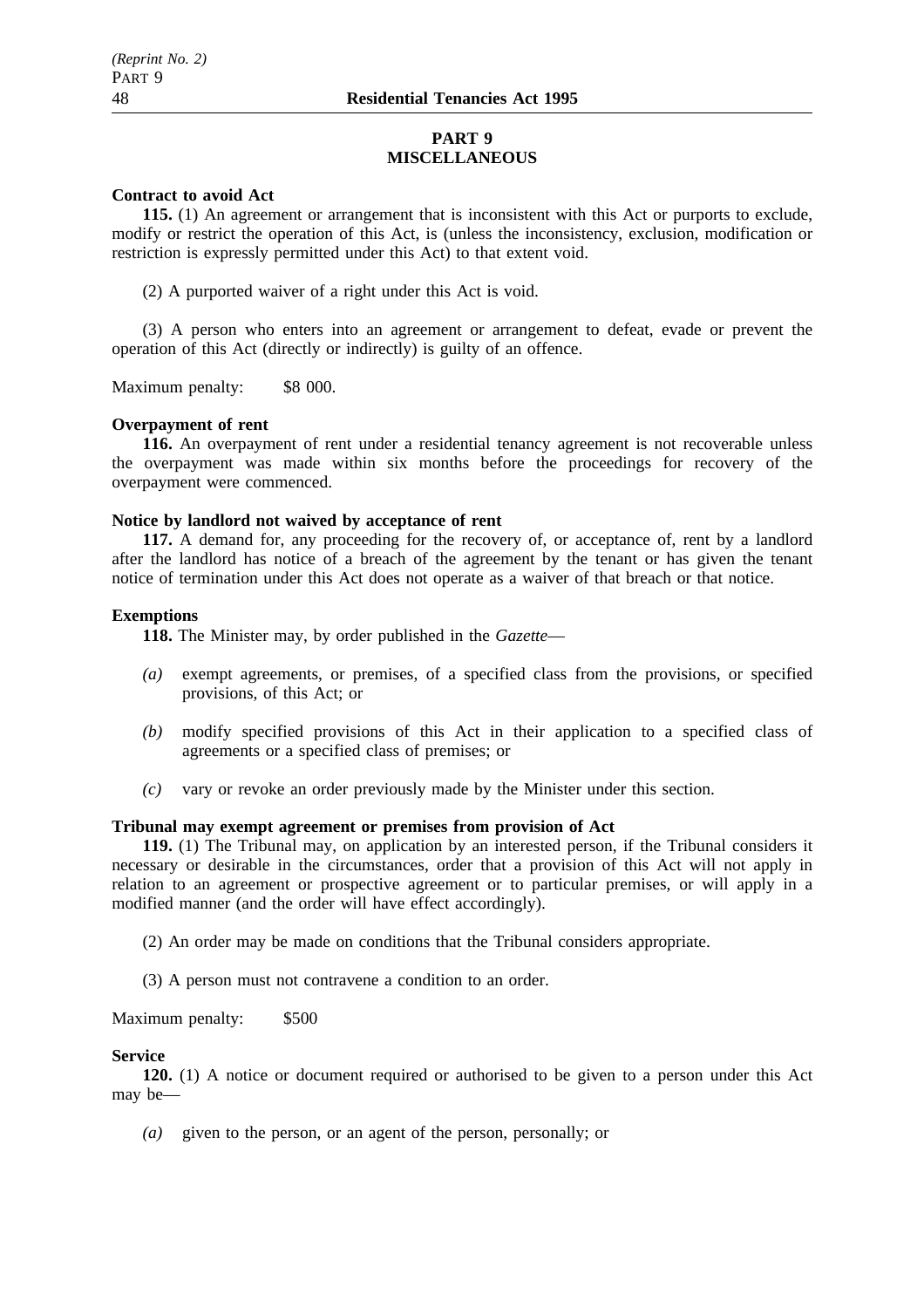- *(b)* sent by post addressed to the person, or an agent of the person, at the last known place of residence, employment or business of the person or agent; or
- *(c)* left in a letterbox or other place where it is likely to come to the attention of the person, or an agent of the person, at the last known place of residence, employment or business.

(2) If the whereabouts of a person is unknown, the notice or document may be given by publishing it in a newspaper circulating generally throughout the State.

(3) If two or more persons are the landlords or tenants under a residential tenancy agreement, a notice or other document is duly given if given to any one of them.

### **Regulations**

**121.** (1) The Governor may make regulations for the purposes of this Act.

- (2) The regulations may—
- *(a)* be of general or limited application; and
- *(b)* provide that a matter or thing is to be determined, dispensed with or regulated by the Minister.
- (3) A regulation may impose a penalty not exceeding \$500 for breach of the regulation.

(4) The regulations may fix expiation fees, not exceeding \$100, for alleged offences against the regulations.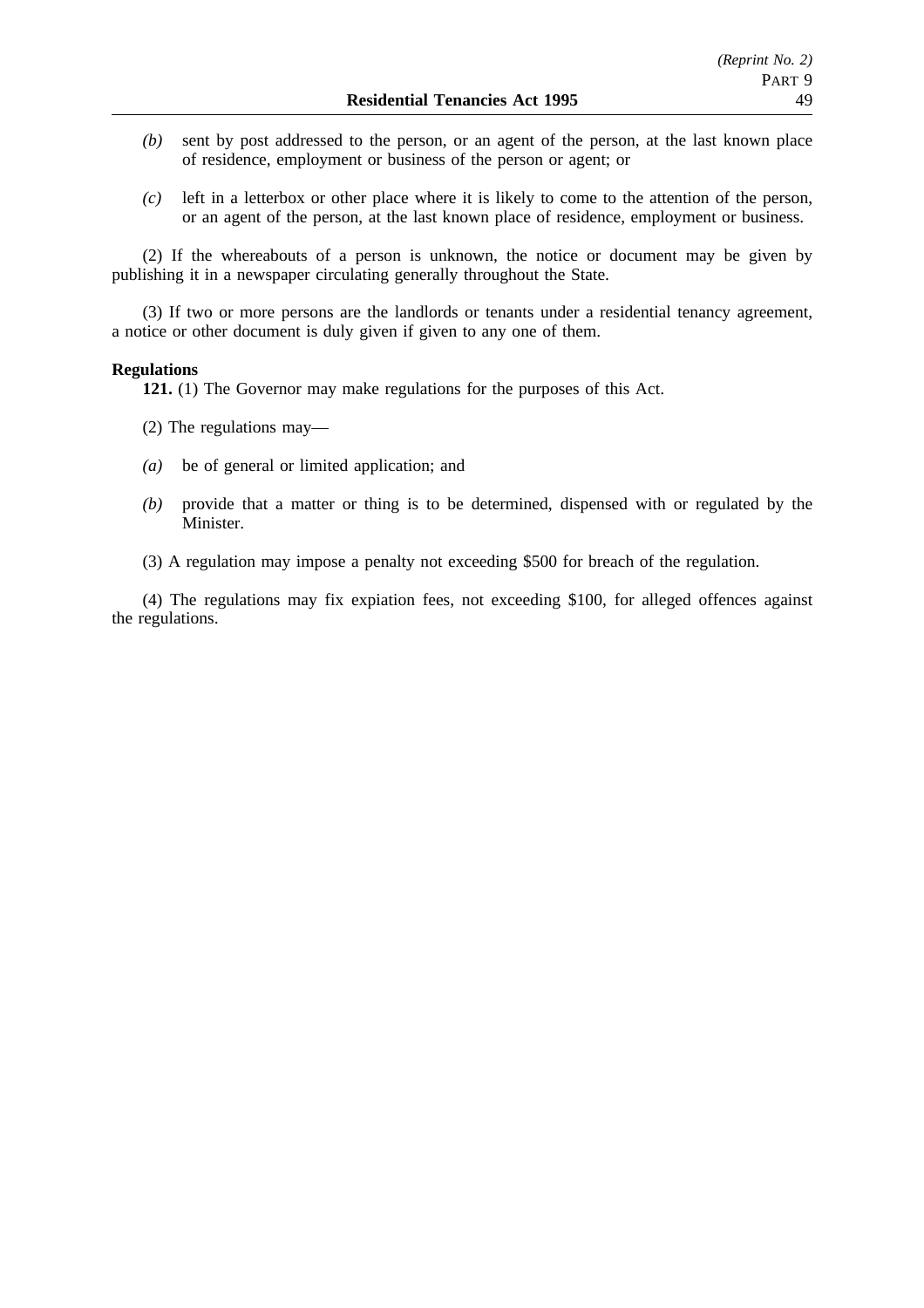#### **SCHEDULE**

*Repeal, Transitional Provisions and Consequential Amendments*

### **DIVISION 1—REPEALS**

### **Repeal**

**1.** (1) The *Residential Tenancies Act 1978* is repealed.

(2) The *Residential Tenancies (Housing Trust) Amendment Act 1993* is repealed.

# **DIVISION 2—TRANSITIONAL PROVISIONS**

#### **Definitions**

**2.** In this Division "**former Act**" means the *Residential Tenancies Act 1978*.

#### **Retrospective operation**

**3.** Subject to the regulations—

- *(a)* this Act (other than section 73) extends to agreements entered into before the commencement of this paragraph that have been subject to the former Act;
- *(b)* section 73 extends to agreements entered into before the commencement of this paragraph that have been subject to the former Act.

#### **Proceedings**

**4.** An application, appeal or other proceeding commenced under the former Act but which had not been finally determined before the commencement of this clause may be continued and completed as if this Act had not been enacted.

#### **Interest on money lodged in Fund under former Act**

**5.** If a tenant is entitled under this Act to interest on money lodged in the Fund under the former Act, the interest will be calculated as from the commencement of this clause.

### **DIVISION 3—CONSEQUENTIAL AMENDMENTS**

#### **Amendment of the Retirement Villages Act 1987**

**6.** The *Retirement Villages Act 1987* is amended—

- *(a)* by striking out from section 20 "Supreme Court" wherever it appears and substituting, in each case, "District Court";
- *(b)* by striking out subclause (1) of clause 2 of schedule 3 and substituting the following subclause:

(1) The Tribunal will, for the purpose of hearing proceedings under this Act, be constituted of a single member of the Tribunal.